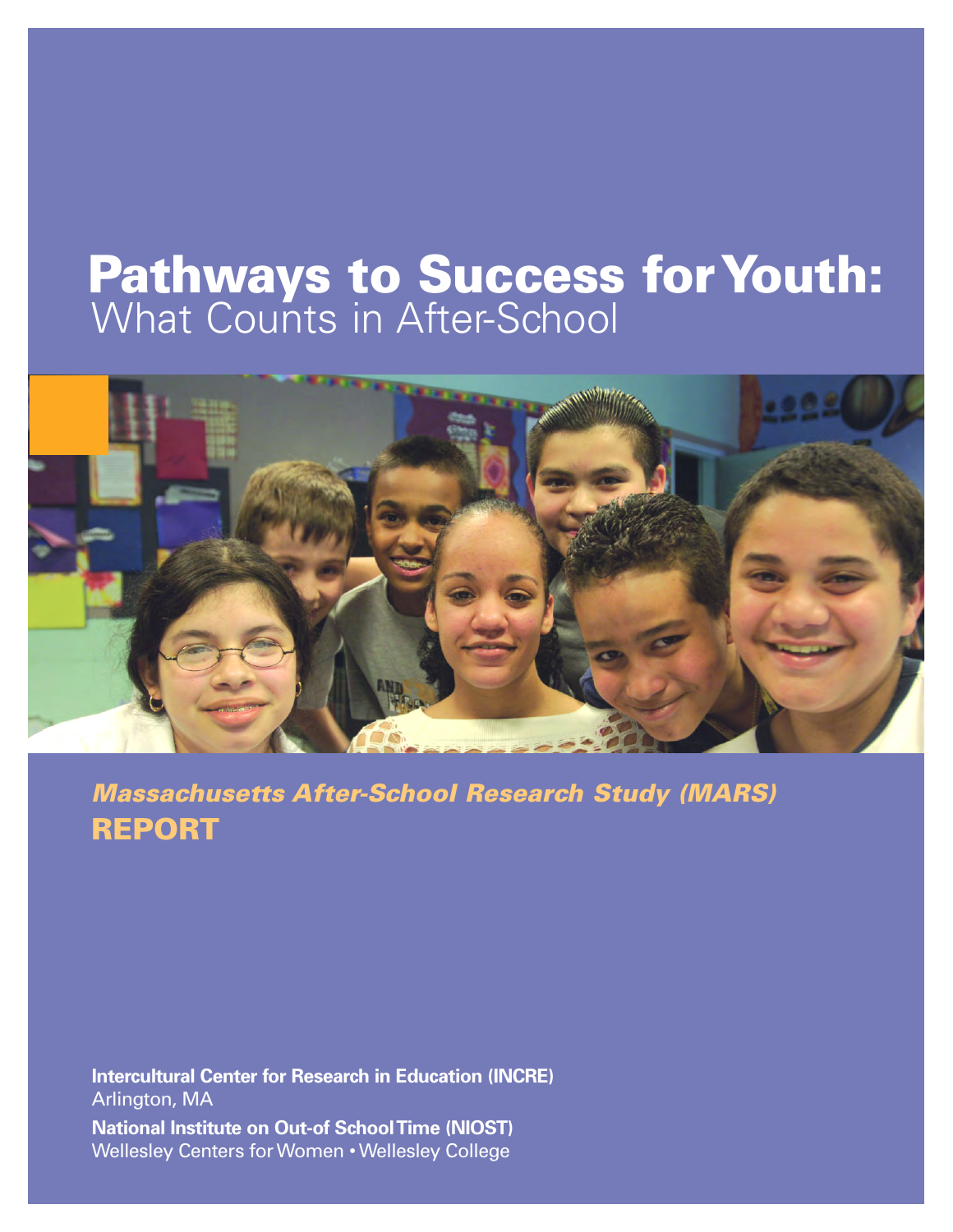#### **Acknowledgements**

The authors would like to thank the many individuals and organizations who contributed to the Massachusetts Afterschool Research Study (MARS). The staff of the major funding partner— United Way of Massachusetts Bay—worked hand in hand with us throughout the entire process, from conceptualizing the study to working through the inevitable challenges of carrying out a project of this scope. We would especially like to thank Don Buchholtz, Lisa Pickard, Peg Sprague, Jane Feinberg, and Mary Kay Leonard. In addition, Fran Barrett of the Massachusetts Office of Child Care Services and Karyl Resnick of the Massachusetts Department of Education played key roles, providing contacts, context, funding, and feedback, as the need arose. The Nellie Mae Education Foundation provided additional support for the middle school youth survey, which allowed us to include the voices of the participants themselves.

We would also like to acknowledge our Advisory Group. The members included Sheri Adlin, Bob Monahan, Jennifer Davis, Maryellen Coffey, Maria M. Del Rio, Adrian Haugabrook, Dishon Mills, Karyl Resnick, Blenda Wilson, Lynn D'Ambrose, Fran Barrett, Eric Buch, Jude Goldman, Jim Horne, Marion Kane, Kerry Herlihy Sullivan, Robert Wadsworth, and Gwynn Hughes, Janet McKeon, and Ellen Gannett. These committed individuals contributed invaluable advice, questions, and suggestions from their many different perspectives, strengthening the research design, implementation, and analysis.

The following staff members of INCRE and NIOST served on the research team: Tom Breen, Julie Dennehy, Georgia Hall, Kristin Lewis-Warner, Beth M. Miller, Joyce Shortt, and John Zuman. In addition, the following individuals conducted site visits at participating programs: David Alexander, Ruth Bowman, Claudette Fongkong-Mungal, Lynn Hatch, Luis Melendez, and Erika Moldow. A number of other researchers assisted with the study in a variety of important ways and we thank them for their support: Nancy Barra, Tahisha David, Mareike Every, Ellen Gannett, Diane Gruber, Laura Israel, Fern Marx, Loreto Ruiz, Wendy Surr, and Allison Tracy.

The MARS project was only possible through the collaboration of ten school districts and a multi-district collaborative. School superintendents, OCCS administrators, 21<sup>st</sup> Century Community Learning Center Grant Coordinators, and other key afterschool stakeholders across the state, from Boston, Fall River, Framingham, Greenfield, the Hampshire Educational Collaborative, Holyoke, Lowell, Northampton, South Hadley, Turners Falls, and Worcester, all took time out of their extremely busy schedules to help us in selecting sites, collecting data, and understanding our findings.

Last but certainly not least, we give our heartfelt thanks to the hundreds of individuals connected to the 78 afterschool programs that took part in the MARS study. While we continue to protect their confidentiality, we also want each of them to know how much we appreciate their contribution. The afterschool administrators, program coordinators, program staff, middle school youth, school teachers, and principals who participated in MARS did so without any compensation or direct benefit. They hosted our visits, collected consents from parents, filled out surveys, tracked down school teachers, and much more. They did it for one reason: their belief in the field, and their dedication to the children who will benefit from our increased understanding of how afterschool programs contribute to healthy learning and development. This study truly would not have been possible without them.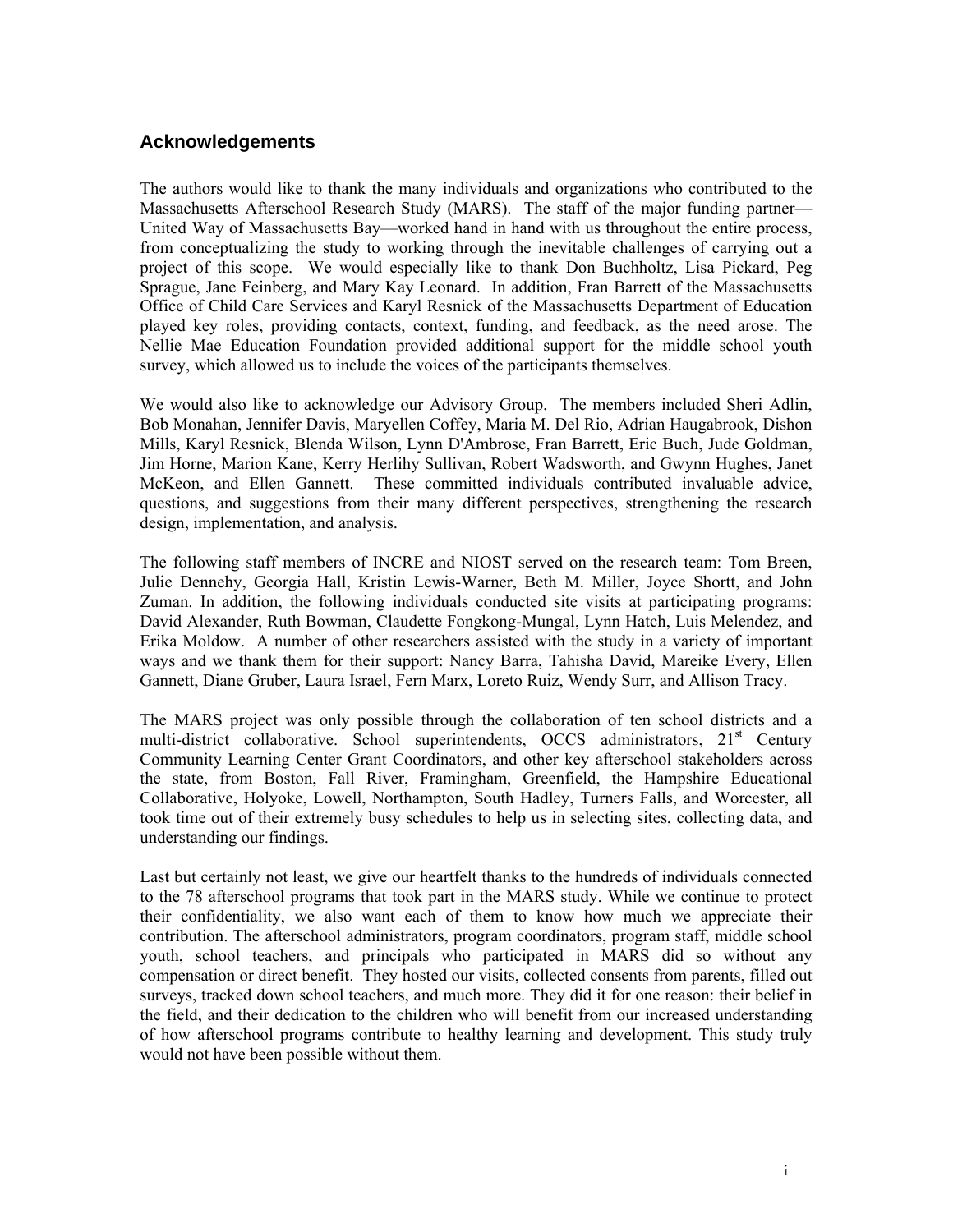We thank all those who helped in every way and we hope that this report does justice to their contributions. At the same time, all the findings, interpretations, and errors herein should be attributed solely to the authors.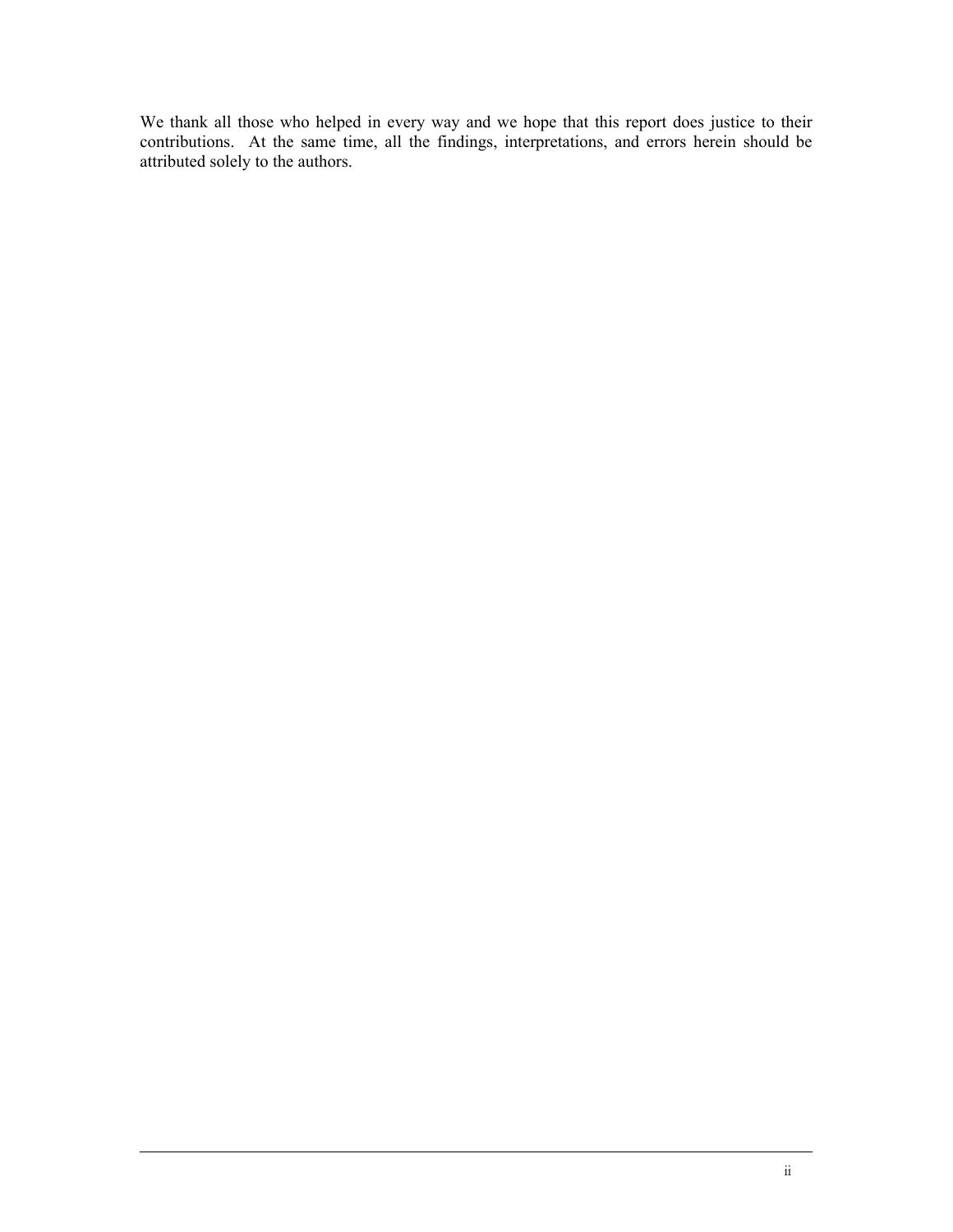## **Table of Contents**

| Appendix B. Survey of Afterschool Youth Outcomes: Staff Version40    |
|----------------------------------------------------------------------|
| Appendix C. Path Models for Quality Indicators and Youth Outcomes 43 |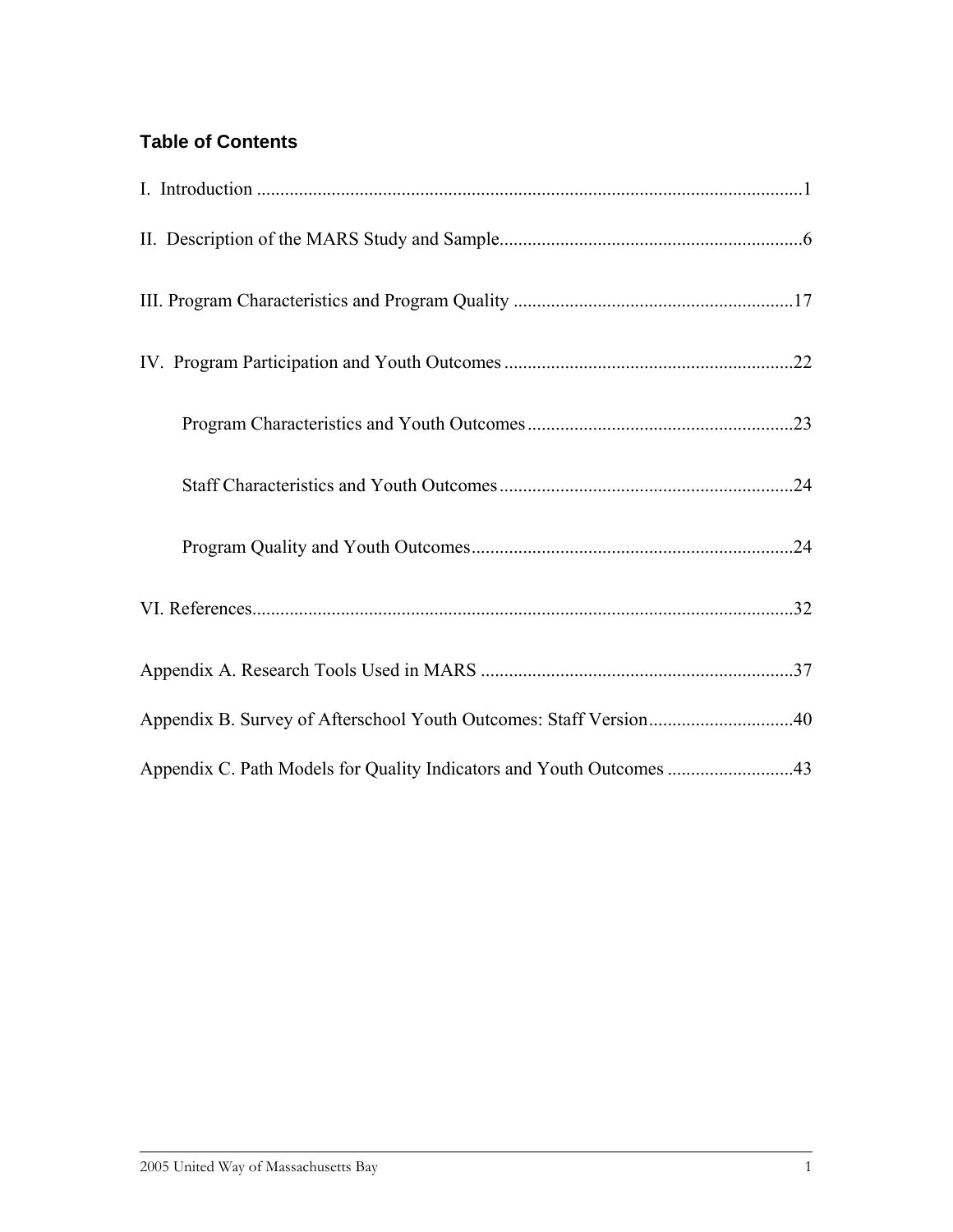#### <span id="page-4-0"></span>**I. Introduction**

For the past 10 years, expectations of afterschool programs have increased, as the public looks to these programs to support working families, stem youth crime, and, most recently, boost academic achievement. Despite these ideas, and the increased funding that has accompanied them, little is known about how programs affect young people and which aspects of programs are most likely to result in positive outcomes for youth. How does program participation affect youth? What factors are likely to lead to high quality, effective programs? What is the quality of existing afterschool programs? The Massachusetts Afterschool Research Study (MARS) was designed to help answer these questions. This brief report reviews the rationale and, research of the MARS study and summarizes the key findings.

The Massachusetts Afterschool Research Study has two major goals: (1) to identify those program characteristics that are most closely related to high quality implementation, and (2) to explore the links between program quality and youth outcomes. We focus on afterschool programs serving elementary and middle school youth from ten different communitiesacross the state, including urban, suburban, and rural areas, with an emphasis on communities that include lower income children who are the most likely to benefit from program participation (Posner and Vandell 1994; Marshall, Coll et al. 1997; Posner and Vandell 1999; Huang, Gribbons et al. 2000; Miller 2003).

By examining a range of academic and non-academic outcomes, and linking these to program practices, the MARS study is designed to build our understanding of the complex relationships between program goals, program practices, and outcomes for youth. The study focuses on 4,108 children in 78 afterschool programs distributed across the state of Massachusetts. As such, it is the largest study of its kind to date in the Commonwealth.

#### **Research on Afterschool Programs**

Most of the intense interest in afterschool programs over the last decade has been fueled by the idea that program participation can boost children's success in school. The pressure to increase standardized test scores, coupled with the financial and bureaucratic challenges of reforming schools, has led policymakers to consider the potential of afterschool programs to be harnessed to the cause of academic achievement. Over the past ten years, this interest has led to significantly increased funding nationally for the field; in addition to investments in cities and states around the country, the federal government's interest has resulted in nearly \$1 billion per year of grants through the  $21^{st}$  Century Community Learning Centers  $(21^{st}$  CCLC) program.

Despite this increasing interest, the research on the direct academic effects of program participation has been mixed, with some studies finding increases in academic achievement measures such as grades and test scores (Posner and Vandell 1994; Baker and Witt 1996; Carlisi 1996; Hamilton and Klein 1998; Schinke, Cole et al. 1998; Hamilton, Le et al. 1999; Johnson, Zorn et al. 1999; Huang, Gribbons et al. 2000; Huang 2001; University of California Irvine 2002; Espino, Fabiano et al. 2004) while others find no such effects (Vandell and Corasaniti 1985; Schwager, Garcia et al. 1997; Jordan and Nettles 1999; Scales 1999; Trousdale 2000; National Institute of Child Health and Human Development Early Child Care Research Network 2004). The only national study to date of the impact of  $21<sup>st</sup> CCLC$ 's found minimal effects on academic outcomes (U.S. Department of Education 2003).

These discrepant results are no doubt due in part to differences in study methodology, validity, populations served, and so on, but researchers agree that a key reason is that many past studies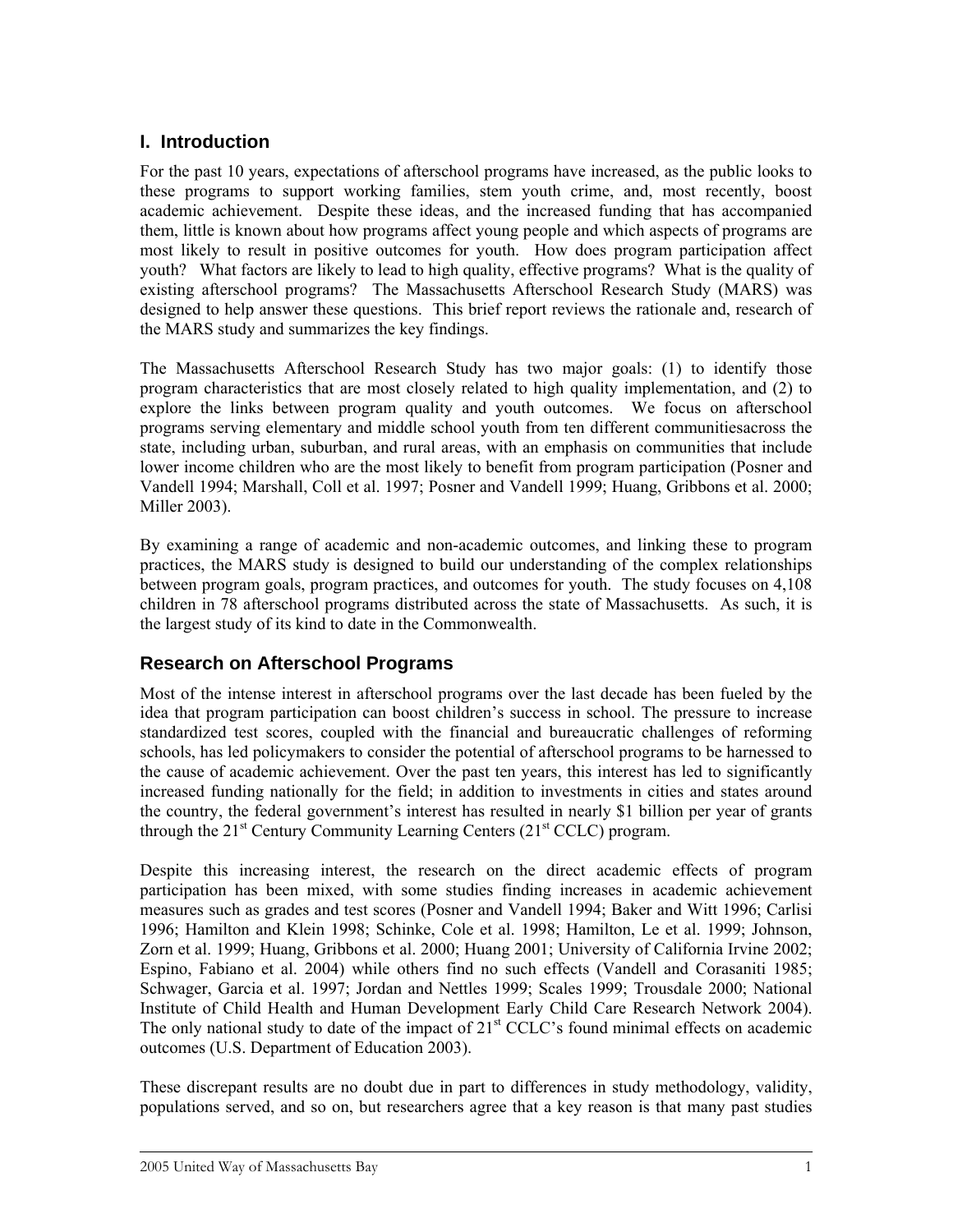have not taken program quality into consideration (Bissell, Cross et al. 2003; Mahoney and Zigler 2003; Vandell 2003; Granger and Kane 2004; Kane 2004). Unfortunately, few studies are available to help us understand how, why, and when program goals, characteristics, and quality results in positive outcomes for youth (Miller 2003; Bodilly and Beckett 2005).

Past research on afterschool programs has often focused on whether programs are "good" or "not good" for children and youth. We don't expect a child who attends a bad school or a low quality child care center (or lives in a harmful family environment) to experience positive results from this experience. The quality of the environment, interacting in complex ways with what the child brings to the experience (personality, gender, race, experiences in other settings, etc.) results in outcomes for youth.

It is common sense that low quality programs are unlikely to produce positive outcomes for youth. Many studies may be mixing low and high quality programs, and therefore finding little evidence of program effects. Unfortunately, at this point in the development of the field, we have only limited knowledge about how program quality is related to youth outcomes. By examining a range of outcomes, and linking these youth outcomes to program practices, the MARS study is designed to build our understanding of the complex relationships between program practices and outcomes for youth.

We do have some previous studies that guided our research design. In two studies of elementary school children, Vandell and her colleagues (Rosenthal and Vandell 1996; Pierce, Hamm et al. 1999) found that positive interactions between staff and children, as well as between children and peers, were related to successful functioning. A team of researchers from the RAND corporation (Beckett, Hawken et al. 2001) reviewed all existing studies of afterschool program quality in 2001. While concluding that there were few studies emulating high scientific standards, they found a number of program practices that the data supported as good indicators of program quality, includingstaff training, education, and compensation, low child-to-staff ratio, ageappropriate activities, positive emotional climate, communication with school and families, and community partnerships.

A recent review by the National Research Council's Committee on Community-Level Programs for youth (Eccles and Gootman 2002), drawing broadly on research in psychology, identified eight features of developmental settings: physical and psychological safety; appropriate structure; supportive relationships: explicit mentoring, or implicit program design for extensive one-to-one, or small group connections between young people and adults; opportunities to belong; positive social norms; support for efficacy and mattering: opportunities for autonomy, taking responsibility, and challenge; opportunities for skill building; and integration of family, school and community efforts.

Furthermore, it is not clear that expecting programs to have direct academic effects is a fruitful avenue for the afterschool field in general. There is a growing consensus that, while afterschool programs can contribute to improving academic achievement, they are best suited to support development in what might be termed the "prerequisites" for academic success, which are also assets key to healthy development in general (Boggiano and Pittman 1992; McLaughlin, Irby et al. 1994; Benard 1996; Pittman and Irby 1996; Scales and Leffert 1999; Benson and Saito 2000; Miller 2003). A growing body of research suggests that afterschool programs can have positive effects on many of these "intermediary" outcomes, including an interest in learning, social competence, improved behavior, expectations of success, leadership skills, and parental involvement (Pierce, Hamm et al. 1999; Larson 2000; Walker and Arbreton 2004; Mahoney and Lord 2005; Vandell, Dadisman et al. 2005).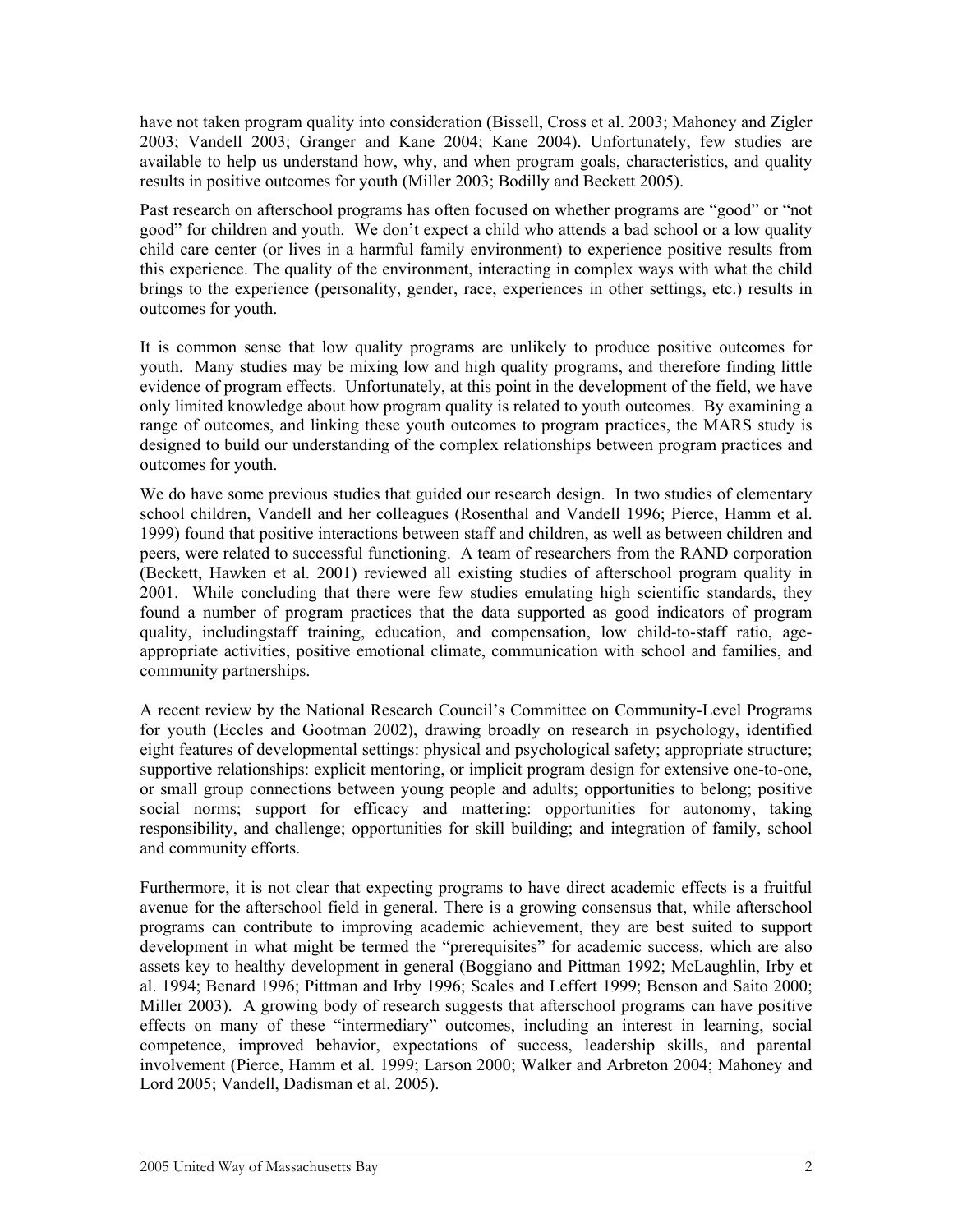These intermediary outcomes for academic achievement are focused on engagement in learning and motivation. In addition, they include attitude-related factors such as a sense of hope for the future as well as skills such as good work habits, competencies in cognitive and non-cognitive areas, and behaviors such as reduction in risk-taking (for summaries, see Leffert, Saito et al. 1996; Catalano, Berglund et al. 1998; Eccles and Gootman 2002; Rothstein 2004). Motivation and engagement in learning have been identified in the education literature as key factors in promoting academic success (Clark 1988; Csikszentmihalyi and Nakamura 1989; Eccles and Midgley 1989; Boggiano and Pittman 1992; Connell, Spencer et al. 1994; Department of Education 1998; National Institute of Child Health and Human Development 1998; Nettles and Robinson 1998; Wentzel and Wigfield 1998; Eccles, Wigfield et al. 2000; Ross and Broh 2000; Ryan and Patrick 2001; Corbett and Wilson 2002; Danielson 2002; Barton 2003; Elias 2003; Marzano 2003; Klem and Connell 2004; Learning Point Associates 2004; Libbey 2004; Mahoney and Lord 2005; Sadowski 2005; Lee, Smith et al. NA).

Finally, it is likely that there are specific afterschool program characteristics that promote particular outcomes. For example, one program might be particularly effective in promoting math skills, while another builds children's motivation to learn and a third increases their ability to get along with peers. By examining a range of academic and non-academic outcomes, and linking these to program practices, the MARS study is designed to build our understanding of the complex relationships between program goals, program practices, and outcomes for youth.

#### **Conceptual Framework for the Study**

The MARS study was conducted in a total of 78 afterschool program sites in ten geographically and economically diverse school districts. Building on previous studies, the MARS team developed a conceptual framework that posits two types of program features: (1) program characteristics, which vary between programs, are structural in character, and may or may not be related to program quality; and (2) program quality, which is process-oriented, and captures the actual program as it is implemented. Table 1 provides some examples of each type of program feature.

| <b>Program Characteristic</b>    | <b>Program Quality Indicator</b> |
|----------------------------------|----------------------------------|
| Location (school, community)     | Staff-youth interactions         |
| Number of Youth Enrolled         | Youth-youth interactions         |
| Ages Served                      | <b>Engaging activities</b>       |
| <b>Funding Sources</b>           | Communication with families      |
| <b>Group Size for Activities</b> | Homework support                 |

| Table 1. Examples of Program Characteristics and Program Quality Indicators |  |  |
|-----------------------------------------------------------------------------|--|--|
|                                                                             |  |  |

Program characteristics affect program quality, as well as leading to outcomes for youth (see Figure 1, below). Other factors also affect youth outcomes. Child and family characteristics such as income, gender, race, or special needs status might affect the extent or ways in which program participation results in youth outcomes. In addition, simply enrolling in a program is not likely to lead to outcomes unless a child spends a significant amount of time there (intensity) over a number of months (duration). The effects measured by the MARS study include both academic and non-academic outcomes.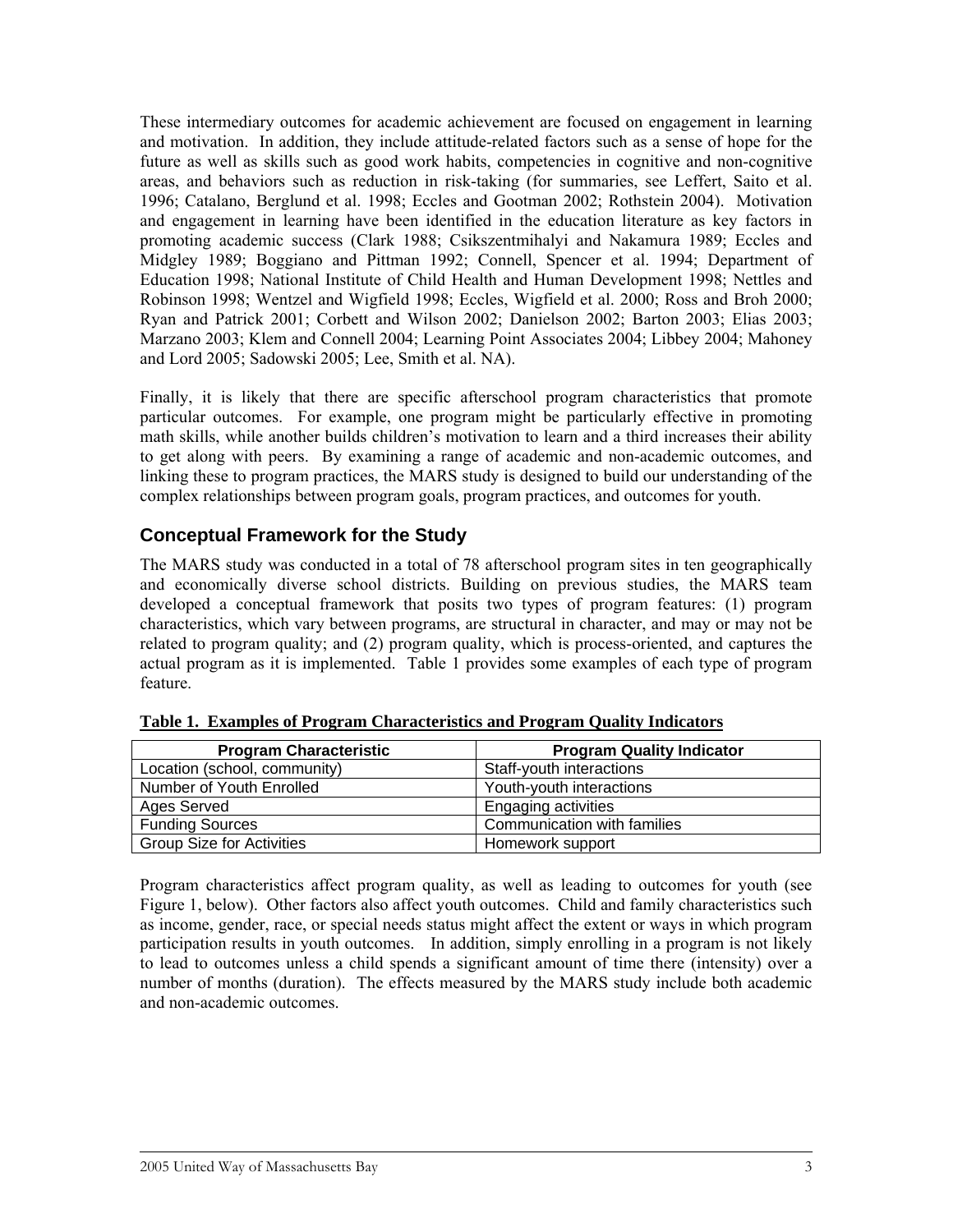#### **Figure 1. Conceptual Framework for MARS**



Overall, the MARS study aims to answer the following research questions:

- *1) What kinds of afterschool programs are children and youth in the study attending? What variation do we find in program characteristics and features, including activities offered, ages served, goals, type of staff utilized and level of participation by youth?*
- *2) In what ways are program characteristics and features related to program quality?*
- *3) What outcomes for youth are associated with attending afterschool programs? How do these outcomes vary depending on program practices and features? Which program characteristics and aspects of quality are associated with youth development and student learning outcomes?*

In answering these questions, the MARS study can deepen our understanding of the current status of the field of afterschool programs in the Commonwealth and across the nation, as well as provide guidance on how to build stronger, more effective, higher quality programs in the future. However, it is important to keep in mind that a single study can only point to fruitful approaches, not provide unequivocal answers.

As a correlational study, MARS can not prove that program participation causes changes in youth outcomes. That is, while we are able to statistically link changes in youth outcomes to program features, we cannot prove that it is program participation, rather than other factors, that accounts for the results. Nor can we necessarily generalize the results beyond the programs in the study, which were not randomly selected from all programs in the state. In addition, there are areas that,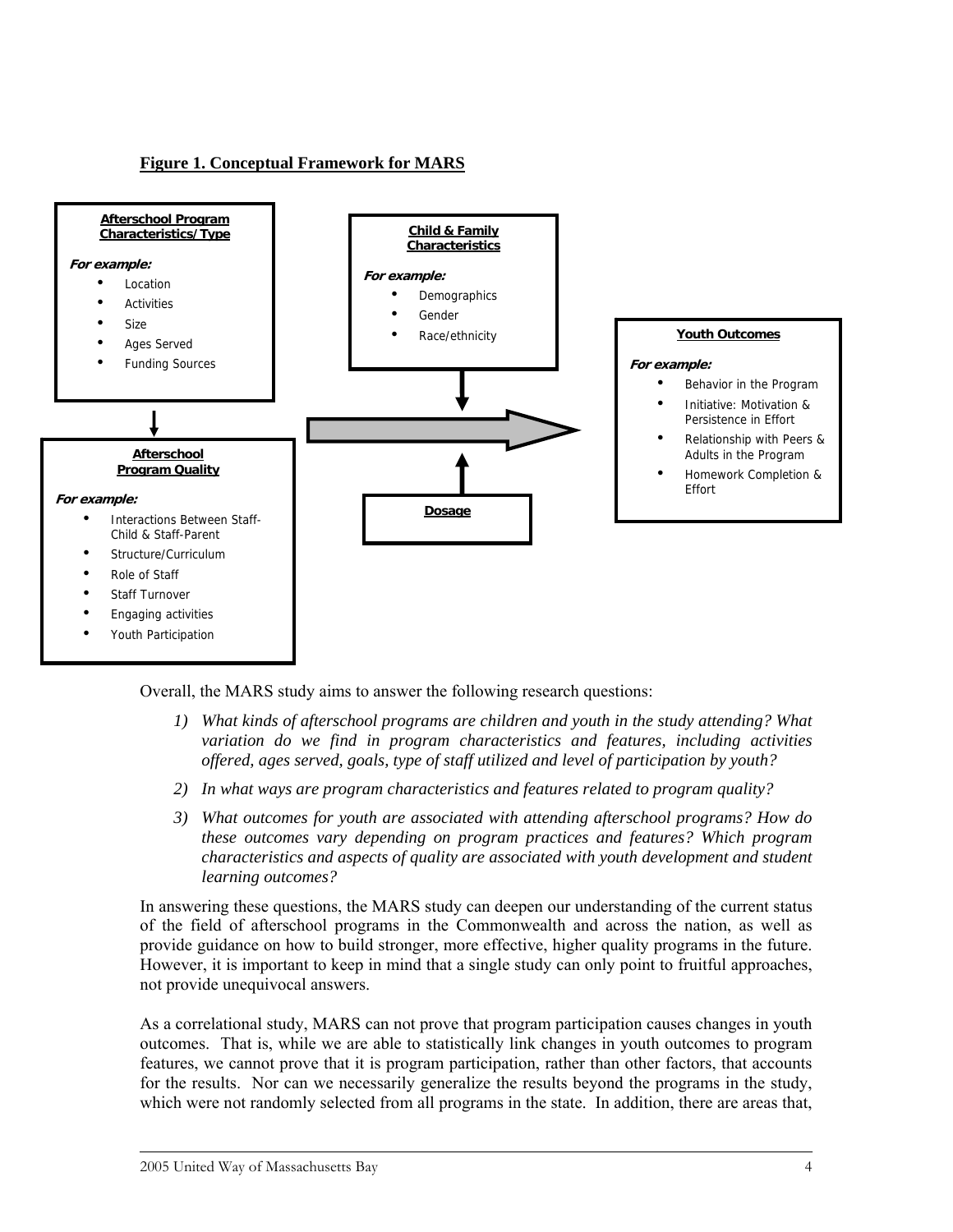while relevant to our research questions, are beyond the scope of the study. For example, we were not able to conduct a cost study, and so cannot speak directly to the effects of or need for financing afterschool programs. In addition, as a study focused on programs, we were not able to look in depth at local infrastructure, which can provide important support to individual afterschool programs.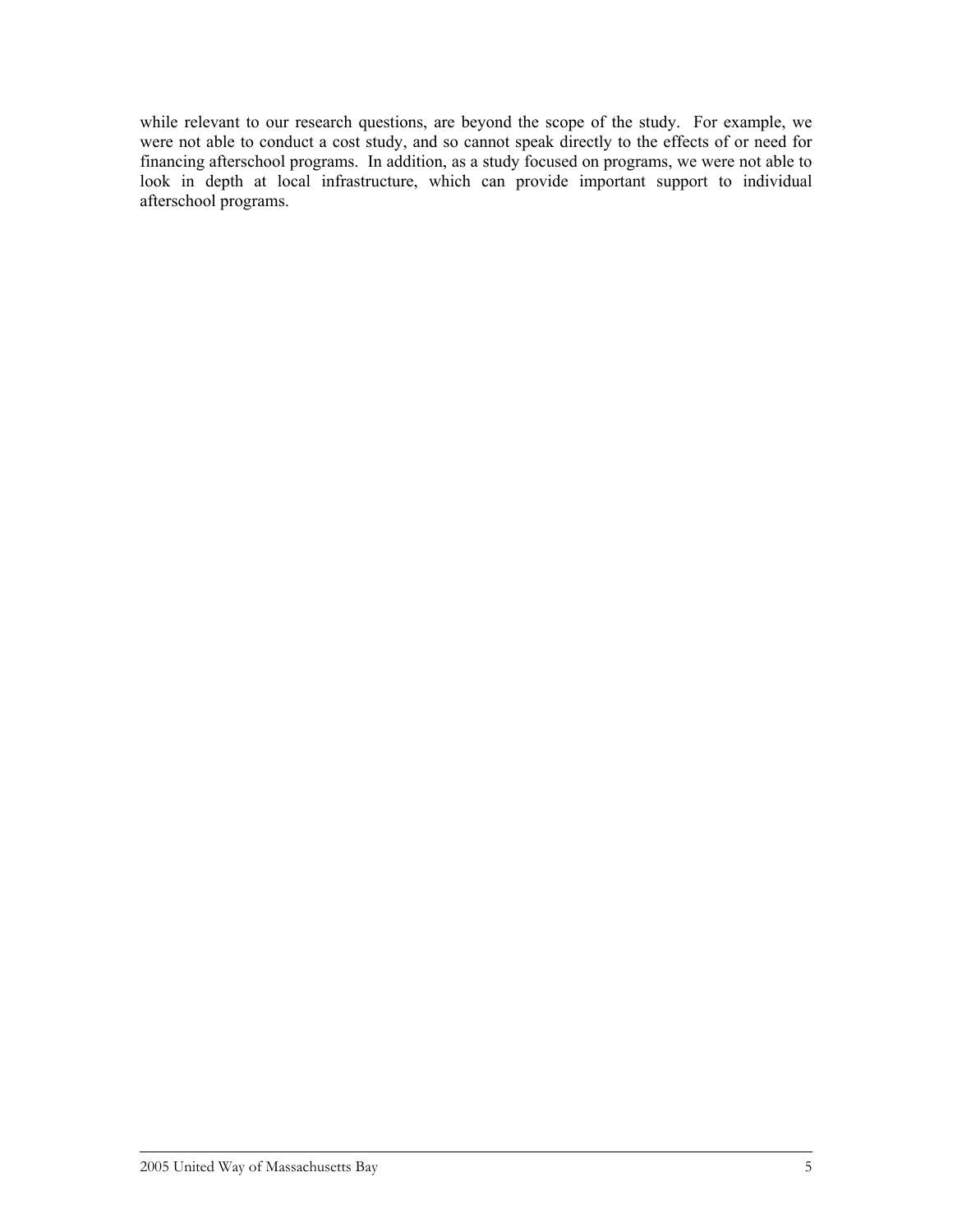## <span id="page-9-0"></span>**II. Description of the MARS Study and Sample**

In order to answer our research questions, we needed to collect information on programs as well as the individual children and youth who attend the programs. We visited each program in our sample of 78 afterschool programs in the fall of 2003 and again in the spring of 2004, conducting interviews with program directors in the fall and interviews as well as observations in the spring. The interviews focused on program goals and characteristics, while the observations captured program quality. In addition, we collected data on school attendance, program attendance, and child and family characteristics from both programs and schools.

To capture youth outcomes, we utilized the Survey of Afterschool Youth Outcomes (SAYO) already being used by state-funded  $21<sup>st</sup>$  Century Community Learning Center grantees in Massachusetts in their self-evaluations. The SAYO is a brief survey of questions about an individual student, conducted in the fall and again in the spring. It includes a version completed for each youth by an afterschool staff person (SAYO-S) as well as a teacher (SAYO-T). The SAYO collects information on a range of both academic and non-academic outcomes. To better understand the perspective of youth on their afterschool programs, we conducted a survey of youth in 16 participating middle school programs. Appendix A provides further information on the major measures used in the MARS study.

## **The MARS Sample**

The diverse statewide sample of 78 programs in the MARS study included 58 programs located in urban areas, 14 programs located in suburban areas, and 6 programs located in rural areas or small towns. The following 10 Massachusetts public school districts collaborated with the MARS data collection: Boston, Fall River, Framingham, Greenfield, Holyoke, Lowell, Northampton, South Hadley, Turners Falls and Worcester. Four of these districts, Greenfield, Northampton, South Hadley and Turners Falls, participated in collaboration with the Hampshire Education Collaborative (HEC).

To be eligible for the MARS study, programs needed to meet the following criteria: have been in operation for two years or more; serve either elementary or middle school youth or both; have regularly enrolled youth who attend at least four days per week (i.e., not drop-in); and be funded by either the Massachusetts Office of Child Care Services (OCCS) and classified as a Tier 4 program, supported by the Massachusetts Department of Education's  $21<sup>st</sup>$  Century Community Learning Centers (CCLC), and/or supported by a local United Way agency.

#### **Program Models**

While a wide range of programs were included, we chose not to include single-focus programs such as sports, arts, or academic remediation project, or programs primarily serving high school students. The majority of the programs in the sample could be categorized as either school-age child care programs or academic enrichment programs, which share certain characteristics but grew out of different concerns that mold them to this day. School-age child care programs, many of which date to the 1980's, aim to provide general developmental support for children of working families. While many are located in community centers, it is also common for schoolage child care programs to be located in schools, where they are run under the auspices of a community-based agency. School-age child care programs are usually open five days per week, as well as school vacations and holidays.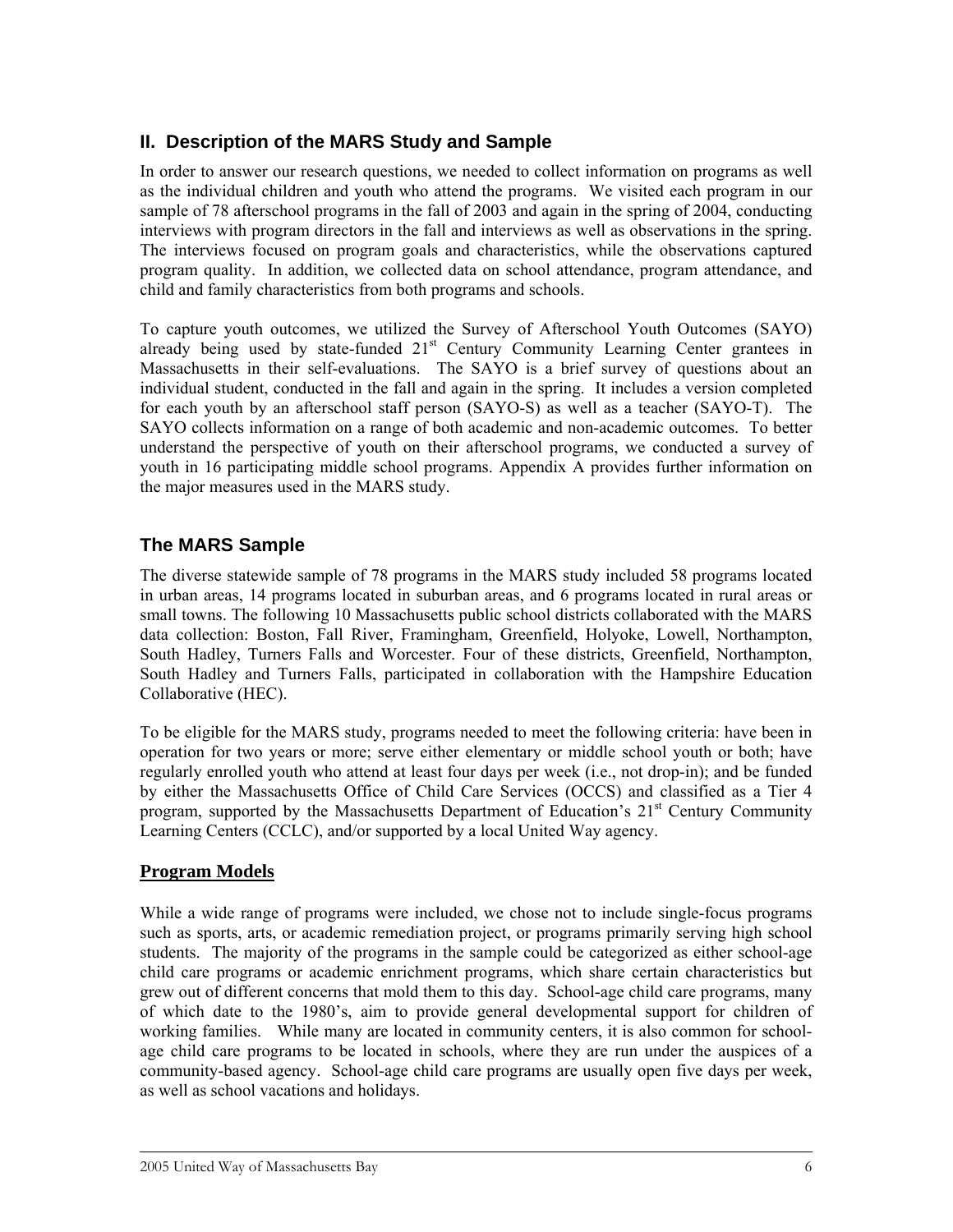Academic enrichment programs, most of which are relatively new, are focused on increasing the school success of youth. They are usually located in a school, and often depend on school paraprofessionals and teachers for the core of their staff. They are typically open fewer hours than school-age child care programs, and typically are closed for school holidays and vacations. Table 2 summarizes some of the key differences between these two afterschool program prototypes.

|                                           | <b>School-Age Child Care</b>                                                                  | <b>Academic Enrichment</b>                                                                                  |
|-------------------------------------------|-----------------------------------------------------------------------------------------------|-------------------------------------------------------------------------------------------------------------|
| <b>Major Goals</b>                        | • Provide caring supervision for<br>children of working families<br>Support child development | • Improve academic achievement<br>• Decrease gaps in academic<br>achievement                                |
| <b>Accountability</b><br><b>Framework</b> | Licensing<br>$\bullet$<br>Accreditation                                                       | • State standards-based tests<br>• 21 <sup>st</sup> CCLC evaluations                                        |
| <b>Staff</b>                              | • Child care staff, college<br>students                                                       | • Teachers, paraprofessionals                                                                               |
| <b>Funding</b>                            | • Parent fees<br>Child Care Development Fund<br>(OCCS)                                        | • State and federal grants, especially<br>21 <sup>st</sup> CCLC (DOE)<br>• Local district support (in-kind) |

**Table 2. Prototypes of Two Models for Afterschool Programs**

The final sample included a wide variety of programs. Programs received funding from their local United Way, the Office of Child Care Services, and the Department of Education's 21<sup>st</sup> CCLC grants, with some programs receiving funding from more than one of these sources (see Table 3 We used latent profile modeling to categorize programs as either school-age child care or academic enrichment models. While about three-quarters were best described as school-age child care, over one in five programs were categorized as academic enrichment. Sixty of the 78 programs in the study served elementary school youth (most of which were school-age child care programs), 15 were middle schools (most of which were academic enrichment), and three had youth ranging from grades K-8. The sample included programs operated by YMCA, Boys  $\&$ Girls Clubs, Citizen Schools, faith-based organizations, and others. Most programs in the sample were administered by community-based organizations but located in schools, reflecting the partnerships common in the afterschool field.

While the sample of programs selected to participate in MARS is very diverse, it does not include all types of afterschool programs in Massachusetts. For example, the study does not include programs that focus primarily on sports, academic remediation, music and arts, and does not include drop-in or high school programs. There were also differences within the sample regarding their alignment with the observation and outcomes tools: A subset of programs in the study those receiving funding through the Massachusetts 21<sup>st</sup> Century Community Learning Centers grant program—had been required to report on selected SAYO outcomes for the previous three years.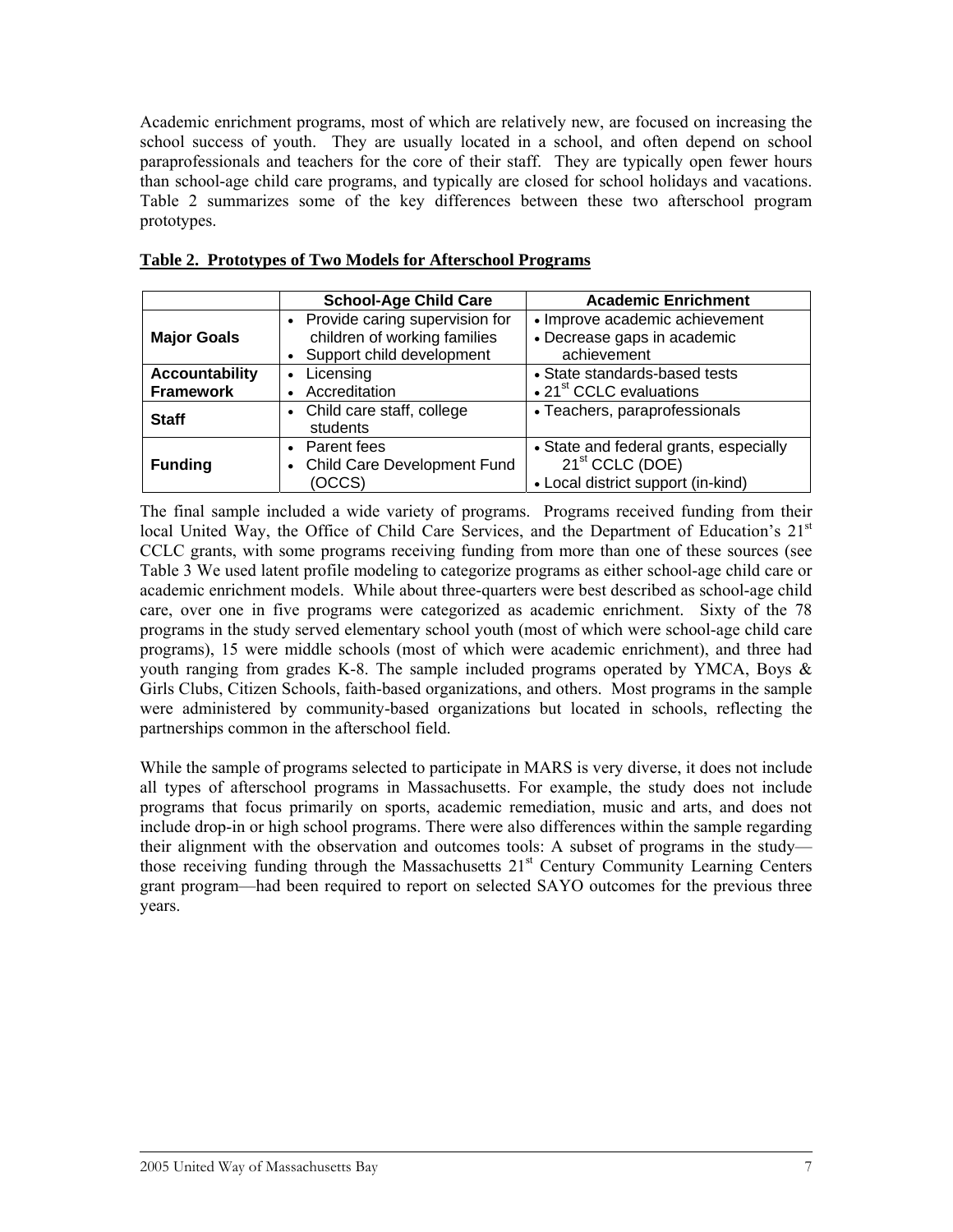#### **Table 3. Program Description**

|                                 | <b>Number</b><br>(N) | Percentage (%) |
|---------------------------------|----------------------|----------------|
| <b>Funding Sources</b>          |                      |                |
| <b>DOE</b>                      | 27                   | 35             |
| <b>OCCS</b>                     | 39                   | 50             |
| <b>United Way</b>               | 46                   | 59             |
| <b>Program Model</b>            |                      |                |
| School-age child care           | 62                   | 79             |
| Academic achievement            | 16                   | 21             |
| <b>Age Group Served</b>         |                      |                |
| Elementary                      | 60                   | 77             |
| Middle                          | 15                   | 19             |
| Mixed                           | 3                    | 4              |
| <b>Auspice (Administration)</b> |                      |                |
| Community-based organization    | 57                   | 73             |
| Faith-based organization        | 18                   | 23             |
| School                          | 31                   | 40             |
| Location                        |                      |                |
| Schools                         | 55                   | 71             |
| Community                       | 23                   | 29             |

While there were a total of 4,892 children and youth enrolled in October 2003 in MARS programs, an estimated 6,100 children and youth were enrolled in the programs at some point during 2003-04. The additional enrollment was primarily due to children/youth registering for a particular semester or specific course in the academic enrichment programs, rather than from turnover in yearlong programs. In the academic enrichment programs children/youth are more likely to enroll for a particular semester or session, or for two or three days per week, whereas school-age child care programs tend to enroll children and youth five days per week year round.

The afterschool programs in the MARS sample reported an average enrollment of 63 children/youth in October 2003, with a range from 14 to over 300. The average enrollment for the 60 programs that serve children in grades K-5 was 53, whereas the average enrollment for the 18 programs that serve middle school youth was 96.

#### **Staffing**

Afterschool programs utilize a range of paid and unpaid staff, including community volunteers, high school student tutors, regular day teachers, and various specialists. Across the sample of 78 programs in MARS, there were a total of 675 paid staff, for an average of 8.7 paid staff per program. Forty-eight percent of paid staff were reported to have a bachelor degree or higher degree, and an additional 7 percent of paid staff were reported having a two-year associate degree.

Low salaries and the fact that most staff positions are part-time limit the number of qualified candidates who are attracted to these positions. There is a wide range of pay for staff of the MARS sample programs, reflecting the variations in program models, staffing and resources (see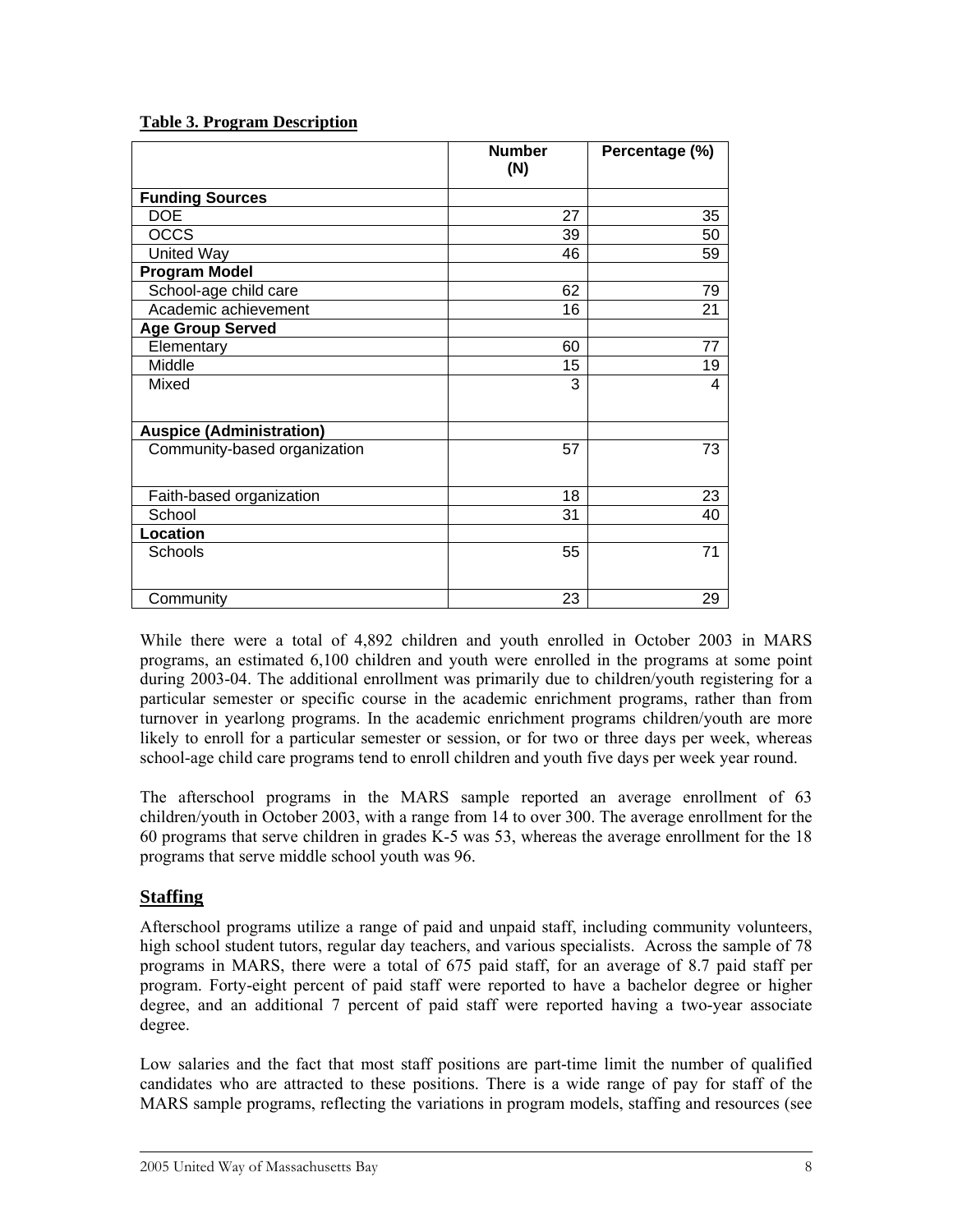Table 4). Ranges in salaries reflect the staffing patterns of programs, with higher level staff earning more, as well as credentials such as college degrees and certification as teachers. Only 27 percent of programs reported providing health care benefits.

| <b>Title</b>                                    | Average<br>$$$ per hour) | <b>Range</b><br>(\$ per hour) |
|-------------------------------------------------|--------------------------|-------------------------------|
| Senior Group Leader, Lead Teacher               | 15.00                    | 7.75-35.00                    |
| Group Leader, Teacher                           | 12.60                    | 7.00-30.00                    |
| Assistant Group Leader, Assistant Teacher, Aide | 9.25                     | 6.75-17.00                    |

#### **Table 4. Staff Salaries in Programs in the MARS Sample**

Sixty percent of the program coordinators in the MARS sample reported having a bachelor or advanced degree, and 26 percent were in college during 2003-04. Nevertheless, 60 percent earned less than \$30,000 per year. Two-thirds (69%) are full-time and the remaining 31 percent have other part-time jobs. About one-third (36%) have other responsibilities in addition to program coordination.

Only 15 percent of the 78 sampled programs retained all of their paid staff between September 2003 and May 2004. Fifty-seven percent (57%) of the 66 programs who hired new staff members during the year hired one or two new staff, and the remaining 43 percent hired more than 2 new staff members during the year. The overall staff turnover rate during 2003-04 was 22 percent.

#### *Training*

The vast majority of program staff received some type of staff development during 2003-04. The most common staff development topics for program staff included first-aid/CPR (which is required for all staff who work in OCCS licensed programs), behavior management and child development. Among program coordinators, the most common training topics included courses in child development, program administration, behavior management, curriculum and leadership. Eighty-seven percent of site coordinators and 85 percent of staff reported participating in training for an average of 30 hours for coordinators and 14 hours for staff members.

#### *Staff-Child Ratio*

The average paid staff to child ratio across the 78 programs in the MARS sample was 8.4 to 1 (one paid staff person for each 8.4 children/youth enrolled). This ratio includes all paid staff, including program coordinators, if they worked directly with the youth in the program. The figures reported are based on data collected during the Fall 2003 interviews. We also calculated the child:staff ratio on the days we visited programs in the spring of 2004. The average observed ratio was 6.5 to 1, or 6.5 children for each staff member (this number includes volunteers and specialists). For programs serving elementary school-age children this ratio was 7.2 to 1, while for programs serving middle school-age youth it was 4.3 to 1.

#### *Participation*

The average daily attendance for all 78 programs on the day of the May 2004 visit was 74 percent of total enrollment. The average for the 62 school-based child care programs was 78 percent attendance and the average attendance rate for the 16 academic enrichment programs was 59 percent.

Dosage is the total amount of time that children and youth spend in an afterschool program during the school year. Dosage was calculated by multiplying the number of days attended during 2003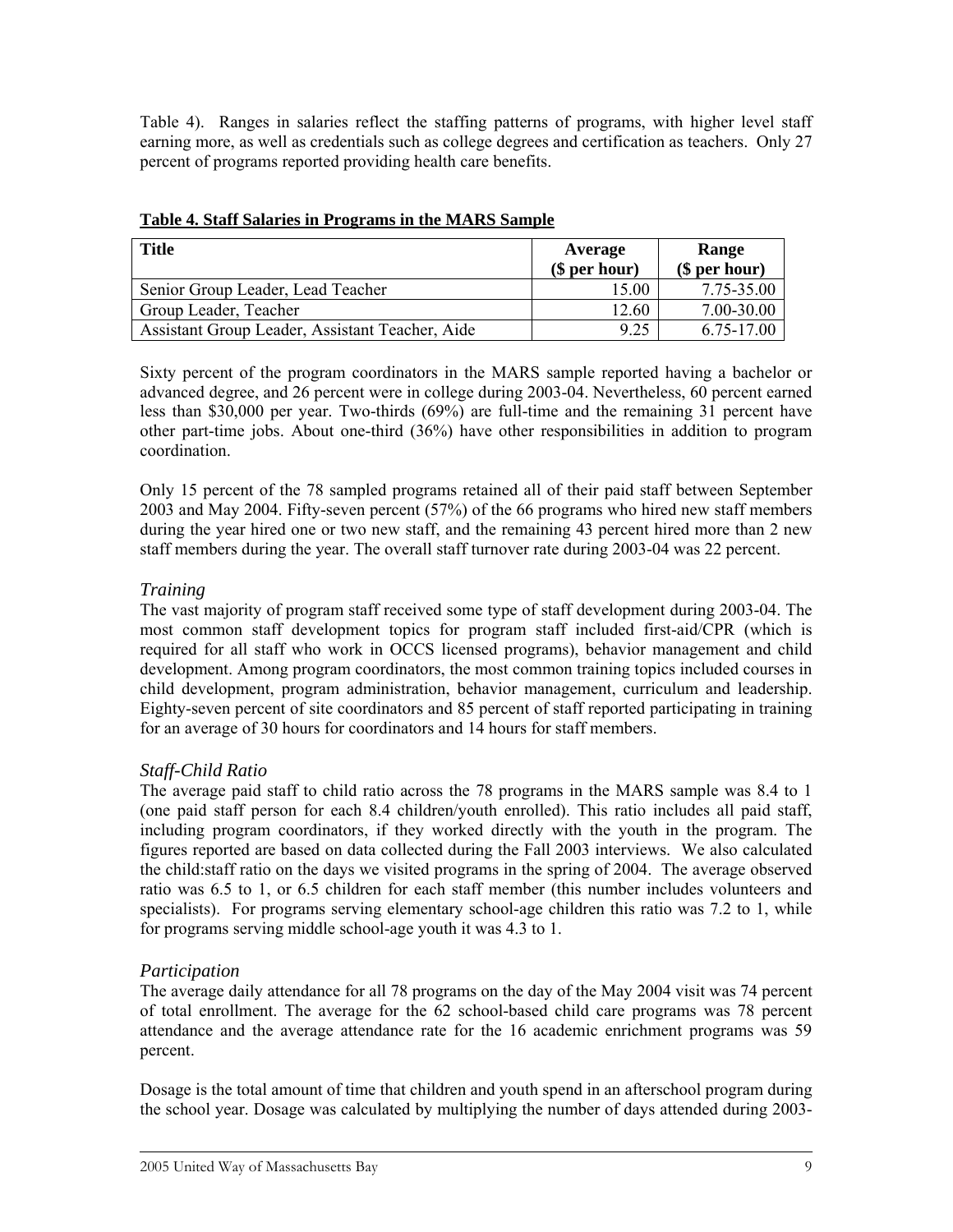04 by the average number of hours attended on a given day. The average dosage across all programs was 191 hours, or approximately 5.6 hours per week. The dosage varied considerably between the school-age child care programs and the academic enrichment programs. For the school-age child care model, the average dosage was 287 hours during the year, or approximately 8.0 hours per week. For the academic enrichment model, the average dosage was 96 hours for the year, or an average of 3.2 hours per week. However, these numbers also may reflect differences in how programs track and report attendance, the quality of which varied within the sample programs.

#### *Program Goals and Activities*

Program coordinators were asked to identify their top three goals from a list of 22 possible goals. The responses included a broad range, including youth development goals, academic goals and providing a safe and relaxing environment. Table 5 summarizes the most frequently mentioned goals

| <b>Program Goal</b>                                         | <b>Elementary</b> | <b>Middle</b><br><b>School</b> | All<br><b>Programs</b> |
|-------------------------------------------------------------|-------------------|--------------------------------|------------------------|
| Develop positive self-image, sense of<br>belonging          | 53%               | 44%                            | 50%                    |
| Strengthen relationships with<br>peers/social skills        | 50%               | 28%                            | 46%                    |
| Improve academic performance                                | 23%               | 50%                            | 28%                    |
| Provide opportunities for recreation,<br>relaxation and fun | 27%               | 11%                            | 23%                    |
| Improve homework completion and<br>quality                  | 22%               | 22%                            | $22\%$                 |
| Develop positive attitude, values                           | 25%               | 11%                            | 22%                    |
| Increase engagement in learning                             | 15%               | 33%                            | 18%                    |
| Improve problem solving, analysis<br>skills                 | 8%                | 28%                            | 13%                    |
| Improve communication skills                                | 8%                | <b>22%</b>                     | 12%                    |
| Improve behavior in<br>program/classroom                    | 13%               | $6\%$                          | 12%                    |

**Table 5 Program Goals Cited by Program Directors , Most Frequently Mentioned**

Program coordinators were asked to describe the types of activities that were offered throughout the year. Nearly all programs (95%) offered a daily snack, and most programs (82%) allocated some time every day for homework. Table 6 presents the percentage of programs that offered each type of activity on a daily basis.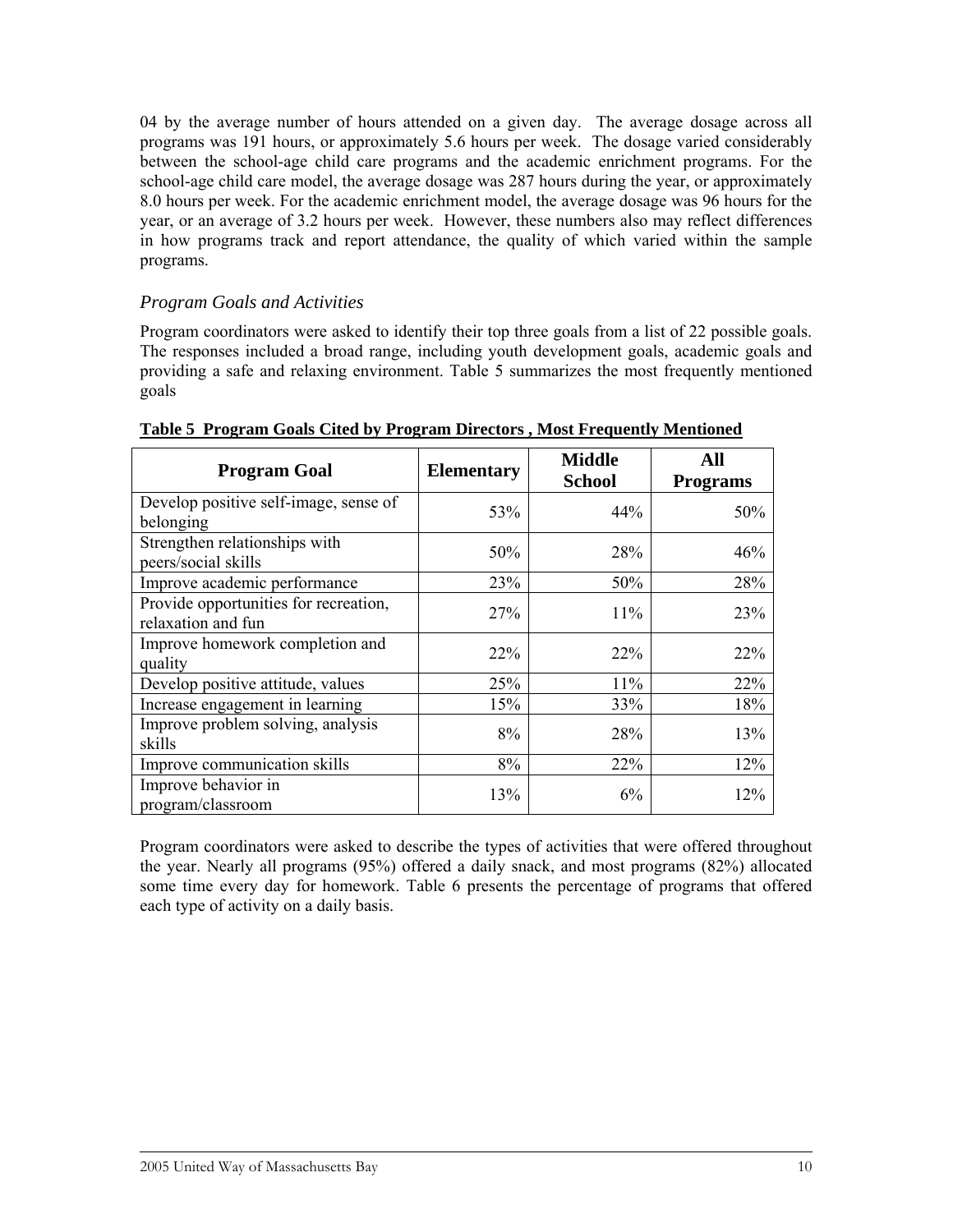| <b>Programs</b><br>$(\%)$ | <b>Activities Conducted Daily</b> |
|---------------------------|-----------------------------------|
| 95                        | Snack time                        |
| 82                        | Homework time                     |
| 78                        | Open Time/Free play/Socializing   |
| 69                        | Outside time/Gym time             |
| 55                        | Academic enrichment activities    |
| 42                        | Fine arts/arts and crafts         |
| 31                        | Tutoring/MCAS prep                |

**Table 6. Ranking of Most Common Types of Daily Program Activities**

#### *Communication with Families*

Nearly all program coordinators reported regular communication with parents. All programs where parents pick up their children, representing 97 percent of the total sample, said that program staff talk to parents at pick-up time, and 95 percent said that staff speak with parents on the phone. However, the most common reason that staff communicate with parents is when there is a problem, such as an attendance or behavioral issue. Only 10 percent of program coordinators said that they spoke with parents on a regular basis to provide updates.

#### *Communication and Coordination with Schools*

Not surprisingly, programs located in schools report much more communication and coordination with schools than community-based programs. Thirty-nine percent (39%) of the program coordinators in the MARS sample described their communication with school as "extensive." All of these programs are school-based. On the other end of the spectrum, 25 percent of coordinators said they had minimal or no communication with schools, and two-thirds of these programs (69%) were community-based.

#### **Quality of the MARS Programs**

The quality of the MARS programs was primarily collected using the Assessment of Afterschool Program Practice Tool—Research Version (APT-R). The APT-R has three sections: Overall Program Observation; Activity Observation; and Homework, each with a number of items on a four-point scale ranging from "not true" to "very true". Across the sample, the highest ratings for programs were on items related to a general sense of ease and friendliness between staff and youth. Most interactions between staff and youth were positive, youth seemed relaxed and friendly with each other, activities were appropriate for the age group, and enough staff were available for youth. There were very few conflicts between youth during the afternoons that we visited the programs. Table 7 lists the most highly rated items from the APT-R.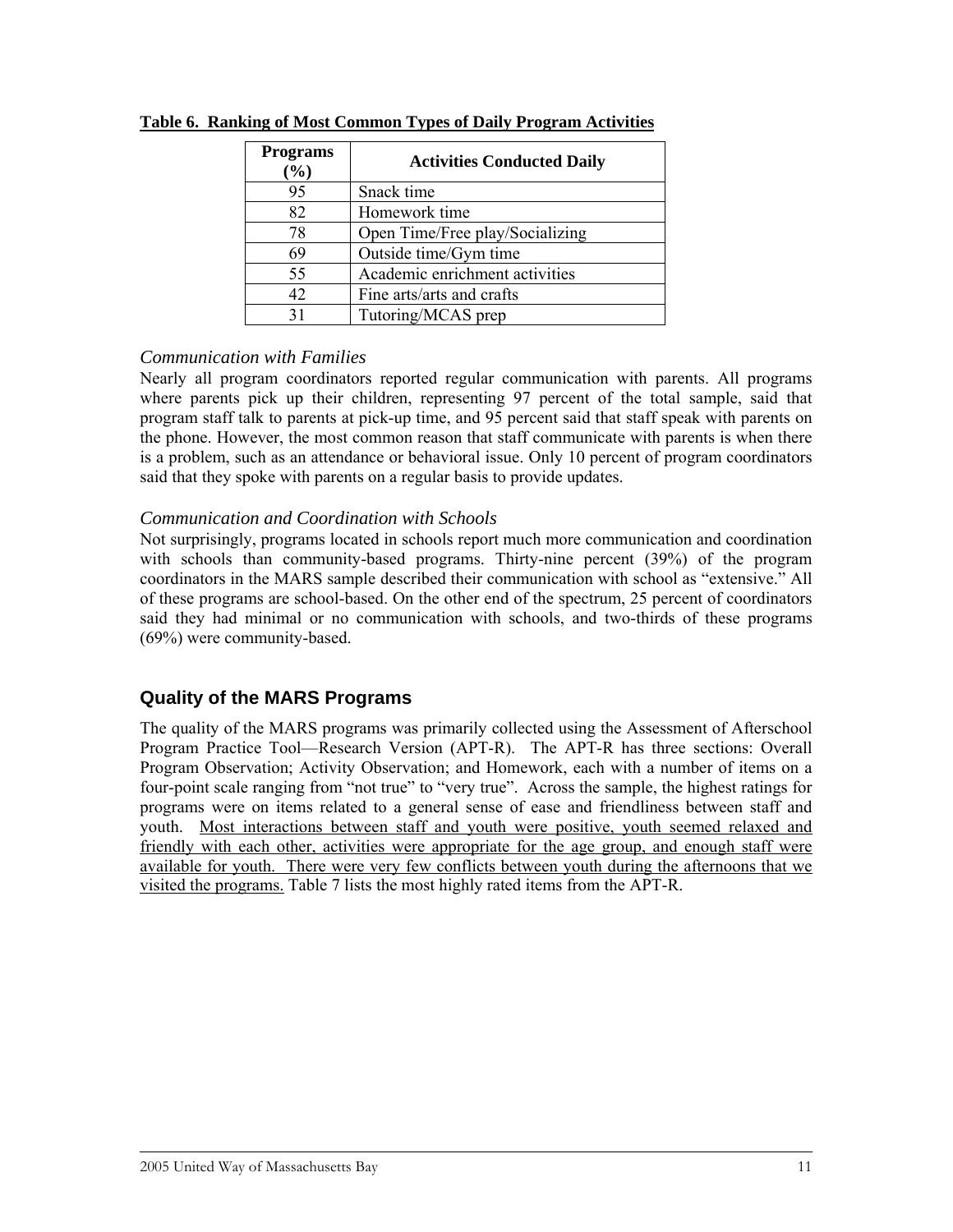| Item                                                                           | <b>Mean</b><br>Rating |
|--------------------------------------------------------------------------------|-----------------------|
| <b>Program Practices/Environment</b>                                           |                       |
| There is an established arrival routine that seems familiar to staff and youth | 3.8                   |
| Appropriate physical space for activity                                        | 3.8                   |
| Activity is age-appropriate                                                    | 3.7                   |
| Appropriate physical space for youth to comfortably do homework                | 3.6                   |
| Youth appear relaxed                                                           | 3.5                   |
| <b>Staff Practices</b>                                                         |                       |
| Staff use appropriate vocabulary                                               | 3.8                   |
| Staff appear to be familiar with youth                                         | 3.8                   |
| Staff are respectful and supportive of one another                             | 3.6                   |
| Staff interpersonal communication do not interfere with program                | 3.6                   |
| Staff do not over-control the group                                            | 3.6                   |
| When youth ask for help with homework, staff respond in a timely manner        | 3.6                   |
| Staff are aware of children's arrival and departure                            | 3.5                   |
| Staff appear relaxed and calm                                                  | 3.5                   |
| Staff apply rules and limits fairly and consistently to youth                  | 3.5                   |

#### **Table 7. Items from APT-R with Highest Mean Scores (Scale of 1-4)**

Despite the relatively positive atmosphere in most programs, there were also some indicators of quality that we did not see frequently. For example, staff did not generally engage youth in reflection, they tended not to ask open-ended questions in order to stimulate conversations, or make extensive use of positive reinforcement.

The APT-R Activity ratings suggest that activities tended not to require prior preparation by staff, included limited direction or leadership by youth, and tended not to build on the diverse cultures of the children/youth in the program. We saw very few examples of what we term "intentional" learning activities that have clear learning objectives, actively engage youth in a process of guided learning, and include staff as facilitators of the learning process (although in some cases, intentional learning probably existed and simply wasn't observable by the visitor).

The APT-R staff ratings are consistent with the Activity ratings: while staff tend to effectively control activities and maintain calm, they tend not to engage with children and youth to elicit reflection, spark interest and facilitate learning. The Homework ratings suggest a similar pattern as the Activity and Overall Staff ratings: while staff tend to effectively manage homework time, they tend not to engage extensively with children/youth to encourage them and engage with them in learning. Table 8 lists the items with the lowest average ratings on the APT-R.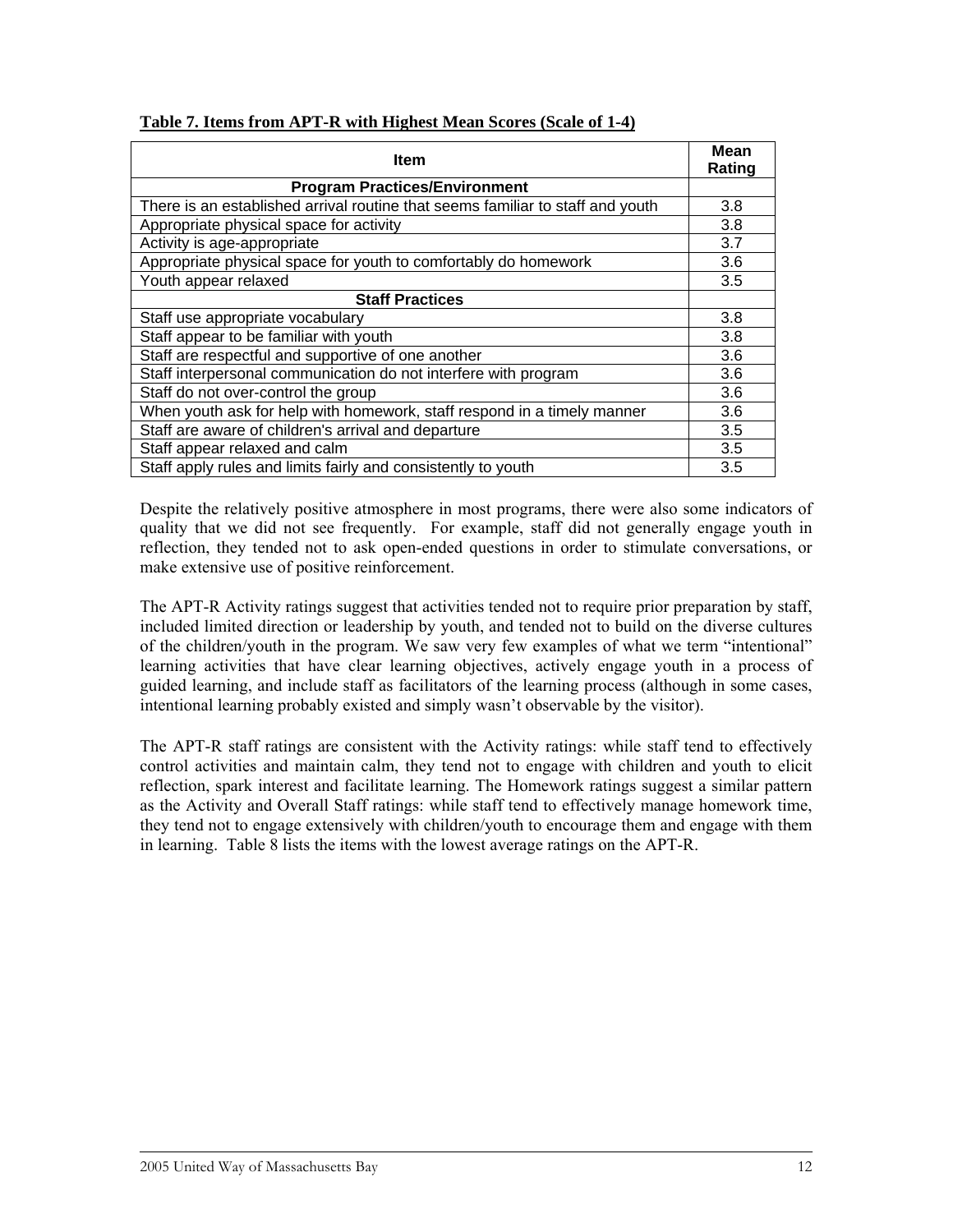#### **Table 8. Items from APT-R with Lowest Mean Scores**

| <b>Item</b>                                                                                                                                           | Mean<br>Rating |
|-------------------------------------------------------------------------------------------------------------------------------------------------------|----------------|
| <b>Program Practices/Environment</b>                                                                                                                  |                |
| Activity builds on the cultural backgrounds of youth                                                                                                  | 1.3            |
| When materials are used they portray youth of diverse cultures                                                                                        | 1.6            |
| Program has space with soft, comfortable furniture on which children can<br>relax and/or read                                                         | 1.8            |
| Youth provide or ask for assistance from peers                                                                                                        | 1.9            |
| <b>Staff Practices</b>                                                                                                                                |                |
| When transition time is extended, staff attempt to make transition time more<br>interesting to youth                                                  | 1.6            |
| Staff engage youth in reflection on how activity is going, what they are<br>learning, next steps                                                      | 1.7            |
| When helping youth to resolve conflicts, staff act as mediators and help youth<br>find solutions to resolve their own conflicts                       | 1.9            |
| When facilitating youth group/team work staff encourage conversations<br>among students in a group by asking open-ended questions                     | 2.0            |
| Staff use positive reinforcement to encourage appropriate behavior                                                                                    | 2.1            |
| When staff ask questions they use "why, how, what if" questions to encourage<br>longer more complex responses and for youth to think through problems | 2.1            |

These quantitative results reflect the overall experience of the twelve trained site visitors. While there was a great deal of variation, in general the afterschool programs participating in the MARS study had:

- Å Friendly staff who were relaxed and familiar with the children and youth in the program.
- Å appropriate space or spaces in which to conduct the afternoon activities.
- Å positive relations among peers; we saw very few instances of conflict in visits to 78 sites for an entire afternoon.

The items that we only observed rarely provide some guidance for what is needed in the field. These are areas ripe for further discussion and planning, for change through program improvement and professional development activities. There were very few observations of:

- Å Staff facilitating youth engagement in learning.
- Å Few activities that built on the cultural or ethnic backgrounds of the children attending the program
- Å Little use of facilitative questioning
- Å Group reflection
- Å Project-based learning
- Few opportunities for youth leadership.

In addition, we saw little evidence of prior planning or intentionality (although in some cases, this probably existed and simply wasn't observable),

#### **Youth in the MARS Programs**

A total of 4,108 youth from the 78 MARS programs were included in the study, which represents youth we could include in the data collection by virtue of parent consent or consent obtained from the school district. Almost exactly half of the MARS program participants were boys and half were girls. The 78 programs selected for MARS serve a diverse population of youth that closely mirrors the diversity of the school population in the cities and towns where these programs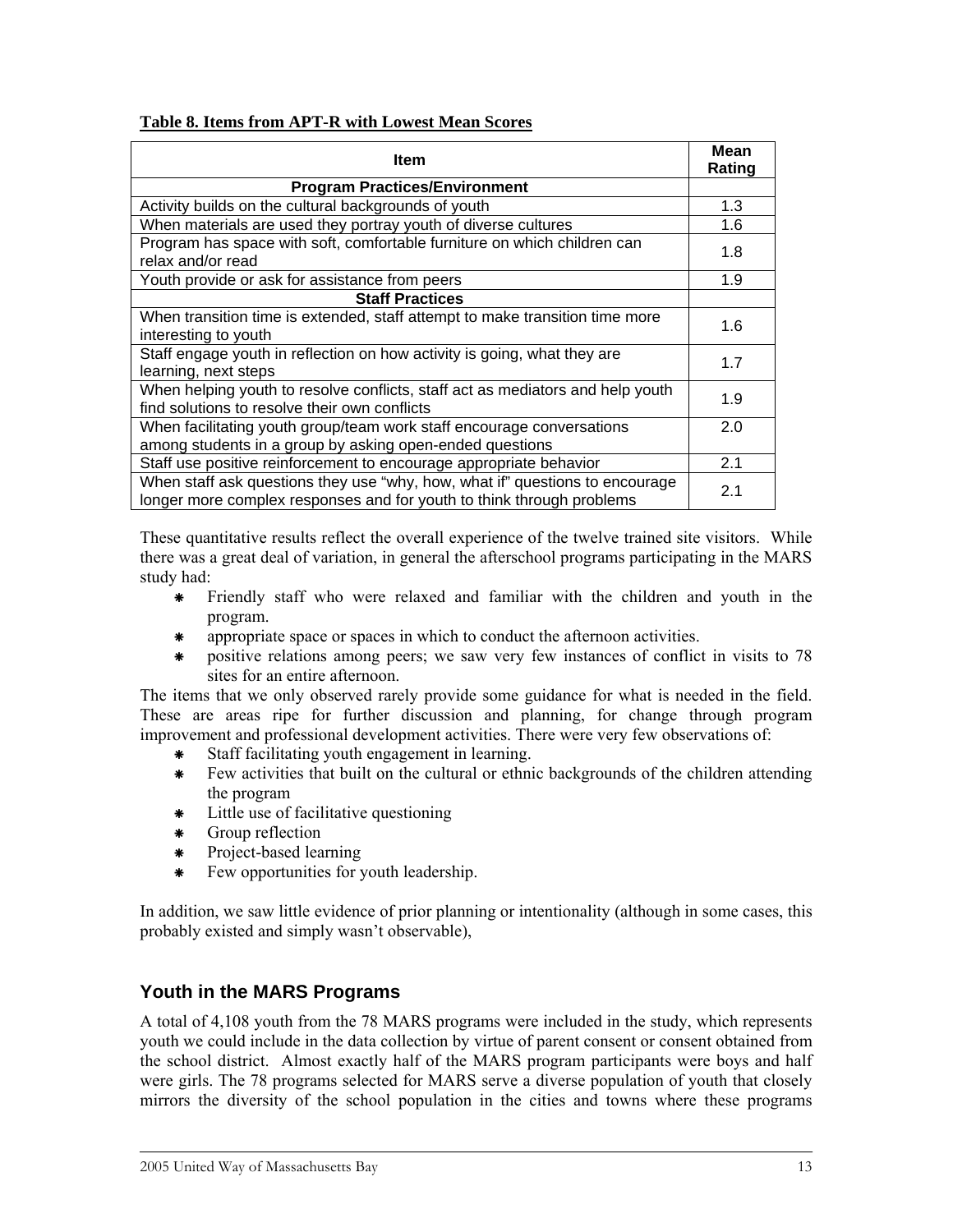operate. Overall the afterschool programs sampled in MARS served a youth population that was 46 percent white, 26 percent Hispanic, 21 percent Black, 6 percent Asian and 1 percent other ethnicity. The afterschool programs included in MARS served children and youth in grades K-8 with a small percentage of youth in grades 9-11 (see Figure 2.)



#### **Figure 2. Youth by Grade**

#### **Middle School Youth Survey**

In order to learn about the attitudes of youth in the afterschool programs, MARS included a survey that was administered in May 2004 to a sample of 467 youth from 15 of the middle school programs in MARS, an average of 27.5 surveys per program. More than half (54%) of youth survey respondents were in the first year in their afterschool program, 25 percent were in the second year, and 21 percent had been in the same program for three or more years.

As noted in the introduction, no matter how good a program may be, youth are unlikely to gain from participation unless they attend regularly. Low attendance is particularly an issue for middle school programs, since youth of this age are unlikely to stay at a program unless they find it engaging; unlike younger children, they typically have the option of dispensing with adult supervision during the after school hours. Competing activities, including hanging out with friends, can provide attractive alternatives.

As a result of these issues, maintaining high participation levels in middle school programs is one of the key issues facing the field. Attendance of middle school youth who responded to the MARS survey is relatively high; nearly half reported that they attended four or five days per week (see Figure 3), compared to just one or two days per week on average in other studies (Grossman, Price et al. 2002; U.S. Department of Education 2003; Walker and Arbreton 2004). On average, middle school youth reported spending a little more than 8 hours per week in their afterschool program.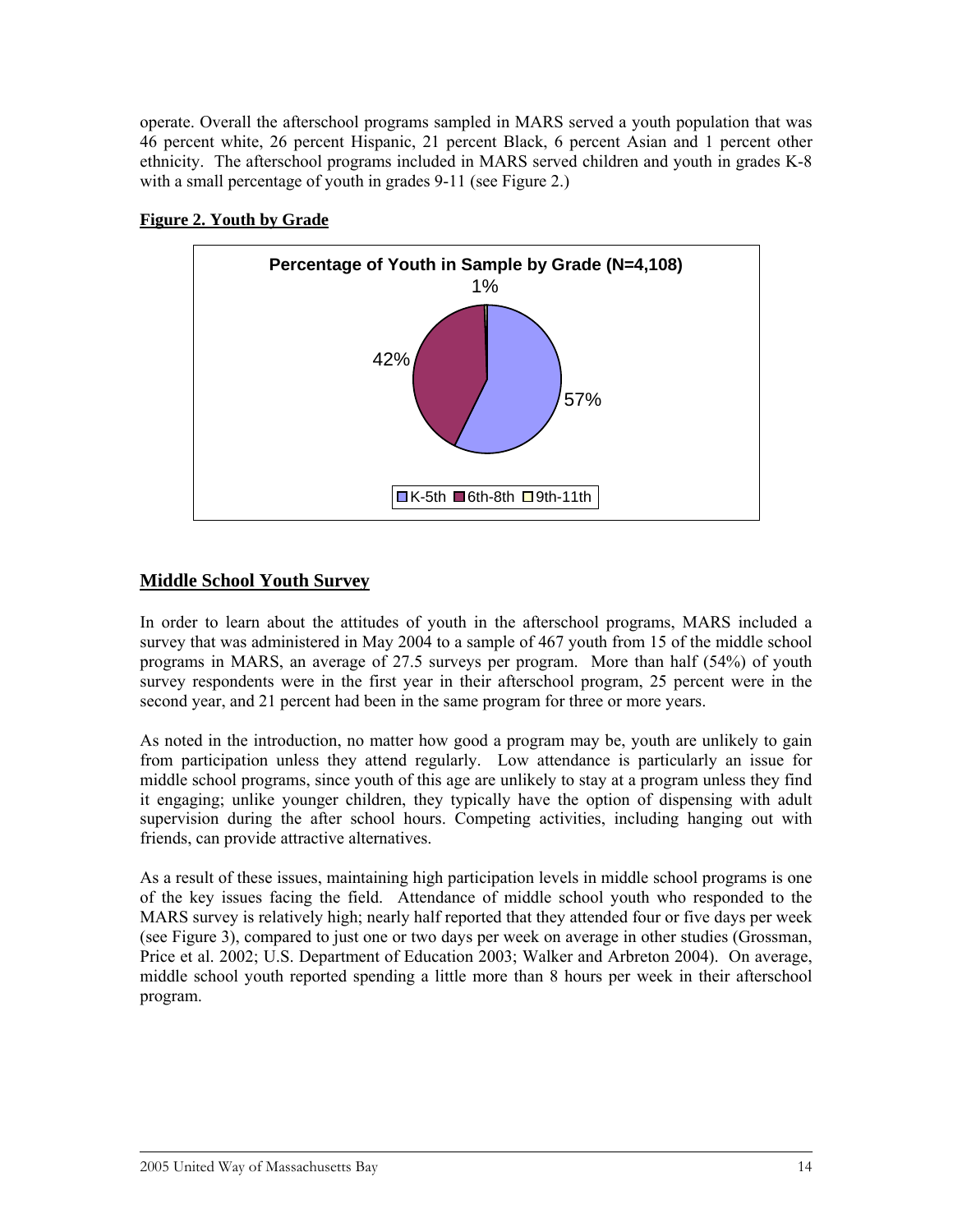

**Figure 3. Days Per Week of Attendance, Youth Survey Report**

Middle school students are unlikely to remain in a program where they are unhappy. As expected, therefore, youth were generally positive about their afterschool program. Nearly twothirds (63%) said they liked the program "a lot," and 32 percent said they liked it "somewhat." Only five percent said they did not like the program at all.

We asked middle school youth open-ended questions about what they like most and least about their program and then categorized their responses (see Figure 4). Youth reported liking the social aspects of the program and the activities best. Nearly one in five also mentioned the homework help they received at the program as a positive. When asked what they liked least, one-third of youth said they liked everything. Among the others, homework time and the staff were the most common complaints. While only 15 percent of youth mentioned negative feelings about the staff, this response, coupled with the lack of positive responses about the staff suggests that this might be an area for further investigation in middle school programs.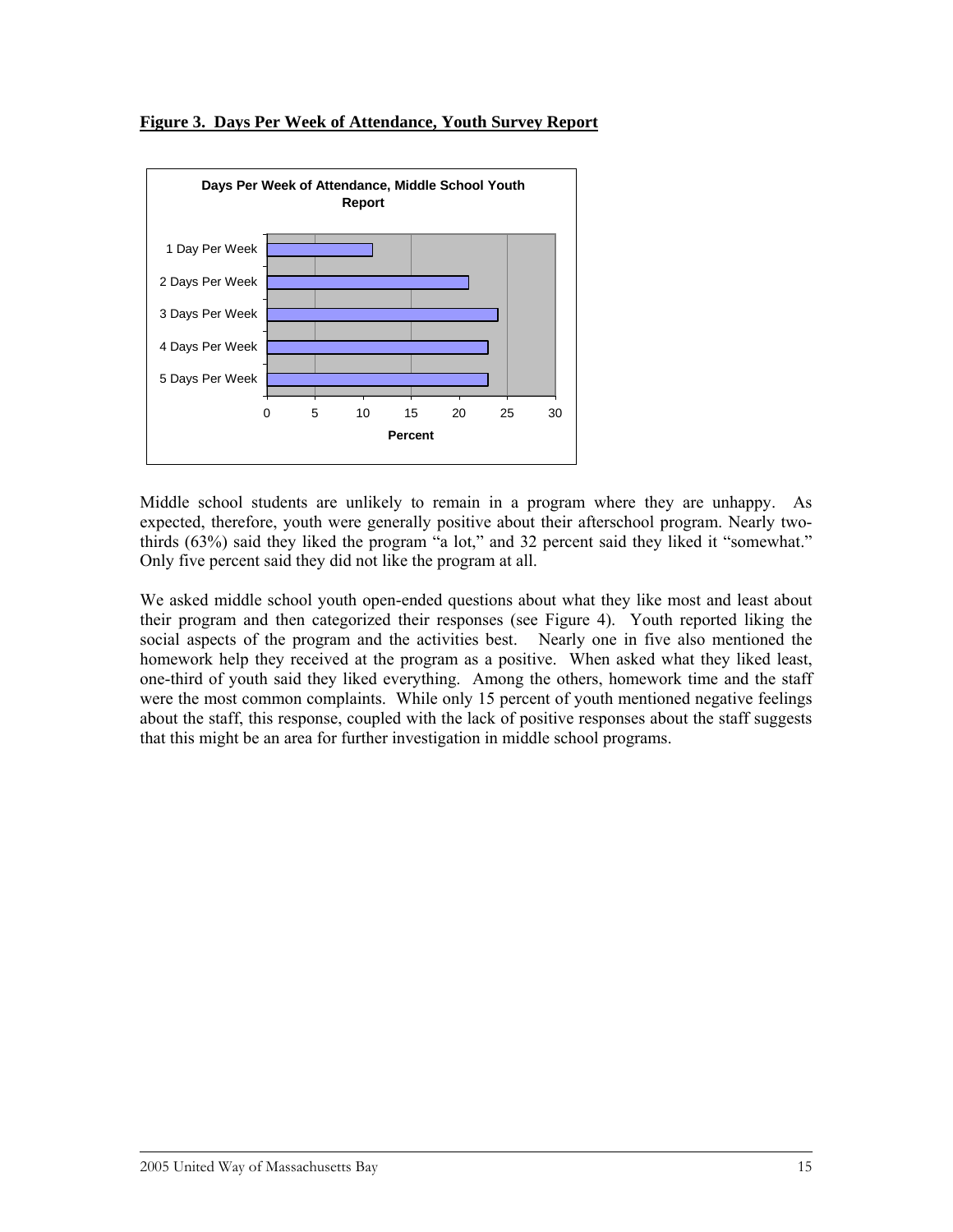**Figure 4. What middle school youth like most and least about their afterschool program, MARS sample** 



Of youth who had recommendations, the most common request was for more interesting, engaging activities. Youth felt that they had benefited from their participation in the program both socially and academically. The most commonly cited benefits included having fun, getting help with homework, getting to know one's own and other cultures, making new friends and learning new skills. Youth who had the highest attendance also had the most positive feelings about their program.

The responses of girls and boys varied on several items. Girls were more likely to say that the program helped them express their thoughts and feelings, set goals for themselves, become interested in new things and accept responsibility for their actions. Boys were more likely to say that the program helped them get more exercise, improve their athletic skills and respect their own culture.

Youth were asked to rate the staff in their afterschool program along a variety of dimensions, such as knowing a lot about them, spending time with them, organizing good activities, and so on. About half youth seemed to have strong positive feelings about staff, with the most highly rated items including: Staff treat me with respect; Staff are friendly with me; Staff care about what happens to me; Staff talk with me; Staff help me improve my learning. The lowest-rated items included the following: Staff talk with my parent/guardians; Staff know a lot about me; Staff involve me in planning activities; Staff involve me in leading activities. These perceptions are congruent with the ratings of objective observers discussed above, who found generally warm relations between staff and youth, but limited facilitation of youth leadership or planning.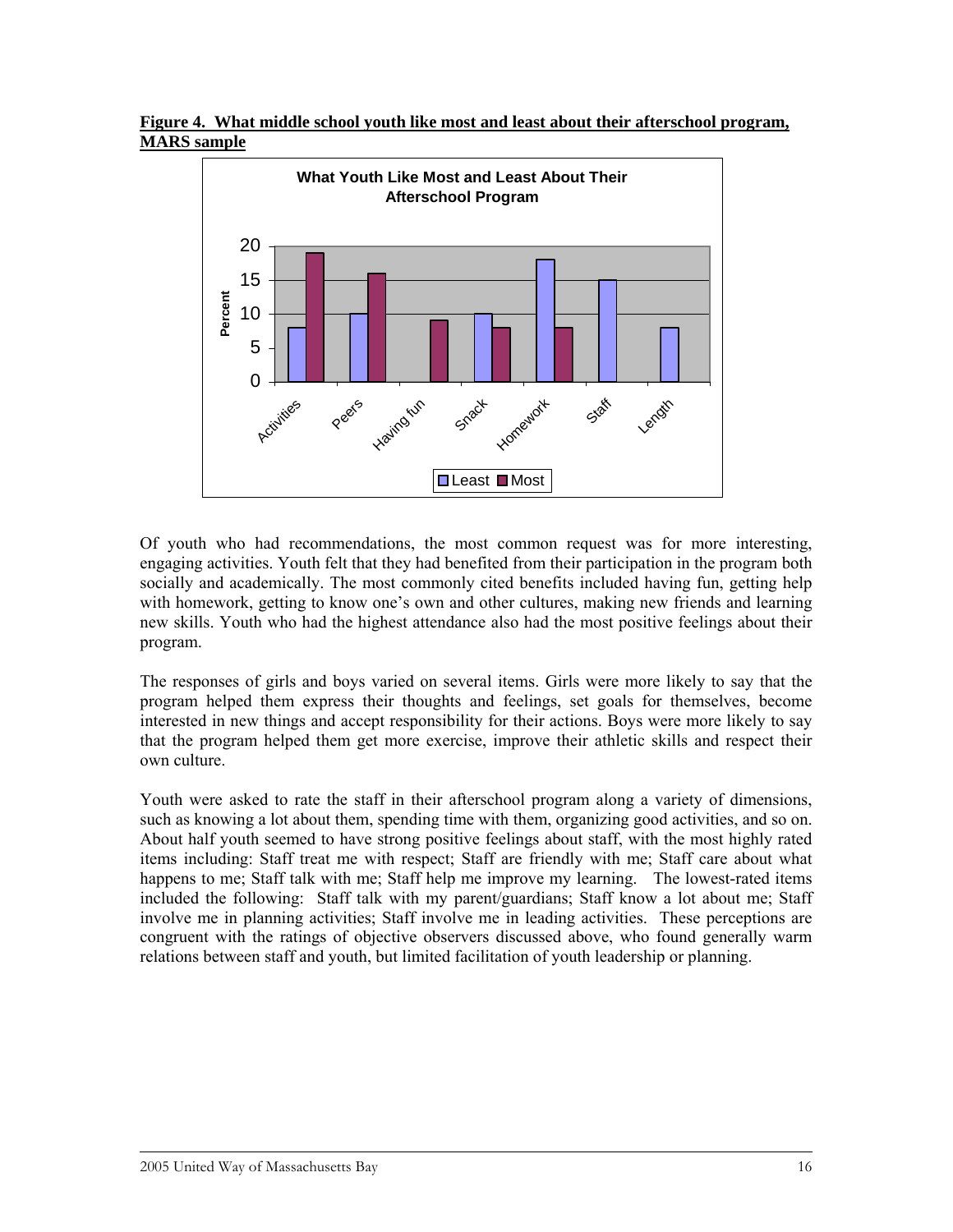#### <span id="page-20-0"></span>**III. Program Characteristics and Program Quality**

#### **Quality Indicators**

The MARS study represents an extremely rich database of information on afterschool programs, both in terms of their characteristics and their quality, which can serve as a benchmark for future studies. We summarized the results of the APT observation items into five key *Quality Indicators*: (1) Staff Engagement with Youth, (2) Youth Engagement in the Program, (3) Challenging, Engaging Activities, (4) Quality Homework Time, and (5) Communication with Families. We conducted factor analyses to develop indicators that best represented unique and important aspects of overall program quality. Each *Quality Indicator* captures the results of a number of different, related items. Since the rest of this and the following chapter focus on the *Quality Indicators*, it is important to understand their meaning. The *Quality Indicators* are listed with examples of the key items that were combined through their factor loadings for the analysis.

- Å **Staff Engagement with Youth** (actively engaged in activities with youth, appear to enjoy work, give positive cues, encouraging, relaxed, listen to youth, interactions are positive and respectful)
- Å **Youth Engagement** (respectful of each other, responsive to staff, positive behavior, relaxed, listen to each other and cooperate with each other, positive with staff)
- Å **High Quality, Challenging Activities** (appropriate for youth, instructions are clear, challenging, stimulates thinking, critical/higher order thinking, part of larger project, evidence of prior preparation, enough materials and supplies)
- Å **Quality Homework Time** (staff provide individual help, staff focus on youth, staff are encouraging, staff help youth think through problems)
- Å **Family Relationships at Pick-up Time** (staff greet parents when picking up child; chat with parents, acknowledge youth when they leave, parents and staff express positive nonverbal cues)

In addition, we created a structural indicator related to the environment, **Appropriate Space,**  which included environmental items related to comfortable heat, ventilation, noise, and light levels, well organized, clean, furniture in good repair, materials in good order, and other similar items. All of the *Quality Indicators* had high reliability scores (see Table 9), meaning that they do a good job of representing the various items from which they are created.<sup>[1](#page-20-0)</sup>

 $\overline{a}$ 

<sup>1</sup> Internal Consistency Reliability tests the consistency of the items making up a scale through a statistic known as Cronbach's alpha. Scores of .6 or over are generally considered acceptable, scores of .8 or over are considered high.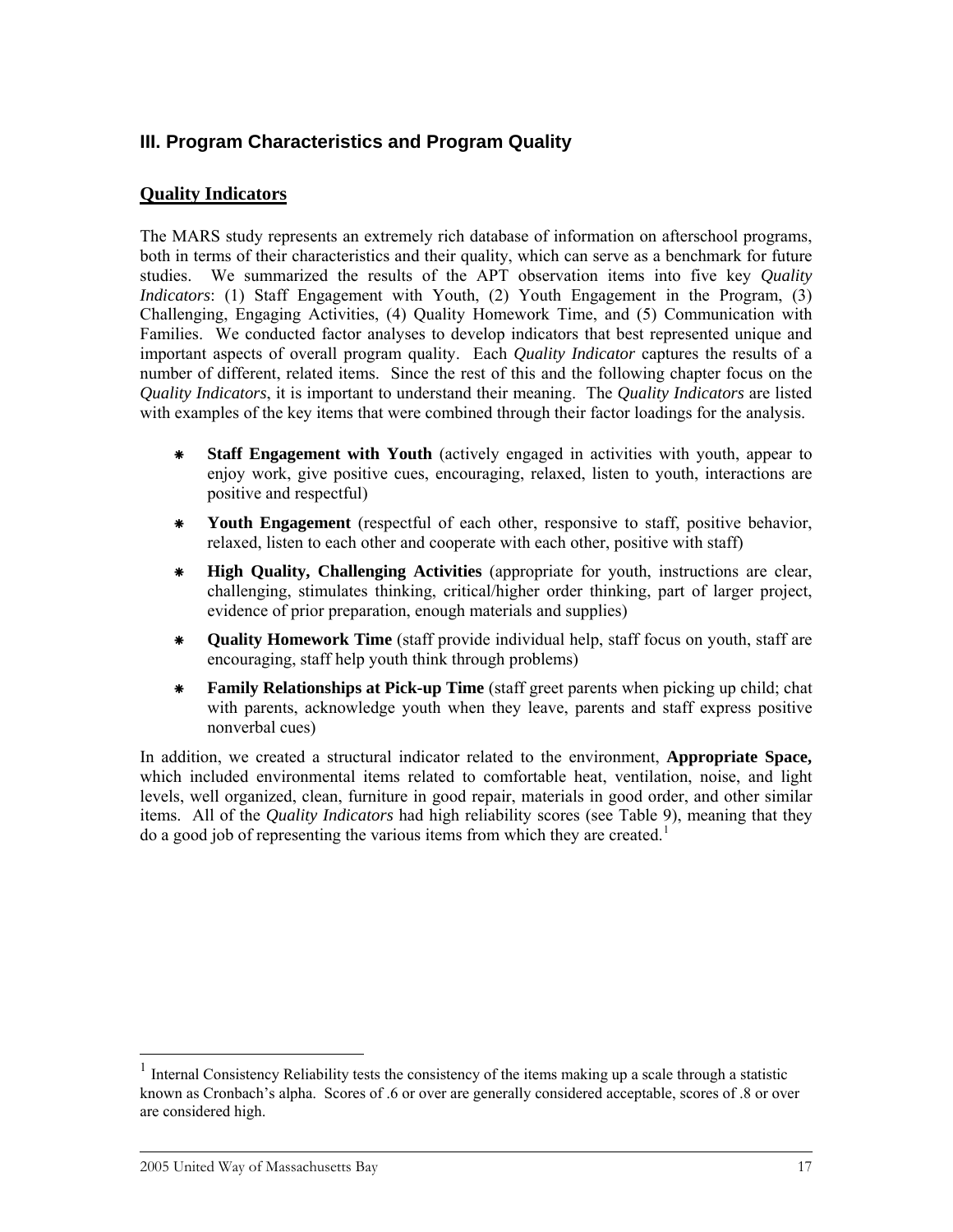| <b>Quality Indicator</b>          | <b>Reliability Score</b> |
|-----------------------------------|--------------------------|
| Staff Engagement with Youth       | 0.934                    |
| Youth Engagement                  | 0.901                    |
| <b>Relations with Families</b>    | 0.849                    |
| Challenging, Engaging Activities  | 0.663                    |
| <b>High Quality Homework Time</b> | 0.875                    |
| Appropriate Space                 | 0.700                    |

#### **Table 9. Quality Indicators from APT**

#### **Program Characteristics and Quality**

One of the most important contributions of the MARS study is in helping us to understand how various program characteristics—such as program size or connections with schools—are related to the quality of the program. The afterschool field is deeply engaged in the process of improving its practices at all levels, and these results can help to provide guidance on how to succeed in this task. In the MARS study, many program characteristics are significantly associated with program quality. In Table 10, key program characteristics are listed in the rows, while the five Quality Indicators are arranged in columns. Up arrows indicate that more of the program characteristic is associated with a higher quality score on the indicator; while down arrows indicate lower quality. All arrows signify correlations that are statistically significant at the  $p \le 0.05$  or greater level.

What can we learn from these results? One way to think about them is to look at the program characteristics. For example, having a small group size for activities is related to higher staff engagement—probably because staff have fewer children with whom they need to communicate and connect—as well as with activities that are more challenging and engaging. Another way to use the table is to look at each *Quality Indicator* and see which program characteristics are related. For example, programs with engaging, challenging activities also had: smaller group size, a higher percentage of time in structured activities, fewer days per week in homework time, and stronger connections with the school (interpreting the first four rows of the table).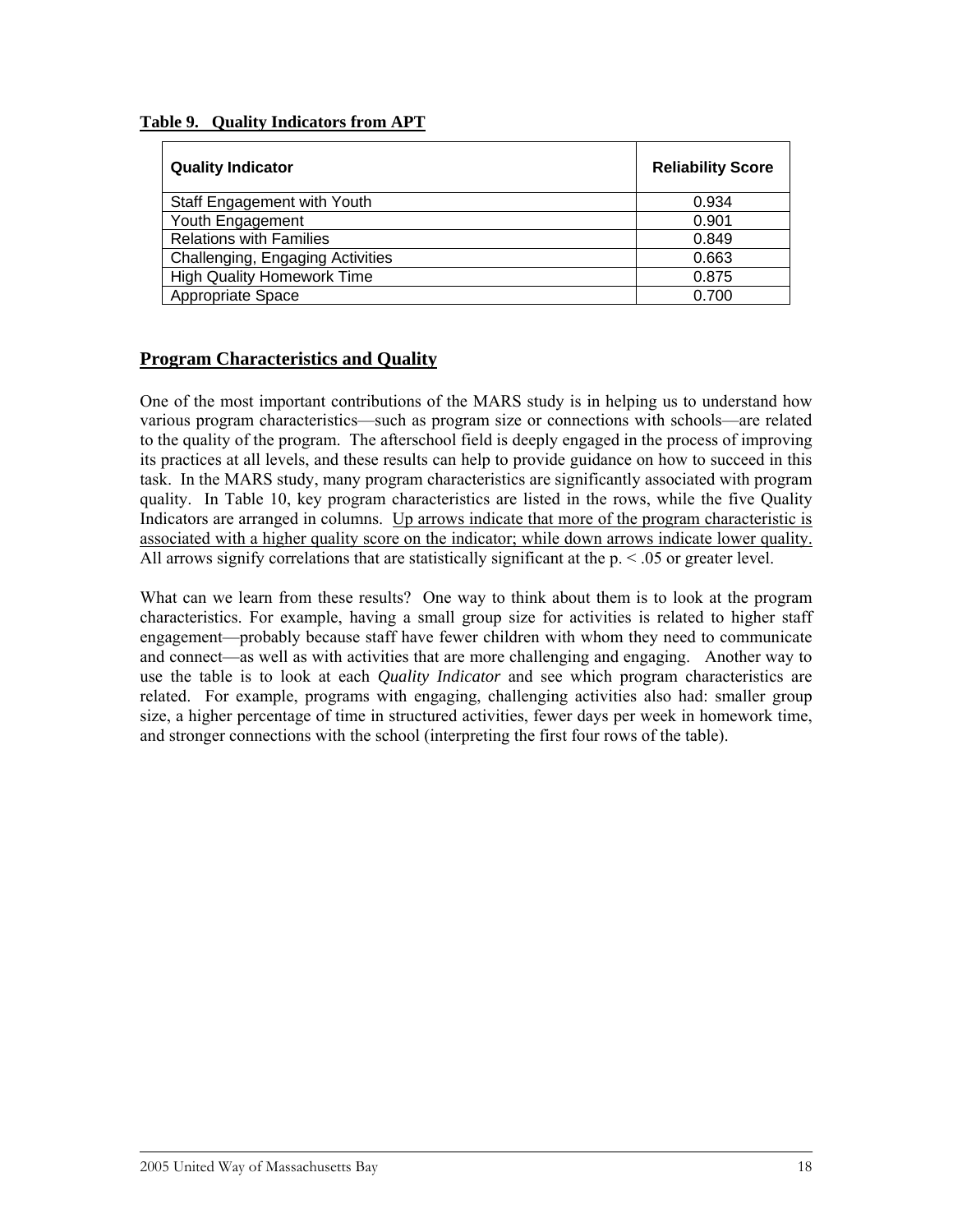| Table 10. Selected Program Characteristics Associated with Program Quality Indicators |
|---------------------------------------------------------------------------------------|
|---------------------------------------------------------------------------------------|

| <b>Program Characteristics</b><br>$\uparrow$ = positive relationship<br>$\psi$ = negative relationship | Engagement<br>Staff | Engagement<br>Youth | Relations<br>Family | Challenging<br>Activities<br>Engaging, | High Quality<br>Homework<br>Time |
|--------------------------------------------------------------------------------------------------------|---------------------|---------------------|---------------------|----------------------------------------|----------------------------------|
| Smaller group size in activities                                                                       | 个                   |                     |                     | ∧                                      |                                  |
| Higher percentage of time in structured<br>activities                                                  |                     |                     | J                   | ↑                                      |                                  |
| Days per week in homework time                                                                         |                     |                     |                     | ↓                                      |                                  |
| Stronger connections with school                                                                       | ↑                   |                     |                     | ∧                                      |                                  |
| Stronger connections with parents and<br>community                                                     |                     |                     | ↑                   |                                        |                                  |
| Larger overall program enrollment                                                                      |                     |                     |                     | $\uparrow$                             |                                  |
| Serve elementary school youth                                                                          | ↓                   |                     | 个                   |                                        |                                  |
| Offer more project-based learning activities                                                           |                     |                     |                     | 个                                      |                                  |
| Program is well paced                                                                                  | 个                   | ↑                   | ∧                   |                                        |                                  |
| Program is well organized with clear routines                                                          | 个                   | 个                   |                     |                                        | ́↑                               |
| Serves middle school youth                                                                             | 个                   |                     |                     | ∧                                      |                                  |

A few program characteristics are associated with higher quality on some indicators and lower quality on others. Programs that had more children enrolled, as well as those that spent more of their time in structured activities during a typical afternoon, were more likely to have engaging, challenging activities but demonstrated less communication with parents at pick-up time. Larger programs by necessity must have greater organization, and communication with more parents may prove challenging, so these results make sense. In the MARS study, larger programs also had more engaging activities. Further analysis reveals that, while these programs had more children enrolled, the children were organized into smaller groupings for activities, promoting higher quality.

In addition to dozens of specific ratings, site visitors provided several ratings of the overall experience of the afternoon for the children and youth in the program. These summary scores are significantly correlated with three of the five Quality Indicators, suggesting that they are important barometers of the quality of the program. Programs that were well paced had higher ratings in staff engagement, youth engagement, and family relations, while programs with a wellorganized, smoothly flowing day had more staff engagement, youth engagement, and higher quality homework time.

The Staff Engagement Quality Indicator was linked to a number of program characteristics. We observed more engaged staff in programs with smaller groupings of youth for activities, stronger connections with their feeder or host schools, a good pace to their well-organized schedule, and those serving middle school youth. Youth Engagement was also linked to some program characteristics. Youth were more engaged in programs with a well-paced schedule, where they were not being rushed from one activity to another. In addition, well-organized programs with clear routines had higher youth engagement. These results suggest the importance of context: programs with large groups of youth in a disorganized setting are likely to face much higher obstacles in providing meaningful experiences for youth.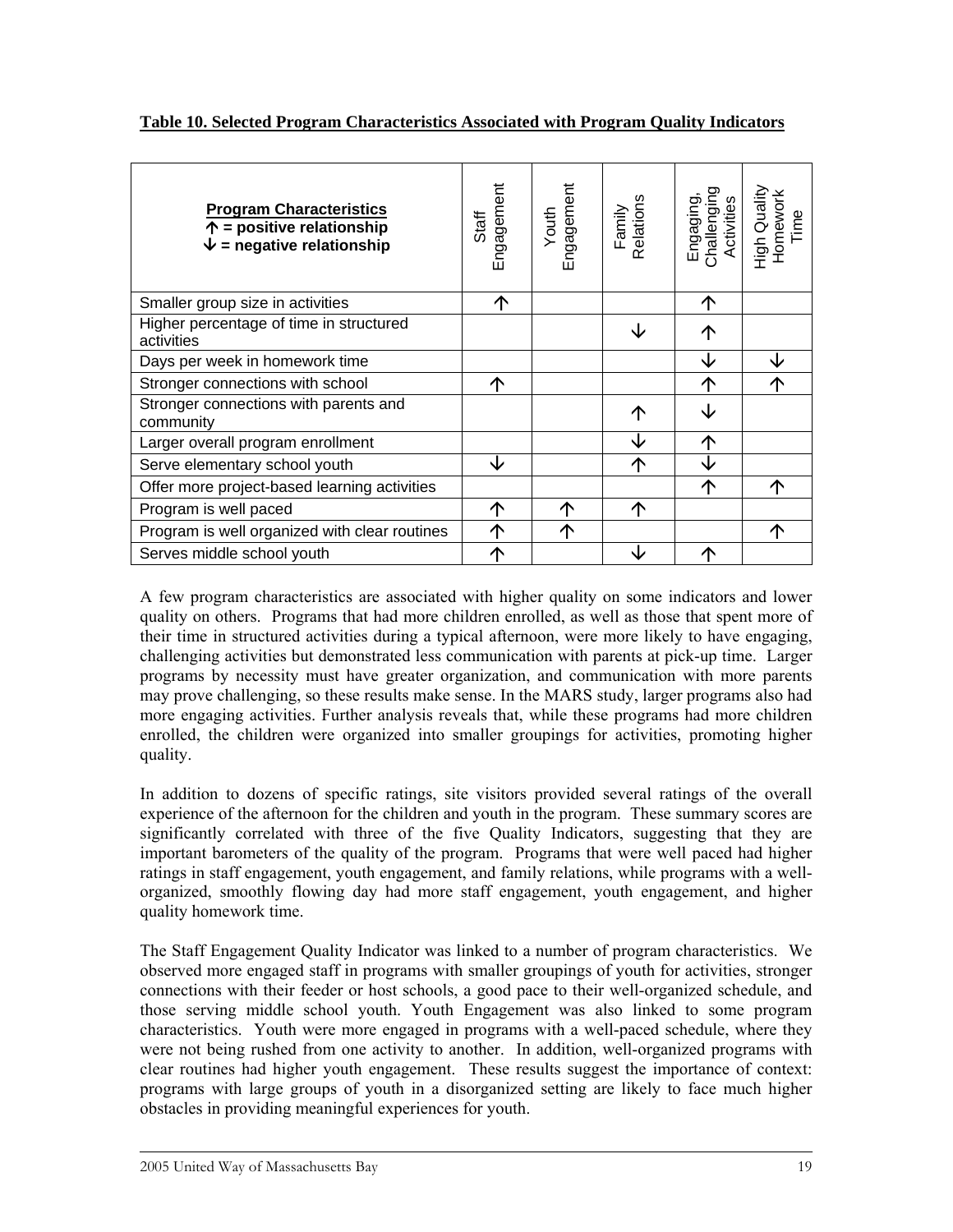The MARS study also collected information on the interactions between programs and families. Programs that had better communication between staff and parents at pick-up time ("Family Relations") also tended to report stronger connections with parents and the community in the director interviews. Programs that exhibited connections at pick-up time were significantly more likely to serve elementary school youth, have a smaller overall enrollment, be less structured, and have a schedule that allowed children to move at their own pace.

#### **Staff Characteristics and Quality**

Previous research in afterschool and education has pointed to the importance of program staff in providing a high quality experience for youth (for example, see Rosenthal and Vandell 1996; Pianta 1999; Thompson and Kelly-Vance 2001; Commission on Children at Risk 2003). Therefore, it is not surprising that a number of staff characteristics in the MARS study had significant relationships with program quality (see Table 11). Programs with more highly educated staff, both at the program director and direct service levels, were rated significantly higher on program quality, including staff engagement, youth engagement, activities, and homework time. In addition, programs that utilized certified teachers and other school staff tended to rate higher on these *Quality Indicators*.

In addition to background characteristics, the working conditions of the staff were associated with higher or lower quality in a variety of areas. Higher wages are linked with higher quality in all areas except communication with families and more training is related to higher quality staff engagement. Higher staff turnover (more staff leaving during the school year), is associated with lower quality ratings in both youth engagement and homework time.

| <b>Staff Characteristics</b><br>$\uparrow$ = positive relationship<br>$\psi$ = negative relationship | Engagement<br>Staff | Youth<br>Engagement | Family<br>Relations | Challengng<br>Activities<br>Enga-ging, | High Quality<br>Homework<br>Time |
|------------------------------------------------------------------------------------------------------|---------------------|---------------------|---------------------|----------------------------------------|----------------------------------|
| Higher educational attainment of director                                                            | ↑                   | ↑                   |                     | 个                                      | ↑                                |
| Higher percentage of staff with college<br>degree                                                    | ↑                   | ↑                   |                     | 个                                      | ↑                                |
| Higher percentage of staff employed by<br>school                                                     | ↑                   | ↑                   |                     | 个                                      |                                  |
| Higher percentage of staff is certified<br>teachers                                                  | ↑                   | ↑                   | Jz                  | ↑                                      | ↑                                |
| Higher wages                                                                                         | ↑                   | ↑                   |                     | ↑                                      | 个                                |
| Higher turnover of staff                                                                             |                     | ↓                   |                     |                                        | ←                                |
| Average hours of staff training                                                                      | ↑                   |                     |                     |                                        |                                  |
| Staff to child ratio                                                                                 | ↑                   | ∧                   | J                   | ↑                                      | ↑                                |

#### **Table 11. Selected Staff Characteristics Associated with Program Quality Indicators**

As noted in the previous section, programs generally had low staff: youth ratios, relative to those required by licensing regulations. The results in Table 11 indicate that the programs with lower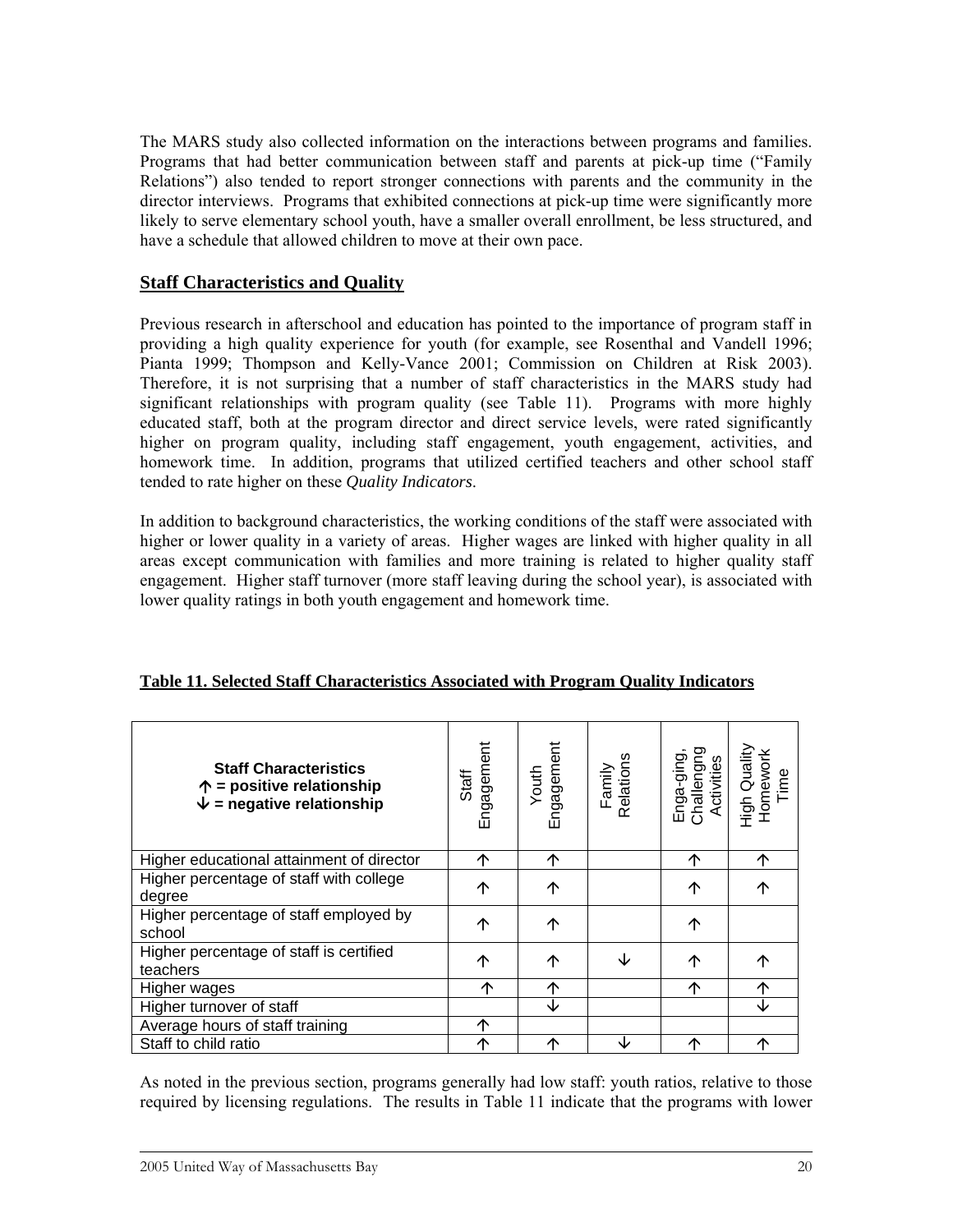ratios are also implementing higher quality programs, as indicated by staff engagement, youth engagement, activities, and homework indicators. These results are congruent with those in previous literature on afterschool programs as well as extensive research in the early childhood field (for example, Helburn 1995; Beckett, Hawken et al. 2001; Clements, Reynolds et al. 2004). A low staff: youth ratio enables staff to be able to build relationships with young people, individualize their facilitation of activities, and work individually or in small groups as needed.

Looking at Table 11, a question emerges about the staff characteristics that show a different pattern for some quality indicators than others. While certified teachers and lower staff:child ratios seemed to promote quality on many indicators, programs that had more certified teachers or fewer children for each adult staff member (lower ratio) tended to have less contact with parents at pickup time (Family Relations). While we can't completely explain this from the data, we can understand it better in light of the finding that programs with lower ratios also had higher program enrollment and less communication with parents.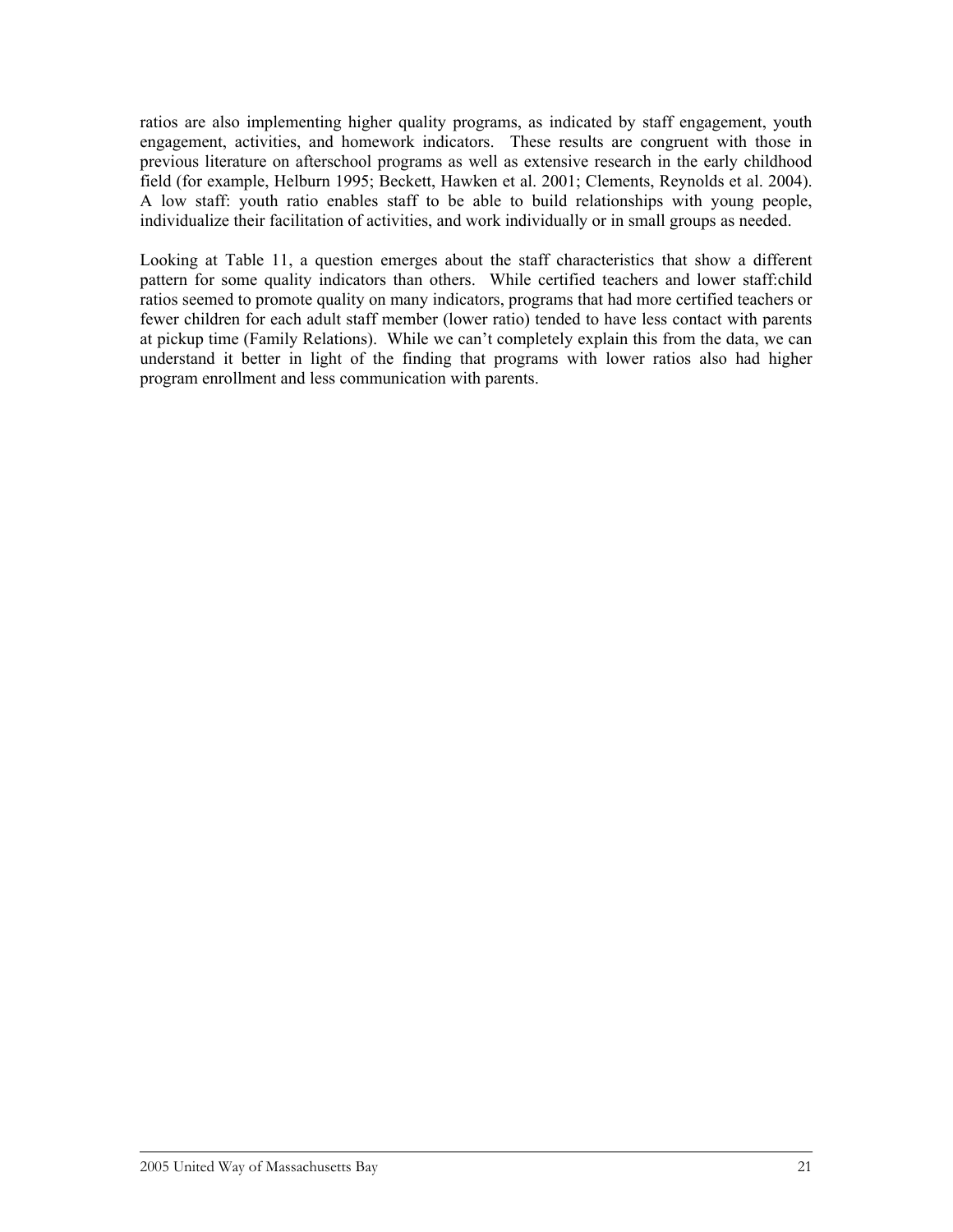#### <span id="page-25-0"></span>**IV. Program Participation and Youth Outcomes**

In the previous section, we discussed the relationship between program characteristics and program quality. The MARS study also asks: What difference does quality make for youth? To answer this question, we used the Survey of Afterschool Youth Outcomes (SAYO), developed for the Massachusetts Department of Education' 21<sup>st</sup> Century Community Learning Center grantees in [2](#page-25-0)001 (see Appendix B).<sup>2</sup> This measure collects pre and post data on a variety of academic and youth development outcomes of afterschool program participation that have been documented in previous studies (see Huang, Gribbons et al. 2000; Fiester, White et al. 2001; Grossman, Price et al. 2002; Scott-Little, Hamann et al. 2002; Warren, Feist et al. 2002; Mahoney and Zigler 2003; Miller 2003; Witt, King et al. 2003; Harvard Family Research Project 2004; Kane 2004; Walker and Arbreton 2004; Bodilly and Beckett 2005). See Table 12 for a list of SAYO Outcomes.

| Table12. Outcomes Measured by the Survey of Afterschool Youth Outcomes (SAYO) |  |  |  |
|-------------------------------------------------------------------------------|--|--|--|
|                                                                               |  |  |  |

| <b>Outcome</b>                      | <b>SAYO-S</b><br>(Staff) | SAYO-T<br>(Teacher) |
|-------------------------------------|--------------------------|---------------------|
| Academic Performance (8 categories) |                          |                     |
| Homework Completion & Effort        |                          |                     |
| Behavior in the Program/Classroom   |                          |                     |
| Initiative                          |                          |                     |
| Engagement in Learning              |                          |                     |
| Analysis and Problem Solving        |                          |                     |
| <b>Communication Skills</b>         |                          |                     |
| <b>Relations with Adults</b>        |                          |                     |
| <b>Relations with Peers</b>         |                          |                     |

Over the course of the 2003-2004 school year, the average scores increased on all outcomes (individual children went down in their scores, but aggregated across programs, they were positive). The greatest positive change was in teacher ratings of problem-solving and analysis skills, followed by teacher ratings of homework completion and quality, as well as staff ratings of initiative and relations with adults.

We used a fairly complex statistical approach, called "multilevel modeling," to control for children's pre-test scores as well as a set of demographic characteristics.<sup>[3](#page-25-0)</sup> The goal of this approach was to separate out the influence of program quality/program characteristics from other possible causes of the change in SAYO outcomes. Our analysis indicated that, while change in SAYO-T scores (provided by teachers) varied by child background characteristics, they did not vary by program characteristics or program quality. In other words, while children's scores on the SAYO-T increased over the course of the year, we could not establish links between the changes in outcomes and the quality of the afterschool programs the children attended.

 $\overline{a}$ <sup>2</sup> Further information on the development of the SAYO is available at www.doe.mass.edu/as/reports/asost  $03$ .pdf

 $3$  Child-level covariates in the model include the effects of race and ethnicity (White, Asian, Black, and Hispanic), language proficiency (English only, Bilingual, Spanish only, Other Non-English), gender, eligibility for subsidized school lunch, and grade level.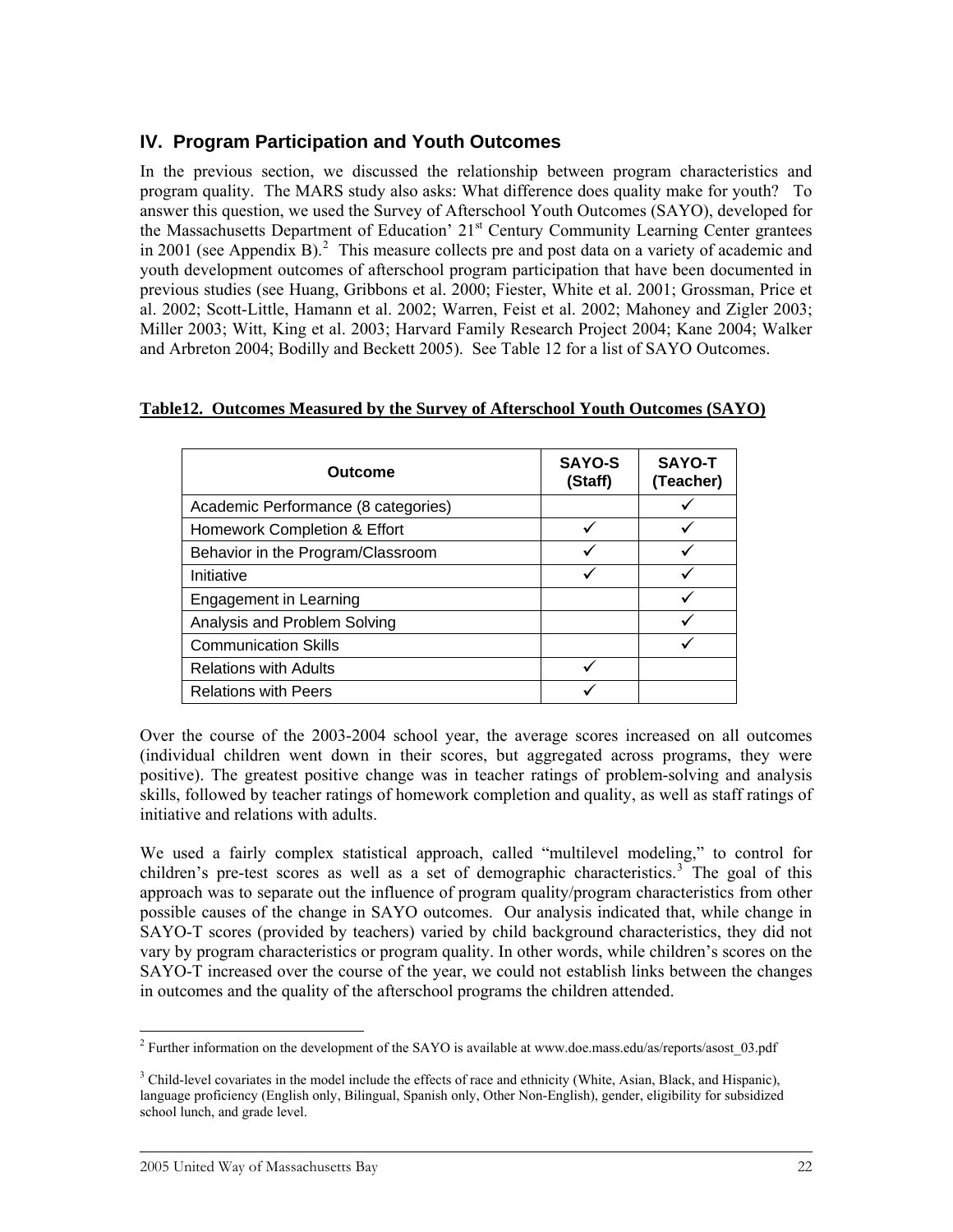<span id="page-26-0"></span>However, we did find connections between program quality and changes on the SAYO-S surveys completed by program staff. This difference between the teacher and staff ratings may be due to the closer relationship between outcomes observed by program staff and children's experiences in the program. For example, the quality of a program and children's behavior in the program are conceptually closely linked; while program activities and performance on academic outcomes such as math and English are likely to have a less direct connection. Therefore, the models assessing the effects of program quality were tested for only those child outcomes rated by afterschool staff on the SAYO.

#### **Program Characteristics and Youth Outcomes**

The past section looked at the connections between program characteristics and program quality, and found a number of significant relationships. Now we move on to see whether program characteristics have any direct relationship with youth outcomes. This is a more complex and distant relationship, since youth outcomes are likely to be affected by a host of other factors as well, from school experiences to individual personality characteristics. Table 13 depicts the relationship between selected program characteristics and youth outcomes measured by the SAYO-S.

In the analyses of the MARS data, a few program characteristics focused on the strength and quality of the relationship between the program and schools were related to youth outcomes (see Table 13). In Table 13, the SAYO-S outcomes are listed in the columns across the top and the program characteristics are in the rows at the left. Up arrows indicate that more of the program characteristic is associated with a larger positive change in the youth outcome, that is, a positive relationship at a statistically significant level  $(p_{\cdot} < .05)$ .

The results in Table 13 indicate that strong relationships with teachers and principals of a school, probably facilitated by location at the school, may be helpful in promoting positive outcomes for youth. Interestingly, some of our other measures of relations with schools, including the extent of communication with the school, having academic achievement or homework improvement as goals, and having more methods for communication with schools, were not related to changes in youth outcomes.

Program location in a school also has a significant link to two youth outcomes—Relations with Peers and Initiative. While it is not shown in the table, program location was also related to Relations with Adults and Behavior in the program (at a level just under statistical significance, or  $p < 10$ ). Keep in mind that location in a school does not mean that a program is operated by the school. In our study, most school-based programs were operated by other organizations, often community-based or national youth-serving agencies.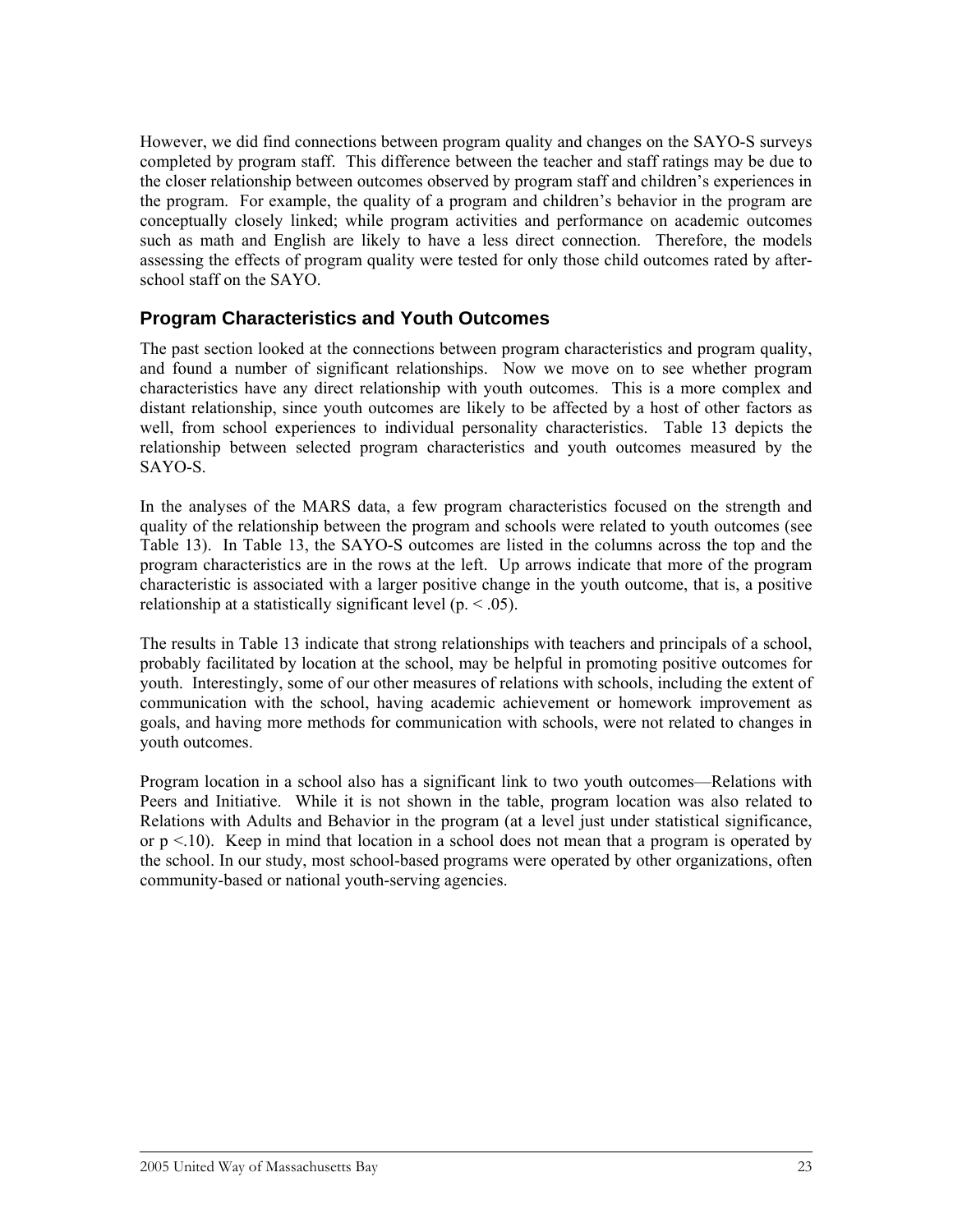| Program<br>Characteristics                | <b>Homework</b><br>Completion<br>& Effort | Initiative | <b>Behavior</b><br>in the<br>Program | <b>Relations</b><br>with<br>Peers | <b>Relations</b><br>with<br>Adults |
|-------------------------------------------|-------------------------------------------|------------|--------------------------------------|-----------------------------------|------------------------------------|
| Program located in<br>school              |                                           | ↑          |                                      | ◠                                 |                                    |
| Good relationship<br>with school teachers | ↑                                         | ↑          |                                      |                                   |                                    |
| Good relationship<br>with Principal       | ∩                                         | ↑          | ↑                                    | ́                                 |                                    |

<span id="page-27-0"></span>**Table 13. Program Characteristics and SAYO-S Youth Outcomes**

Some program characteristics that had significant relationships to program quality were not linked statistically to youth outcomes. For example, the size of the program, staff-to-child ratio, and ages served (elementary/middle school) had no relationship to the level of change in youth outcomes on the SAYO-S. The program model—whether school-age child care or academic enrichment—also made no measurable difference in youth outcomes. School-age child care programs ( $N= 62$ ) and academic enrichment ( $N= 16$ ) programs had similar pre-test scores on the SAYO-S and similar positive change levels were measured over the course of the year (i.e., difference between fall SAYO-S and spring SAYO-S scores).

#### **Staff Characteristics and Youth Outcomes**

We found that certain staff characteristics are related to higher observed quality in afterschool programs. Now we can ask whether these characteristics are also associated with positive change in youth outcomes. In Table 14, up arrows signify a positive relationship between staff characteristics and youth outcomes; while down arrows indicate a negative relationship. Increases in children's homework persistence and completion are related to programs with more highly educated staff and directors, as well as with lower staff turnover.

**Table 14. Staff Characteristics and SAYO-S Youth Outcomes\***

| <b>Staff Characteristics</b><br>$\hat{\mathcal{P}}$ = positive relationship<br>$\psi$ = negative relationship | <b>Homework</b><br><b>Completio</b><br>n & Effort | <b>Initiative</b> | <b>Behavior</b><br>in the<br>Program | <b>Relations</b><br>with<br><b>Peers</b> | <b>Relations</b><br>with<br><b>Adults</b> |
|---------------------------------------------------------------------------------------------------------------|---------------------------------------------------|-------------------|--------------------------------------|------------------------------------------|-------------------------------------------|
| Staff turnover                                                                                                |                                                   |                   |                                      |                                          |                                           |
| Staff with a BA (%)                                                                                           |                                                   |                   |                                      |                                          |                                           |
| Director level of education                                                                                   |                                                   |                   |                                      |                                          |                                           |
| Certified teachers (%)                                                                                        |                                                   |                   |                                      |                                          |                                           |

\* Arrows indicate statistically significant relationships at  $p < .05$  or less.

Programs with lower staff turnover, a higher percentage of certified teachers, more staff with college degrees, and directors with higher levels of education, have significantly higher quality in at least one of the SAYO-S outcomes. However, none of these factors seems to play a major role in directly affecting youth outcomes, as we can see from the fact that they each only affect one outcome, and the relationship is at a fairly low level of statistical significance. Interestingly, improvements in homework seem to be most affected by staff characteristics, as indicated in Table 14.

#### **Program Quality and Youth Outcomes**

We have now examined whether program and staff characteristics are related to youth outcomes on the SAYO-S. The next step is to look at the links between program *quality* and youth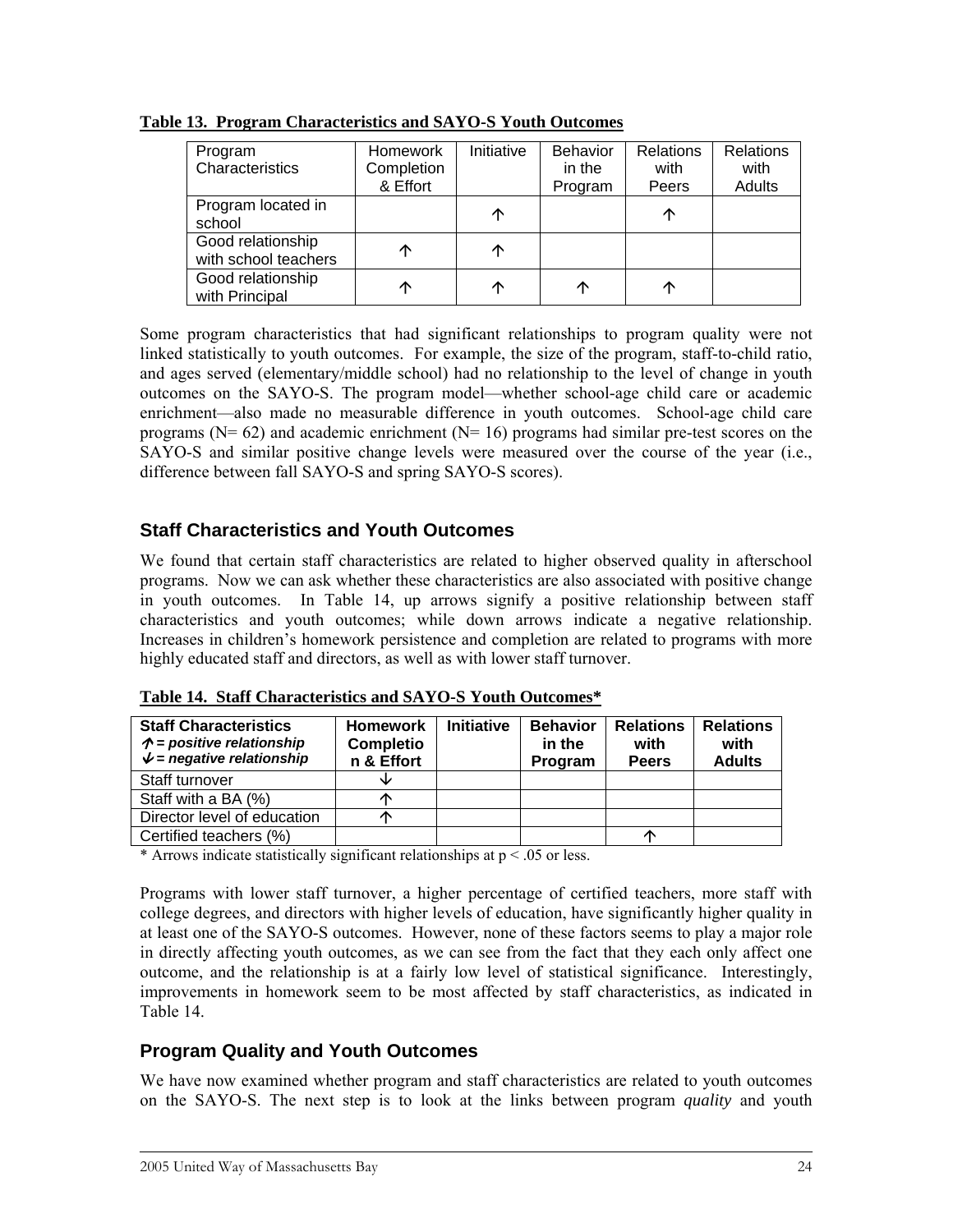outcomes. As researchers, we expect that high quality programs will be more likely to reach their desired outcomes for youth. The results bore this out. Program quality explained between onequarter and one-half  $(R^2=0.27 \text{ to } 0.47)$  of the variability across programs in youth outcomes, a relatively high level of explanatory power.

A first step in analyzing the relationship between program quality and youth outcomes is to understand the relationship between the six Quality Indicators themselves. If they are all strongly related, a high score on one is likely to lead to the same outcomes as a high score on another. As depicted in Table 15, below, almost all the Quality Indicators are in fact highly correlated, with the exception of Communication with Families (see Table 15). This suggests that a program that is doing well in one area—say, staff engagement with youth, is also likely to be strong in other areas, such as implementing interesting activities and having engaging homework time. However, this pattern is broken when it comes to connecting with families at pick-up time. "Relations with Families" has a significant link to only one indicator, Appropriate Space, and a relatively weak one at that.

|                                   | Youth<br><b>Engagement</b> | Challenging<br><b>Activities</b> | Appropriate<br><b>Space</b> | <b>Homework</b><br>Time | <b>Relations w/</b><br><b>Families</b> |
|-----------------------------------|----------------------------|----------------------------------|-----------------------------|-------------------------|----------------------------------------|
| <b>Staff</b><br>Engagement        | $0.59***$                  | $***$<br>0.51                    | $0.33$ **                   | $0.53***$               | 0.07                                   |
| Youth<br>Engagement               |                            | $0.26*$                          | $0.24 \wedge$               | $0.35**$                | 0.06                                   |
| Challenging<br>Activities         |                            |                                  | 0.11                        | $0.25*$                 | $-0.18$                                |
| Appropriate<br>Space              |                            |                                  |                             | 0.14                    | $0.22*$                                |
| <b>Homework</b><br>Time           |                            |                                  |                             |                         | 0.07                                   |
| <b>Relations</b><br>with Families |                            |                                  |                             |                         |                                        |
| * $p<0.05$                        | ** $p<0.01$                | *** $p<0.001$                    |                             |                         |                                        |

**Table 15. Intercorrelations among program quality factors.**

Staff engagement, on the other hand, is strongly related to the other three quality indicators: youth engagement in learning, challenging activities, and homework, each of which are only moderately correlated with each other. Perhaps staff engagement enhances the quality of the enriching experiences offered within the program (quality help with homework and offering high quality and challenging activities). Staff engagement might also work to increase students' engagement in learning, which most directly affects youth outcomes. Family relations would have an independent effect on the youth outcome, not related to the other quality indicators. We would expect that an adequate space might act as a "prerequisite" to staff engagement, creating a context in which positive interactions can occur. Figure 5, below, presents a graphic depiction of this theory.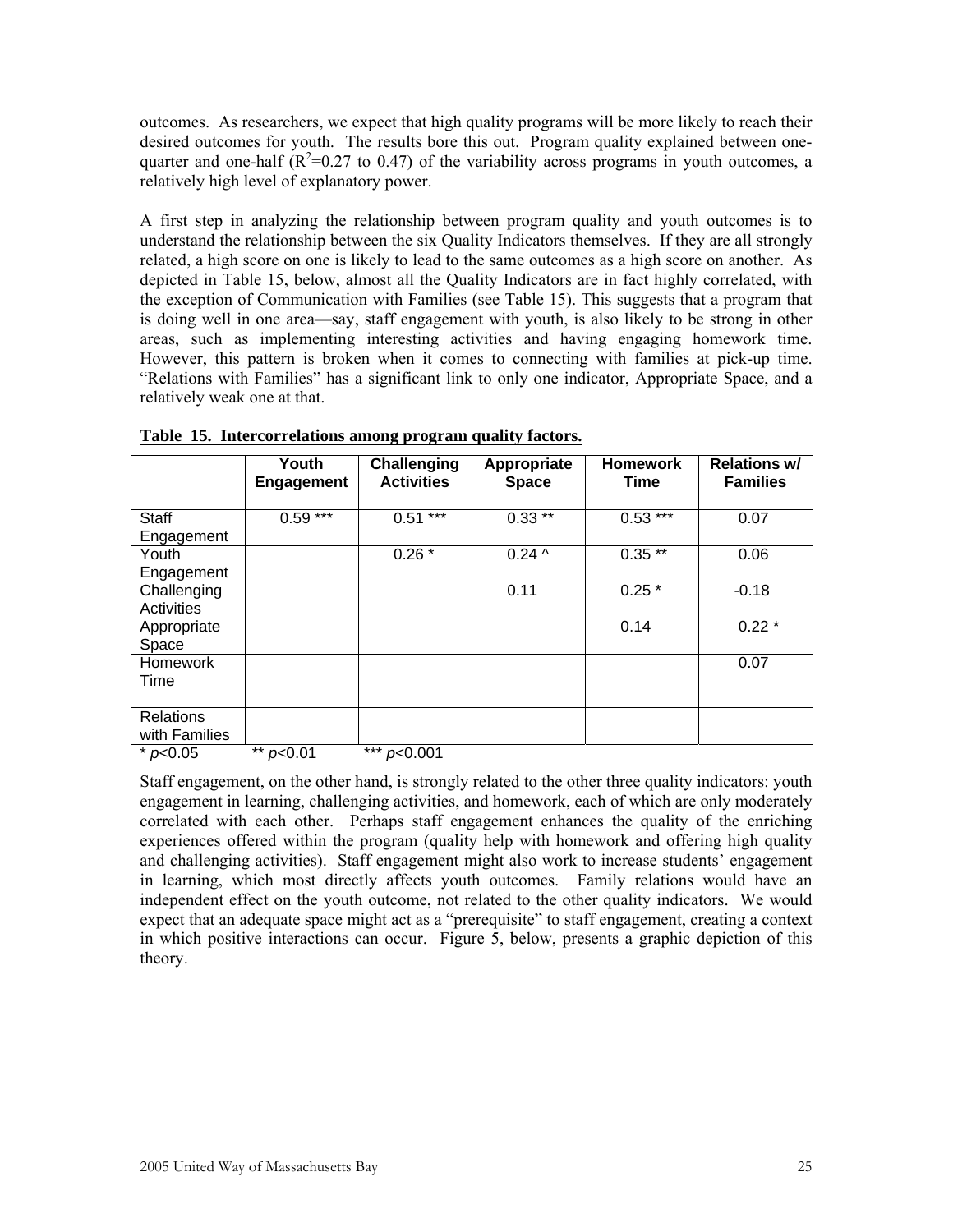**Figure 5. Path model of the relationship between Quality Indicators and Youth Outcomes**



We tested this theory with each of the SAYO-S outcomes. The results indicate that the theory was generally borne out. A path model for each of the five SAYO-S outcomes indicated that appropriate space led to positive staff engagement, which in turn led to positive youth engagement, challenging activities, and high quality homework time (see Appendix C for figures depicting the paths for the five SAYO-S outcomes). In every case, youth engagement was strongly linked to the SAYO outcome.

The line from the other quality indicators to youth outcomes was more indirect; challenging activities and quality homework were not directly linked to positive changes in youth outcomes in the MARS data set. This result is likely due to the lack of variation in our data in these areas. As noted elsewhere in this report, we saw only a few examples of challenging, engaging activities during our observations. Homework time was similarly lacking in variation—only a few programs scored either very high or very low in this area, resulting in a lack of statistical power to show relationships to the youth outcomes. Further research in this area may be helpful in identifying the links between quality activities or homework time and positive results for youth.

As seen in Figure 5, we did not expect Family Relations to be linked to the other Quality Indicators, and this too was borne out by the analysis. However, family relations had a positive but not significant effect on four of the SAYO-S outcomes, and a positive, statistically significant effect on changes in Relations with Adults. This finding is notable in light of the importance of positive relations with adults in supporting youth success in education and development in general. We know from decades of research on resiliency that strong relations with caring adults are key to healthy development, including educational success (Rutter 1987; Werner 1993; Blum, Beuhring et al. 2000; Commission on Children at Risk 2003).

In the MARS study, observer's ratings of the interactions between staff and family members, primarily at pick-up time, predicted improvement in the relationships that young people had with adults. Despite the fact that the items on the SAYO-S are focused on relations between youth and staff in the program, the way that staff members interact with other adults in the children's lives seems to have an impact. This finding suggests that programs that operate in isolation—while they may succeed in providing positive activities in a healthy environment—may not attain their goals for youth unless they also reach out to parents.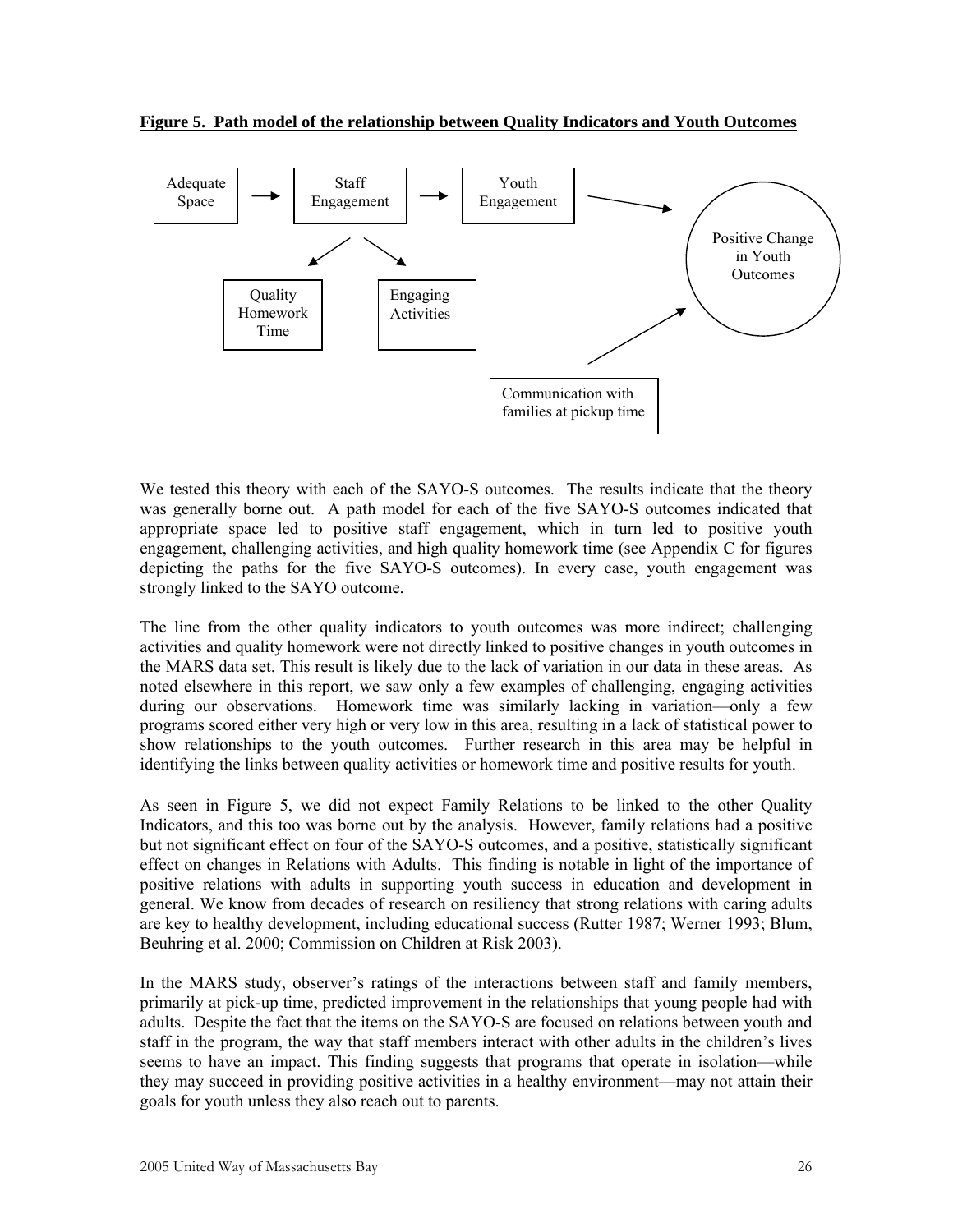What can we learn from these results? The MARS findings suggest that youth engagement is key to positive outcomes for youth in afterschool programs. While other aspects of quality may promote youth engagement in the program, or in some cases, be directly linked to youth outcomes, we clearly need to pay particular attention to this Quality Indicator. What do we mean by "youth engagement?" Youth Engagement includes peer interactions, youth interactions with adults, as well as youth experience in the program (see page 16).

Additional support for this finding comes from the youth survey. Youth ratings of their programs are significantly ( $p<05$ ) related to the staff ratings of youth on the SAYO-S on all five outcomes (Homework, Behavior, Initiative, Relationships With Adults and Relationships With Peers). There is also a positive, though less pronounced, relationship between the program ratings by youth and staff's ratings of change in the youth scores from fall to spring.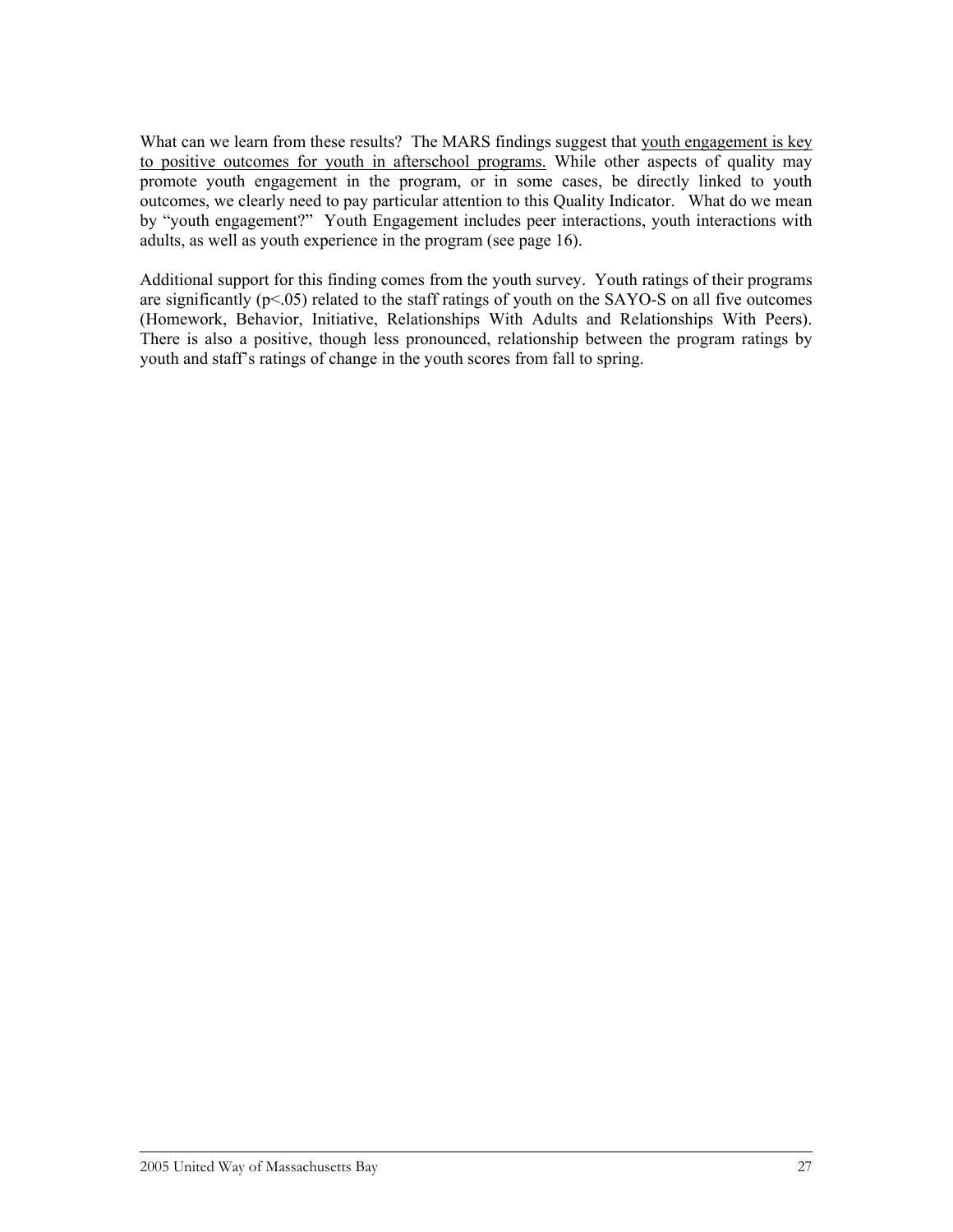#### **V. Lessons from MARS**

What can we learn from this research? What are the "take-aways" for providers, funders, policymakers, and others? First, as researchers, we must caution that no single study should be viewed as the definitive answer to important questions in the field; results of this study must be viewed in the context of previous research. Where our findings support those results, we share increased confidence in their message, and where they differ, we explore possible explanations.

#### **Comparison to Previous Studies**

There are just a few earlier studies in the afterschool field that set out to investigate the relationship between program characteristics and youth outcomes. In their 2001 meta-analysis of research on program quality, researchers from the RAND Corporation (Beckett, Hawken et al. 2001) found just two studies—both by Vandell and her colleagues—that met their criteria for scientifically acceptable methods. Based on these studies and other research, the authors developed a list of 15 Quality Indicators associated with positive child outcomes (Beckett, Hawken et al. 2001; Bodilly and Beckett 2005). Table 16 indicates the program practices and level of support for factors included in the MARS study. "Level of Support" reflects the strength of previous research in this area, a function of the number and quality of studies examining each feature as well as their results. The third column indicates the results of our analysis of each factor in the MARS study.

While many of Beckett's findings are based on just a few studies that do not meet high scientific standards, we can see that the results, in general, are similar to those of MARS. Staff characteristics are key to quality in afterschool programs. Our study found an especially strong relationship between education and quality, as has research on early childhood programs. The parallels between our findings and those of prior studies regarding program characteristics are striking, with strong support for the importance of flexibility (and pacing, in MARS), emotional climate, and low ratios. The only difference is total enrollment: previous research has found a correlation between large programs and low quality, whereas in the MARS study, larger programs tended to have higher quality. This contradiction may be explained by our differentiation between overall program size and group size for activities. In the MARS study, larger programs had smaller groups for activities than smaller programs, and this small group size is related to higher quality programming.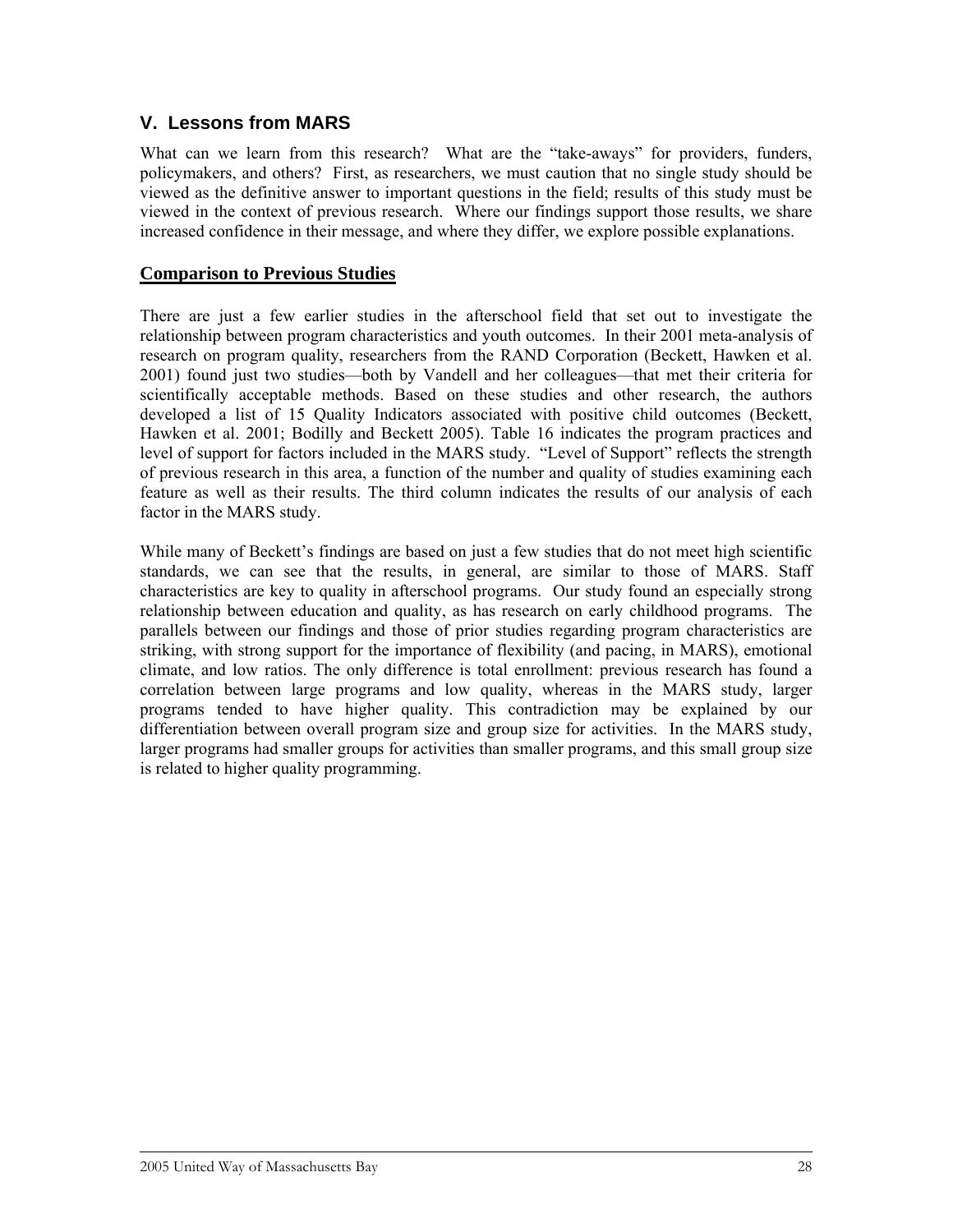| <b>Practice</b>                                            | <b>Relationship to</b><br><b>Quality Found in</b><br>Previous Research* | <b>Relationship to</b><br><b>Quality Found</b><br>in MARS |  |
|------------------------------------------------------------|-------------------------------------------------------------------------|-----------------------------------------------------------|--|
| <b>Staff Characteristics</b>                               |                                                                         |                                                           |  |
| Training                                                   | Moderate                                                                | Limited                                                   |  |
| Education                                                  | Moderate                                                                | Strong                                                    |  |
| Compensation                                               | Moderate                                                                | Moderate                                                  |  |
| Turnover rate                                              | Limited                                                                 | Moderate                                                  |  |
| Experience                                                 | Limited                                                                 | None                                                      |  |
| <b>Program Characteristics</b>                             |                                                                         |                                                           |  |
| Flexibility of programming                                 | Strong                                                                  | Strong                                                    |  |
| <b>Emotional climate</b>                                   | Strong                                                                  | Strong                                                    |  |
| Child-to-staff ratio                                       | Strong                                                                  | Strong                                                    |  |
| <b>Total Enrollment</b>                                    | Moderate                                                                | Moderate**                                                |  |
| Age-appropriate activities                                 | Moderate                                                                | Moderate                                                  |  |
| Space availability                                         | Moderate                                                                | Moderate                                                  |  |
| Continuity and complementarity with day<br>school programs | Moderate                                                                | Moderate                                                  |  |
| Involvement of families<br>$\sim$ $\sim$ $\sim$ $\sim$     | Moderate                                                                | Moderate                                                  |  |

**Table 16. Comparing MARS Findings with Previous Research**

\* Based on Beckett, Hawken, et al., 2001

\*\* Previous studies found a negative association between program size and quality, whereas in the MARS larger programs had better quality.

The results of MARS are quite compatible with prior studies that have made the connection between program features and youth outcomes. This gives us confidence in the results as well as a stronger base from which to move toward program improvement and policy development. At the same time, MARS is positioned to contribute significant new knowledge to the field, by virtue of the number of programs involved, the breadth across a state, the depth of information collected on program quality and characteristics, and the ability to link program quality to youth outcomes that have been identified in the literature as key to academic and developmental success.

#### **Lessons from the MARS study**

It is stating the obvious to say that no single study, taking place over the course of a single academic year, can provide definitive answers to the many questions we have about afterschool programs. On the other hand, at a time of increasing interest and investment, the results of MARS add to our understanding and form a foundation for future work in this area. We know that, in general, MARS supports the limited prior research in the field. What can we learn from the MARS study? What follows are some key issues for consideration:

Workforce issues are important to quality.

Å Staff make a difference in program quality, and staff who have a strong educational background and appropriate training are key to program quality. At the same time, given current wages and working conditions, many programs can not attract such staff, or even if recruited, lose a significant portion of staff each year.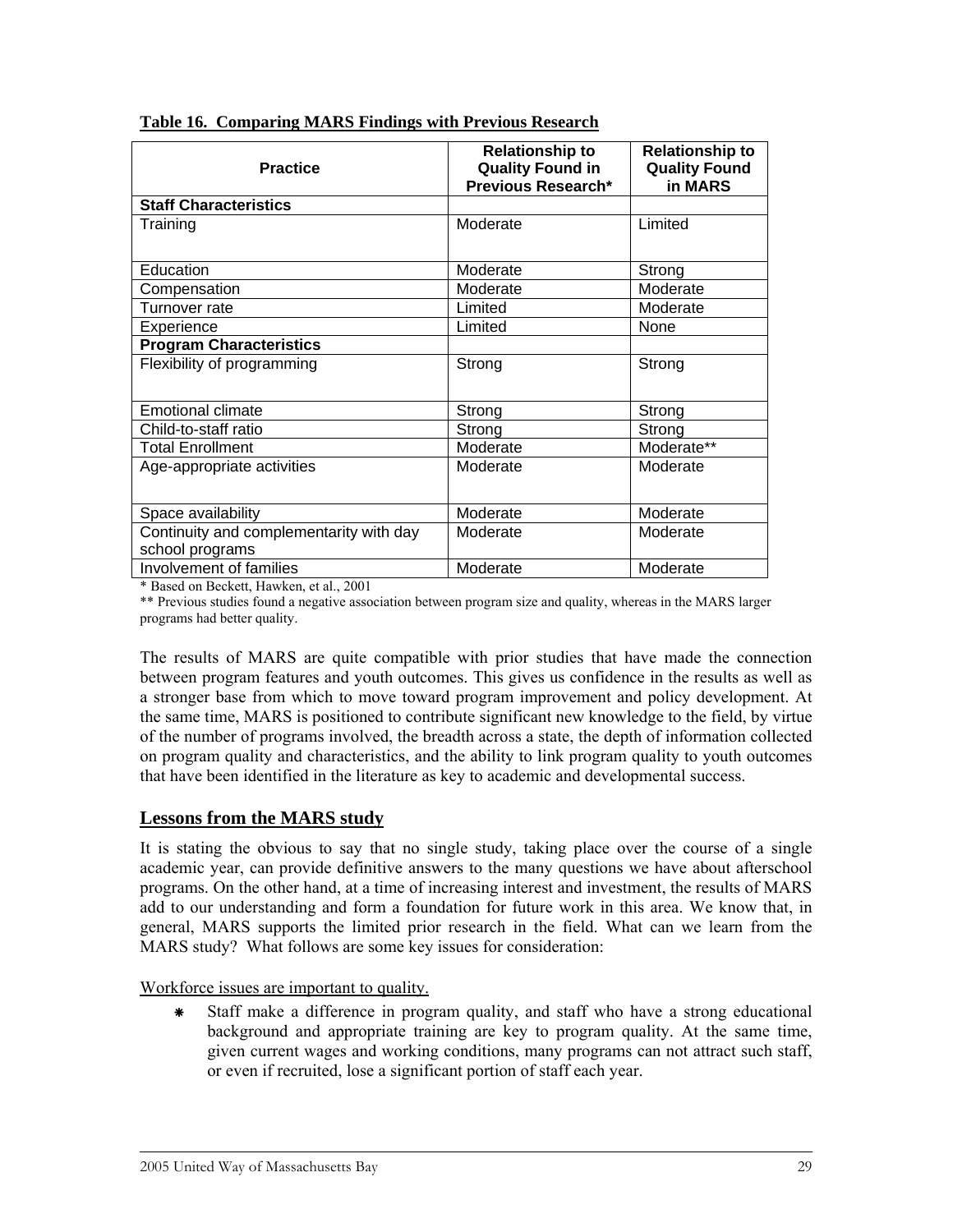- Å A highly qualified coordinator or program director is key to setting the tone for a program that promotes youth engagement, staff engagement, and the quality of activities and homework.
- Å Most programs in the MARS sample had very low staff-to-child ratios, typically between 1:7 and 1:9. We found clear links between low ratios and high quality, as has previous research in the field. At the same time, where ratios are very low, programs may want to consider the trade-off between paying higher salaries and having additional staff.

Communication with families is connected to youth outcomes.

Å One of the key youth outcomes—relations with adults—was positively associated with the quality of family relations we observed at pick-up time. Programs rated high on this component of the APT also tended to cite parent, community and volunteer support as strengths of their programs. This finding suggests that all afterschool providers could benefit from paying attention to their relationships with the families of the youth in their programs.

Many programs could improve the quality of their activities.

- Å Most of the activities we observed tended to be short-term in nature and seemed only minimally related to program goals. Most did not have a clear connection to larger themes, curricula, or projects and did not require higher level or critical thinking on the part of children and youth. While staff were available, they did not facilitate youth engagement by asking questions, posing challenges, or extending the ideas of the children. We saw a range of programs, including some who epitomized many of these features, but they were the exception rather than the rule. In addition, we did not see much evidence, either in materials or the activities, of an effort to integrate children's cultural and ethnic backgrounds into activities.
- Å We saw little evidence of practices that develop youth leadership skills, promote autonomy in youth, or support peer-to-peer learning strategies. This finding is supported by the perceptions of middle school youth, who gave programs their lowest ratings in the areas of providing opportunities to plan or lead activities.

Positive outcomes for youth are the result of a pathway leading to back youth engagement in the program, which in turn is a result of staff engagement with youth.

- Programs that want to support positive outcomes for participants need to have staff who can connect well with youth, interacting with them in a positive and respectful manner.
- Å Staff who engage with youth in positive ways will be supporting the engagement of participating youth in the program and with each other. Youth engagement is the strongest predictor of positive outcomes.

The MARS study offers many useful insights into what afterschool programs look like, approaches to providing high quality experiences for youth, and the connections between high quality and improved outcomes for the young people attending these programs. The results may be useful to programs, policy makers, and others in the field. MARS is one of the only studies that looks at the relationships between program characteristics and program quality and identifies the key indicators that help produce positive outcomes for youth. Unlike previous studies that compare program participation and non-participation, MARS looks at the types of experiences and relationships that children have during their participation in afteschool programs, and how the quality of these experiences and relationships relate to youth outcomes. MARS also contributes to the literature by deepening our understanding of how youth participation leads to a variety of youth outcomes.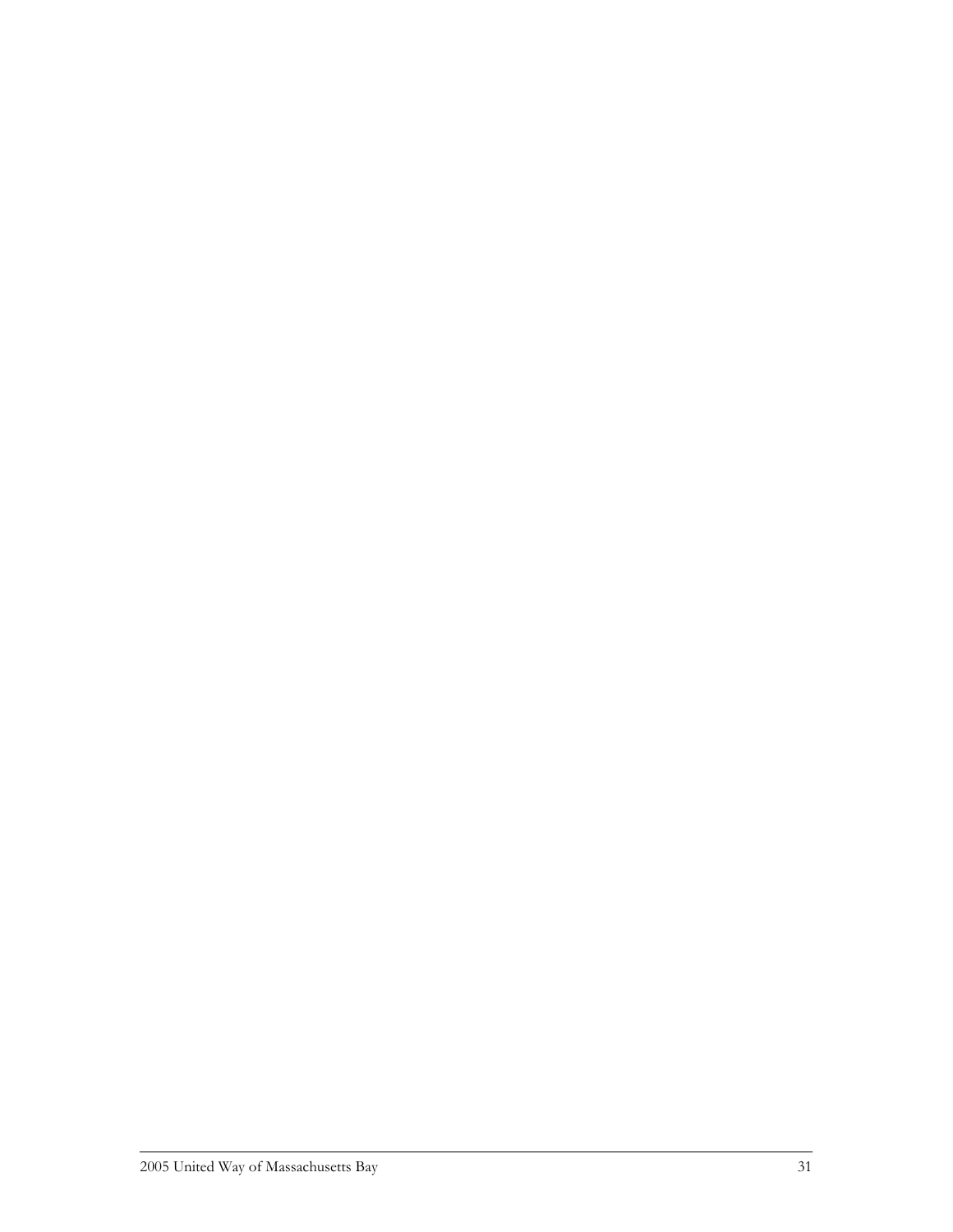#### <span id="page-35-0"></span>**VI. References**

- Baker, D. and P. A. Witt (1996). Evaluation of the impact of two after-school recreation programs. Journal of Park and Recreation Administration. **14:** 23-44.
- Barton, P. E. (2003). Parsing the Achievement Gap: Baselines for Tracking Progress. Princeton, NJ, Educational Testing Service**:** 1-37.
- Beckett, M., A. Hawken, et al. (2001). Accountability for after-school care: Devising standards and measuring adherence to them. Santa Monica, CA, RAND Corporation.
- Benard, B. (1996). Resilience research: A foundation for youth development.
- Benson, P. L. and R. N. Saito (2000). The scientific foundations of youth development. Youth development: Issues, challenges and directions. G. Walker and N. Jafee. Philadelphia, Public/Private Ventures**:** 125-148.
- Bissell, J. S., C. T. Cross, et al. (2003). A statement released by members of the Scientific Advisory Board for the 21st Century Community Learning Center Evaluation.
- Blum, R. W., T. Beuhring, et al. (2000). Protecting teens: Beyond race, income, and family structure. Minneapolis, MN, Center for Adolescent Health, University of Minnesota.
- Bodilly, S. and M. Beckett (2005). Making out-of-school time matter: Evidence for an action agenda. Santa Monica, CA, RAND Corporation.
- Boggiano, A. K. and T. S. Pittman (1992). Achievement and motivation: A socialdevelopmental perspective. Cambridge, England, Cambridge University Press.
- Carlisi, A. M. (1996). The 3:00 Project Program Evaluation. Decatur, GA, Georgia School-Age Care Association.
- Catalano, R. F., M. L. Berglund, et al. (1998). Positive youth development in the United States: Research findings on evaluations of positive youth development programs. Seattle, WA, Social Development Research Group, University of Washington.
- Clark, R. M. (1988). Critical factors in why disadvantaged students succeed or fail in school. Academy of Educational Development**:** 1-19.
- Clements, M. A., A. J. Reynolds, et al. (2004). "Site-level predictors of children's school and social competence in the Chicago Child-Parent Centers." Early Childhood Research Quarterly **19**: 273-296.
- Commission on Children at Risk (2003). Hardwired to connect: The new scientific case for authoritative communities. New York, Institute for American Values.
- Connell, J. P., M. B. Spencer, et al. (1994). Educational risk and resilience in African American youth: Context, self, action, and outcomes in school. Child Development. **65:** 493-506.
- Corbett, D. and B. Wilson (2002). "Do students care about learning?: What urban students say about good teaching." Educational Leadership **60**(1): 18-22.
- Csikszentmihalyi, M. and J. Nakamura (1989). The dynamics of intrinsic motivation: A study of adolescents. Research on motivation in education. C. Ames and R. Ames. San Diego, CA, Academic Press. **3:** 45-71.
- Danielson, C. (2002). Enhancing student achievement: A framework for school improvement. Alexandria, Virginia, Association for Supervision and Curriculum Development**:** 1-141.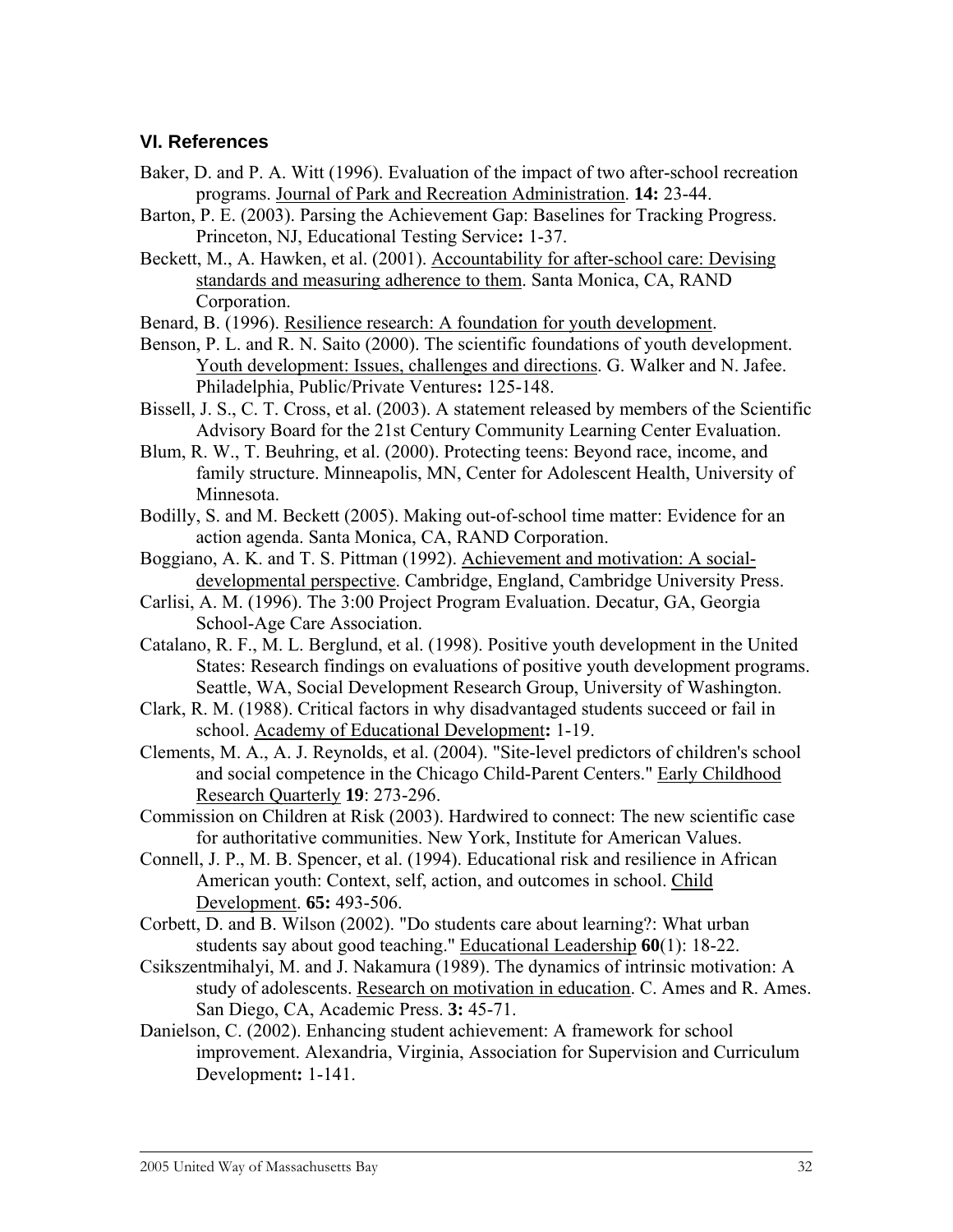- Department of Education (1998). Focus on learning: Promising strategies for improving student achievement. Washington, DC, Department of Education.
- Eccles, J. S. and J. A. Gootman (2002). Community programs to promote youth development. Washington, DC, National Academy Press.
- Eccles, J. S. and C. Midgley (1989). Stage-environment fit: Developmentally appropriate classrooms for young adolescents. Research on motivation in education: Goals and cognitions. C. Ames and R. Ames. San Diego, Academic Press. **3:** 139-186.
- Eccles, J. S., A. Wigfield, et al. (2000). Motivation to succeed. Handbook of child psychology- Fifth edition. W. Damon, John Wiley and Sons. **3:** 1017-1095.
- Elias, M. J. (2003). Academic and social-emotional learning. Brussels, Belgium, International Academy of Education (IAE)**:** 1-31.
- Espino, J., L. Fabiano, et al. (2004). Citizen Schools: Evidence from two student cohorts on the use of community resources to promote youth development. Washington, DC, Policy Studies Associates.
- Fiester, L., R. N. White, et al. (2001). Evaluation results from the TASC after-school program's second year: Summary of findings. Washington, DC, Policy Studies Associates.
- Granger, R. C. and T. J. Kane (2004). Improving the quality of after-school programs. New York, W.T. Grant Foundation.
- Grossman, J. B., M. L. Price, et al. (2002). Multiple choices after school: Findings from the Extended-Service Schools Initiative, Public/Private Ventures**:** 69.
- Hamilton, L. S. and S. P. Klein (1998). Achievement test score gains among participants in the Foundations School Age Enrichment Program**:** 1-16.
- Hamilton, L. S., V. Le, et al. (1999). Foundations School-Age Enrichment Program: Evaluation of student achievement. Santa Monica, CA, Rand Education.
- Harvard Family Research Project (2004). Understanding and Measuring Evidence in Outof-School Time Programs. Issues and Opportunities in Out-of-School Time Evaluation, Harvard Family Research Project**:** 1-12.
- Helburn, S. (1995). Cost, quality, and child outcomes in child care centers, University of Colorado at Denver**:** 336-343.
- Huang, D. (2001). An after-school evaluation system for middle and high school programs. National Association of Secondary School Principals Bulletin. **85:** 45- 61.
- Huang, D., B. Gribbons, et al. (2000). A decade of results: The impact of the LA's best after school enrichment program on subsequent student achievement and performance. Los Angeles, CA, UCLA Center for the Study of Evaluation**:** 1-21.
- Johnson, L. J., D. Zorn, et al. (1999). 1998-99 school year program evaluation: Urban school initiative school age child care expansion. Cincinnati, OH, University of Cincinnati**:** 1-60.
- Jordan, W. J. and S. M. Nettles (1999). How students invest their time out of school: Effects on school engagement, perceptions of life changes, and achievement. Baltimore, MD, Center for Research on the Education of Students Placed at Risk (CRESPAR). **Report No. 29:** 1-21, A-1-8.
- Kane, T. J. (2004). The impact of after-school programs: Interpreting the results of four recent evaluations. Los Angeles, William T. Grant Foundation.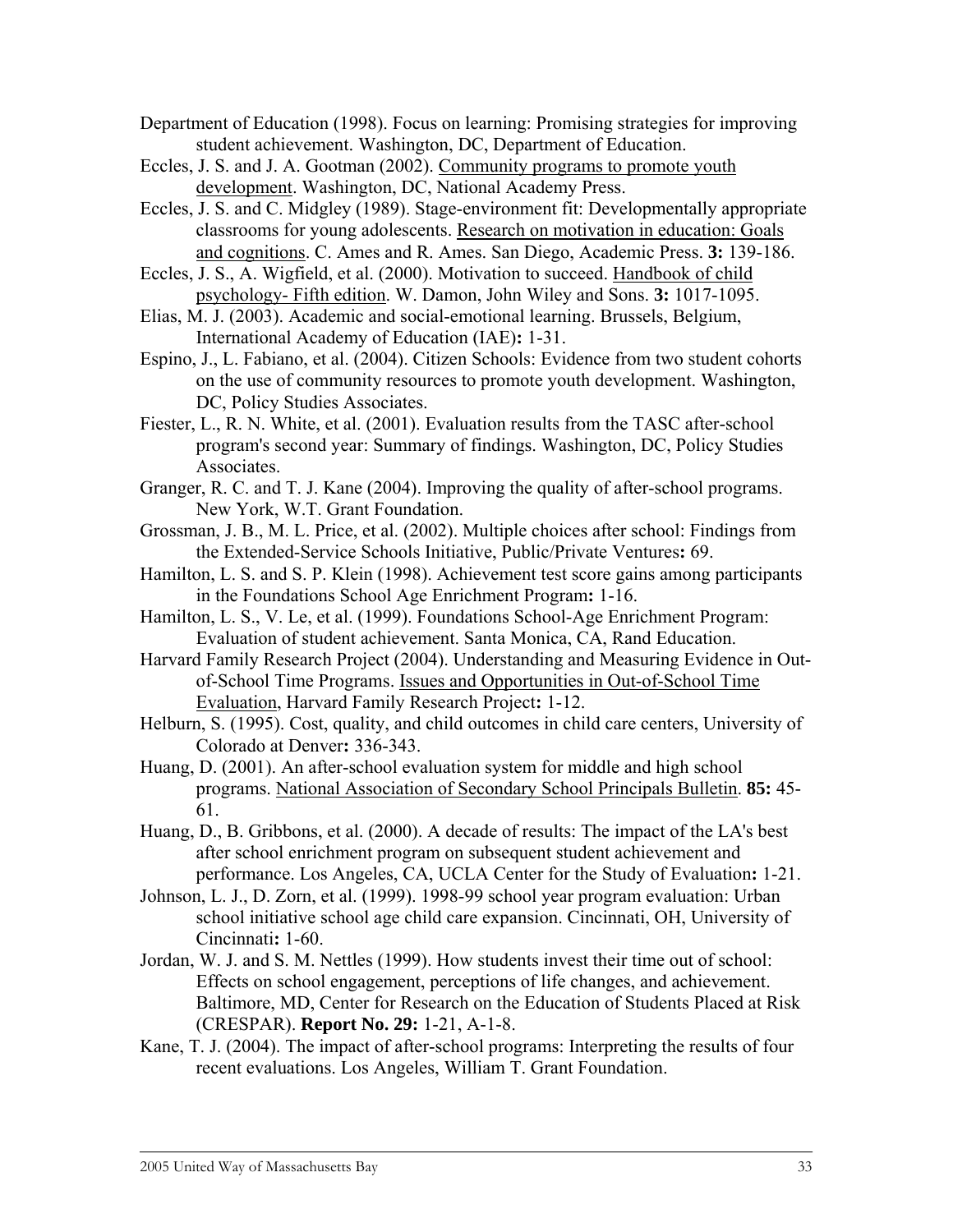- Klem, A. M. and J. P. Connell (2004). "Relationships Matter: Linking Teacher Support to Student Engagement and Achievement." Journal of School Health **74**(7): 262-273.
- Larson, R. W. (2000). Toward a psychology of positive youth development. American Psychologist. **55:** 170-183.
- Learning Point Associates (2004). All students reaching the top: Strategies for closing academic achievement gaps. Naperville, Illinois, Learning Point Associates**:** 1-41.
- Lee, V. E., J. B. Smith, et al. (NA). Social support, academic press, and student achievement: A view from the middle grades in Chicago. Chicago, Chicago Annenberg Research Project.
- Leffert, N., R. Saito, et al. (1996). Making the case: Measuring the impact of youth development programs**:** 1-29.
- Libbey, H. P. (2004). "Measuring Student Relationships at School: Attachment, Bonding, Connectedness, and Engagement." Journal of School Health **74**(7): 274-283.
- Mahoney, J. L. and H. Lord (2005). "An ecological analysis of after-school program participation and the development of academic performance and motivational attributes for disadvantaged children." Child Development **76**(4): 811-825.
- Mahoney, J. L. and E. F. Zigler (2003). The national evaluation of the 21st-Century Community Learning Centers: A critical analysis of the first-year findings. New Haven, CT, Yale University.
- Marshall, N., C. G. Coll, et al. (1997). After-school time and children's behavioral adjustment. Merrill-Palmer Quarterly. **43:** 497-514.
- Marzano, R. (2003). What works in schools: Translating research into action. Alexandria, VA, Association for Supervision and Curriculum Development.
- McLaughlin, M. W., M. A. Irby, et al. (1994). Urban sanctuaries: Neighborhood organizations in the lives and futures of inner-city youth. San Francisco, Jossey-Bass.
- Miller, B. M. (2003). Critical hours: Afterschool programs and educational success. Quincy, Massachusetts, Nellie Mae Education Foundation.
- National Institute of Child Health and Human Development (1998). Why children succeed or fail at reading, author.
- National Institute of Child Health and Human Development Early Child Care Research Network (2004). "Are child developmental outcomes related to before-and afterschool care arrangements? Results from the NICHD Study of Early Child Care." Child Development **75**(1): 280-295.
- Nettles, S. M. and F. P. Robinson (1998). Exploring the dynamics of resilience in an elementary school. Center for Research on the Education of Students Placed At Risk (CRESPAR). **Report no. 26:** 1-31.
- Pianta, R. C. (1999). Enhancing relationships between children and teachers. Washington, DC, American Psychological Association.
- Pierce, K. M., J. V. Hamm, et al. (1999). Experiences in after-school programs and children's adjustment in first-grade classrooms. Child Development. **70:** 756-767.
- Pittman, K. and M. Irby (1996). Preventing problems or promoting development: Competing priorities or inseparable goals? Baltimore, International Youth Foundation.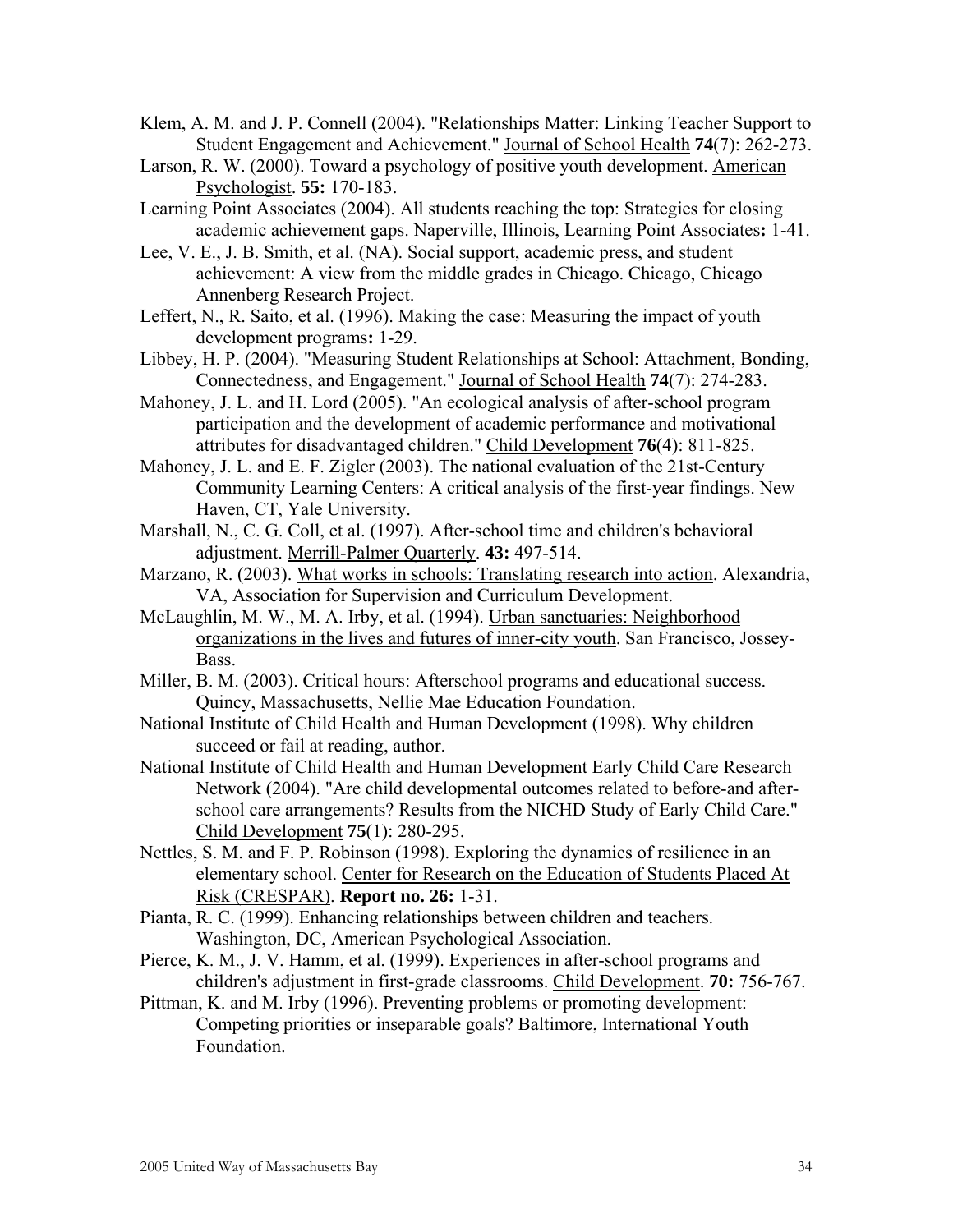- Posner, J. K. and D. L. Vandell (1994). Low-income children's after-school care: Are there beneficial effects of after-school programs? Child Development. **65:** 440- 456.
- Posner, J. K. and D. L. Vandell (1999). After-school activities and the development of low-income urban children: A longitudinal study. Developmental Psychology. **35:**  868-879.
- Rosenthal, R. and D. L. Vandell (1996). Quality of care at school-age child-care programs: Regulatable features, observed experiences, child perspectives, and parent perspectives. Child Development. **67:** 2434-2445.
- Ross, C. E. and B. A. Broh (2000). "The roles of self-esteem and the sense of personal control in the academic achievement process." Sociology of Education **73**(4): 270-284.
- Rothstein, R. (2004). Class and schools: Using social, economic, and educational reform to close the Black-White achievement gap. Washington, DC, Economic Policy Institute.
- Rutter, M. (1987). Psychosocial resilience and protective mechanisms. American Journal of Orthopsychiatry. **57:** 316-331.
- Ryan, A. and H. Patrick (2001). The classroom social environment and changes in adolescents' motivation and engagement during middle school. American Educational Research Journal. **38:** 436-460.
- Sadowski, M. (2005). "Beyond the gap: What educators and researchers are learning from high-achieving African American and Latino students." Harvard Education Letter **21**(1): 1-4.
- Scales, P. C. (1999). Increasing service-learning's impact on middle school students. Middle School Journal. **Fall:** 1-9.
- Scales, P. C. and N. Leffert (1999). Developmental assets: A synthesis of the scientific research on adolescent development. Minneapolis, MN, Search Institute.
- Schinke, S. P., K. C. Cole, et al. (1998). Research report: Thirty month data and process findings: Evaluation on educational enhancement program of Boys and Girls Clubs of America**:** 1-31.
- Schwager, M., E. Garcia, et al. (1997). Evaluation of the Los Angeles STARS program. Los Angeles, CA, WestEd**:** 1-31.
- Scott-Little, C., M. S. Hamann, et al. (2002). "Evaluations of After-School Programs: A Meta-Evaluation of Methodologies and Narrative Synthesis of Findings." American Journal of Evaluation **23**(4): 387-419.
- Thompson, L. A. and L. Kelly-Vance (2001). The impact of mentoring on academic achievement of at-risk youth. Children and Youth Services Review. **23:** 227-242.
- Trousdale, D. (2000). First-year evaluation of an after-school program for middle school youth. ERS Spectrum. **Summer:** 1-13.
- U.S. Department of Education (2003). When schools stay open late: The National Evaluation of the 21st-Century Community Learning Centers Program. Washington, DC, author.
- University of California Irvine (2002). Evaluation of California's After-School Learning and Safe Neighborhoods Partnerships Program (ASLSNPP): 1999-2001. Irvine, CA, author**:** 1-43.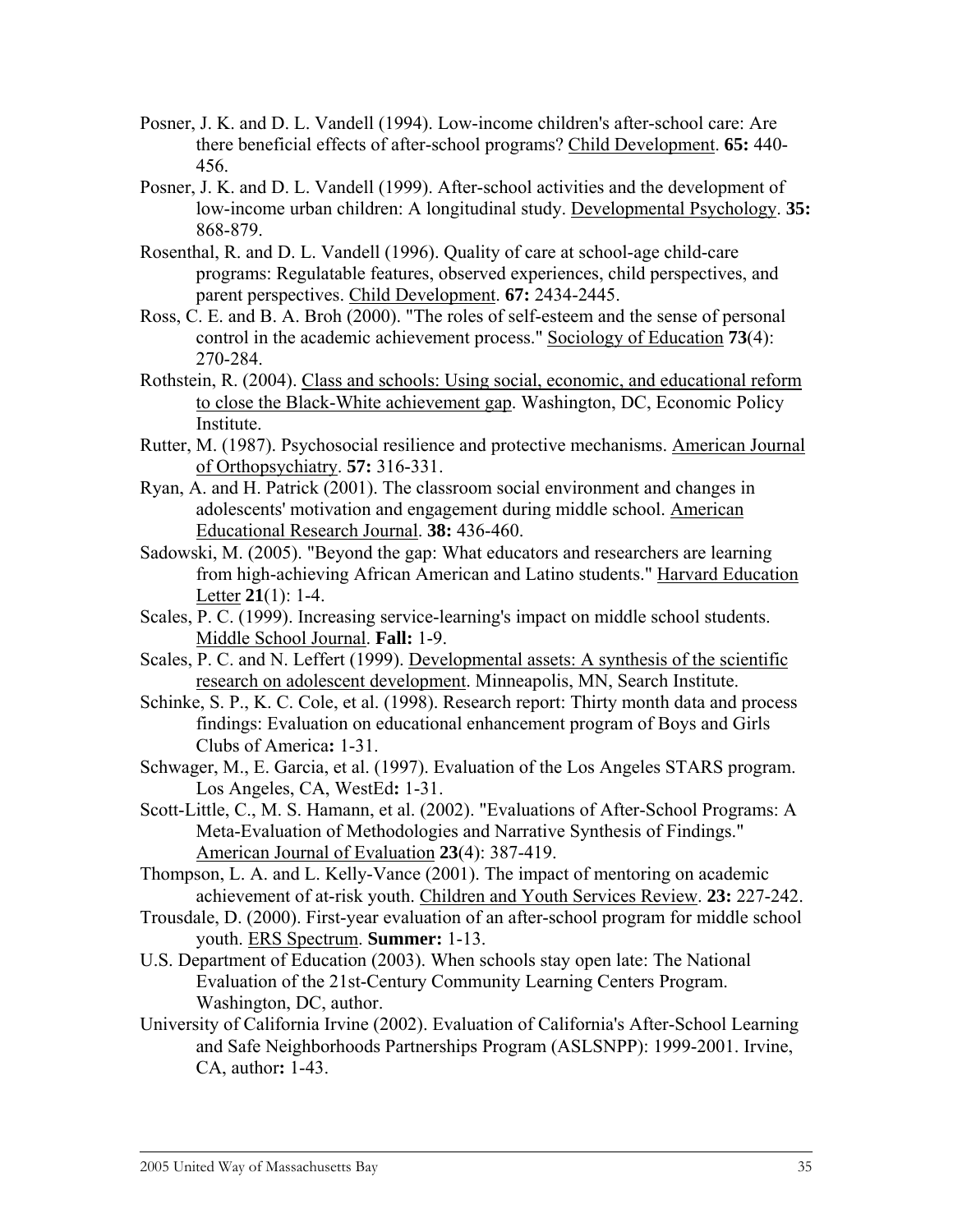- Vandell, D. L. (2003). Playing by the rules: The 21st CCLC evaluation violates established research standards. Madison, Wisconsin, University of Wisconsin.
- Vandell, D. L. and M. A. Corasaniti (1985). The relation between third graders' after school care and social, academic, and emotional functioning. Child Development**:**  1-26.
- Vandell, D. L., K. Dadisman, et al. (2005). Child developmental outcomes associated with supervised versus unsupervised after-school hours: A study of promising after-school programs. Madison, University of Wisconsin and Policy Studies Associates.
- Walker, K. E. and A. Arbreton (2004). After-School Pursuits: An Examination of Outcomes in the San Francisco Beacon Initiative. Philadelphia, PA, Public/Private Ventures**:** 1-117.
- Warren, C., M. Feist, et al. (2002). A place to grow: Evaluation of the New York City Beacons. New York City, Academy for Educational Development.
- Wentzel, K. R. and A. Wigfield (1998). Academic and social motivational influences on students' academic performance. Educational Psychology Review. **10:** 155-175.
- Werner, E. E. (1993). Risk, resilience, and recovery: Perspectives from the Kauai Longitudinal Study. Development and Psychopathology. **5:** 503-515.
- Witt, P. A., T. King, et al. (2003). Fort Worth After School: Third year evaluation. College Station, TX, Texas A&M University**:** 1-75.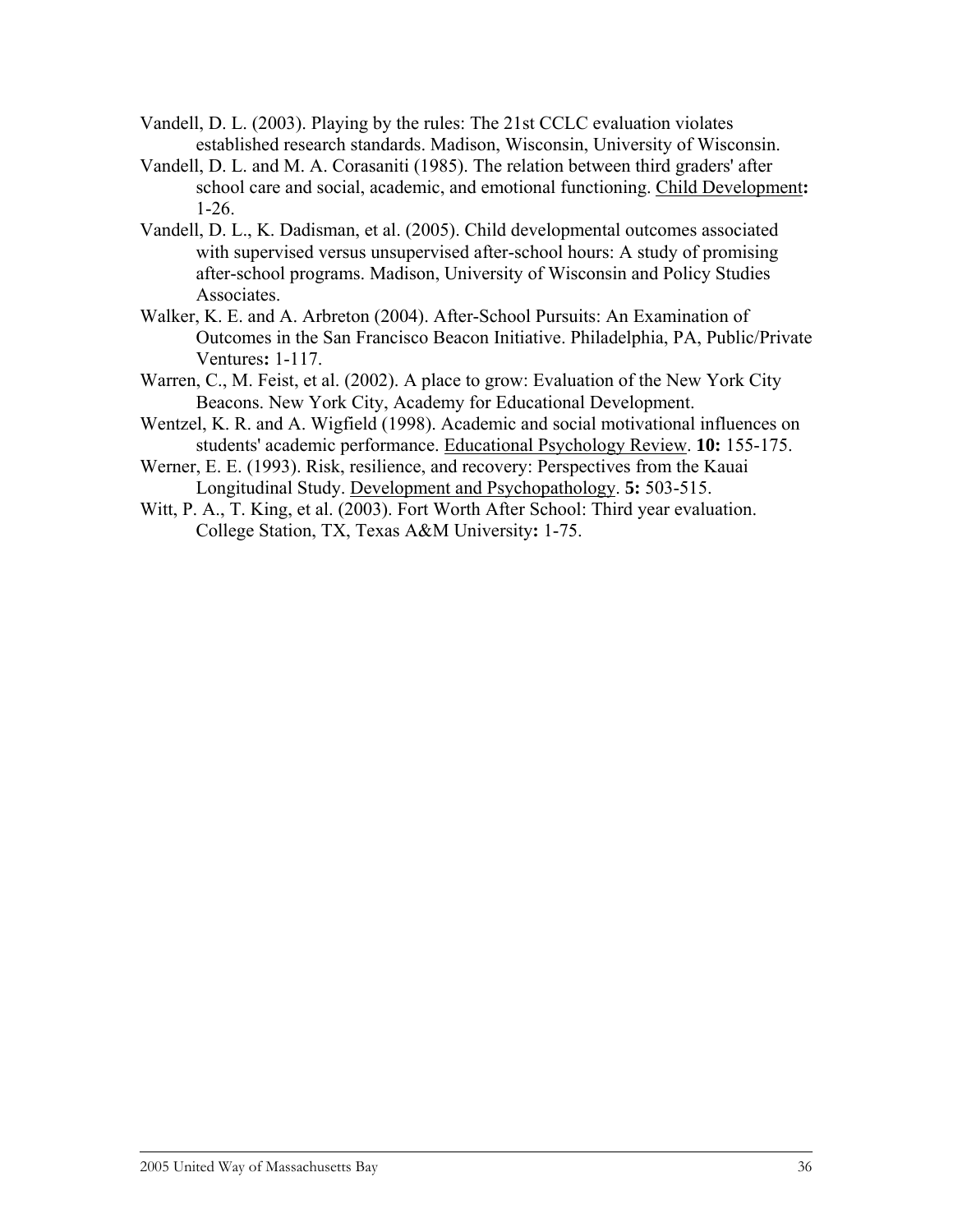## **Appendix A. Research Tools Used in the Massachusetts Afterschool Research Study (MARS)**

<span id="page-40-0"></span>

| <b>MARS</b> Instrument                                                                                               | <b>Administered</b>                               | <b>Completed By</b> | <b>Constructs Addressed</b>                                                                                                                                                                                                                                                                                                                                                                                                                            |  |  |  |
|----------------------------------------------------------------------------------------------------------------------|---------------------------------------------------|---------------------|--------------------------------------------------------------------------------------------------------------------------------------------------------------------------------------------------------------------------------------------------------------------------------------------------------------------------------------------------------------------------------------------------------------------------------------------------------|--|--|--|
| <b>Site Coordinator</b><br>Site Coordinator<br>Fall 2003<br><i>Interview</i>                                         |                                                   |                     | Students/youth served by the program<br>Organization and structure of the program<br>Activities offered by the program<br>Mission and goals of the program<br>Program planning<br>Budget of the program<br>Experience and training of the site coordinator and staff<br>Relationship with participants' families<br>Relationship with participating school(s)<br>Monitoring progress of individual students/youth<br>Assessment of afterschool program |  |  |  |
| <b>Survey of After-School</b><br><b>Youth Outcomes -</b><br><b>Teacher Version</b><br>$(SAYO-T)$                     | Fall 2003 and<br>Spring 2004                      | Classroom Teacher   | Academic performance<br>$\checkmark$<br>Homework<br>Behavior in the classroom<br>Initiative<br>Engagement in learning<br>Analysis and problem solving<br>Communication skills                                                                                                                                                                                                                                                                          |  |  |  |
| <b>Survey of After-School</b><br>Youth Outcomes -<br><b>Afterschool Staff</b><br><b>Member Version</b><br>$(SAYO-S)$ | Fall 2003 and<br>Afterschool Staff<br>Spring 2004 |                     | Homework<br>✓<br>Behavior in the program<br>Initiative<br>Relations with adults<br>Relations with peers<br>✓<br>Open-ended comments regarding student                                                                                                                                                                                                                                                                                                  |  |  |  |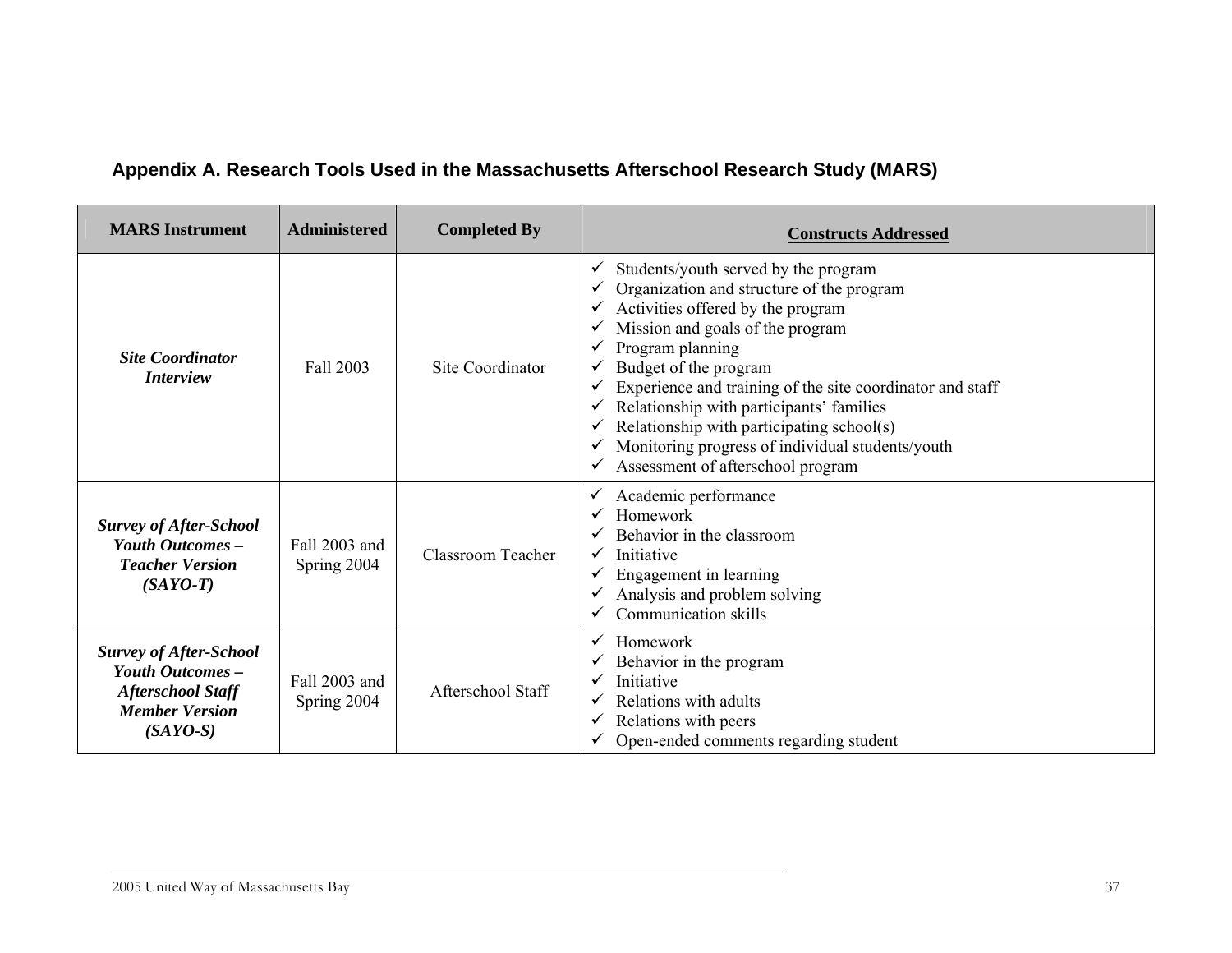| <b>Youth Survey</b>                                                                                     | Spring 2004 | Participating Middle<br><b>School Students</b> | $\checkmark$ Experience in afterschool program<br>Satisfaction with afterschool program<br>Relations with staff<br>$\checkmark$ Relations with peers<br>$\checkmark$ Impact of program on youth development outcomes<br>$\checkmark$ Impact of program on learning and academic engagement                                                                                                                                                                                                                                                                                                                                                                                                                                                                                                                                                            |
|---------------------------------------------------------------------------------------------------------|-------------|------------------------------------------------|-------------------------------------------------------------------------------------------------------------------------------------------------------------------------------------------------------------------------------------------------------------------------------------------------------------------------------------------------------------------------------------------------------------------------------------------------------------------------------------------------------------------------------------------------------------------------------------------------------------------------------------------------------------------------------------------------------------------------------------------------------------------------------------------------------------------------------------------------------|
| Assessment of<br><b>Afterschool Program</b><br><b>Practices Tool-Research</b><br><b>Version (APT-R)</b> | Spring 2004 | <b>MARS</b> Researchers                        | <b>Observation of Individual Staff</b><br>1.) Staff promote a positive and supportive environment<br>2.) Relationships between staff and youth<br><b>Observation of Program Activities</b><br>1.) Activities offered<br>2.) Type and delivery of activities<br>3.) Timing and organization of activities<br>4.) Staff practice during specific activities<br>5.) Homework time<br>6.) Staff practices during homework time<br>7.) Nature of youth participation<br>8.) Youth participation in skill-building<br>9.) Youth participation in overall program<br>10.) Youth: staff relations<br>11.) Youth: youth relations<br>12.) Staff instructional practices<br><b>Observation of Overall Program</b><br>1.) Staff: family relations<br>2.) Physical environment<br>3.) Supervision and safety<br>4.) Arrival and departure<br>5.) Overall schedule |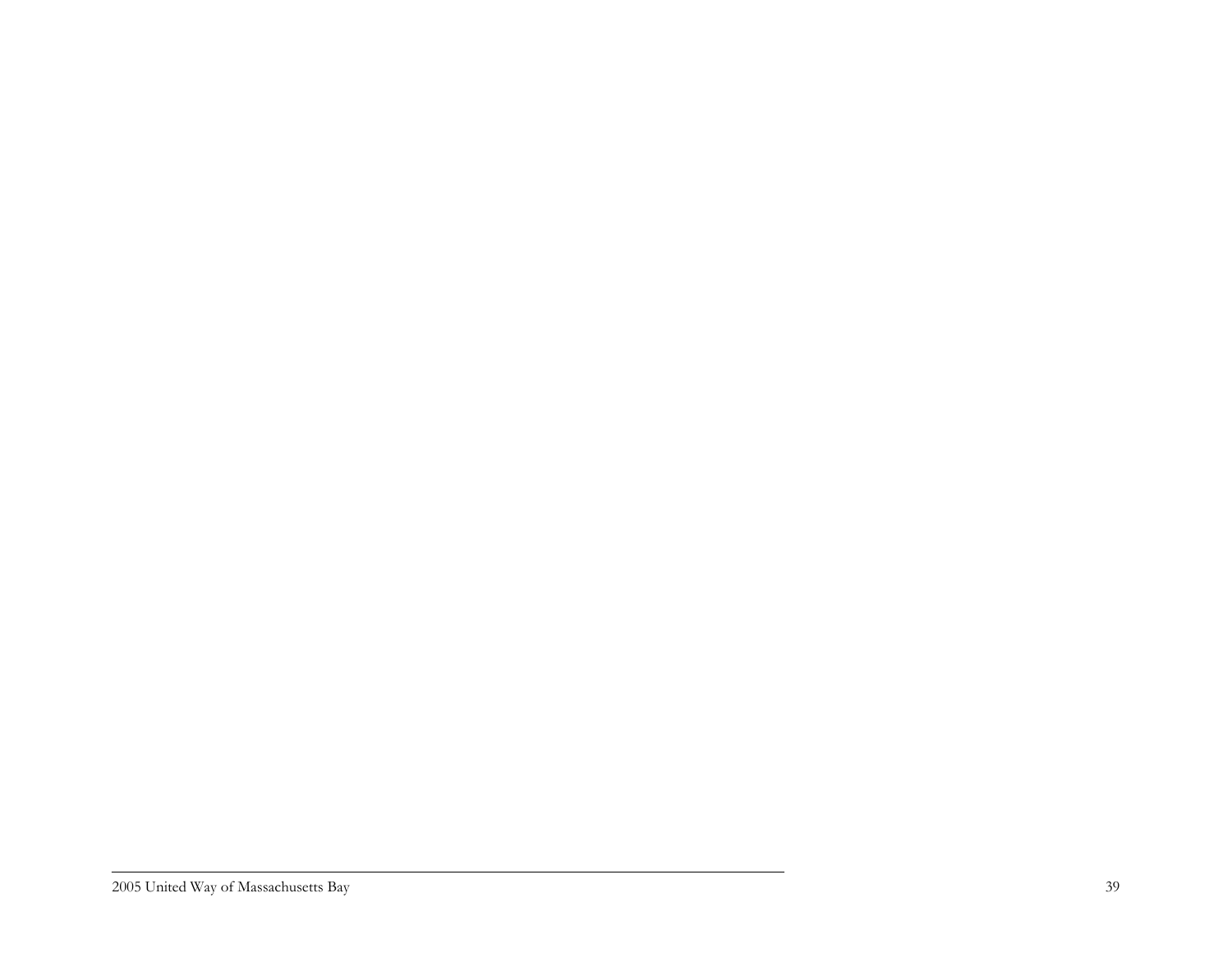<span id="page-43-0"></span>**Appendix B. Survey of Afterschool Youth Outcomes: Staff Version** 

## **The Massachusetts Department of Education**

Survey of After-School Youth Outcomes After-school Staff Version (SAYO-S)

**After-School Staff Member Version** 

Developed by:

Beth M. Miller, Ph.D. and Wendy B. Surr, M.A. National Institute on Out-of-School Time Center for Research on Women Wellesley College Wellesley, MA 02481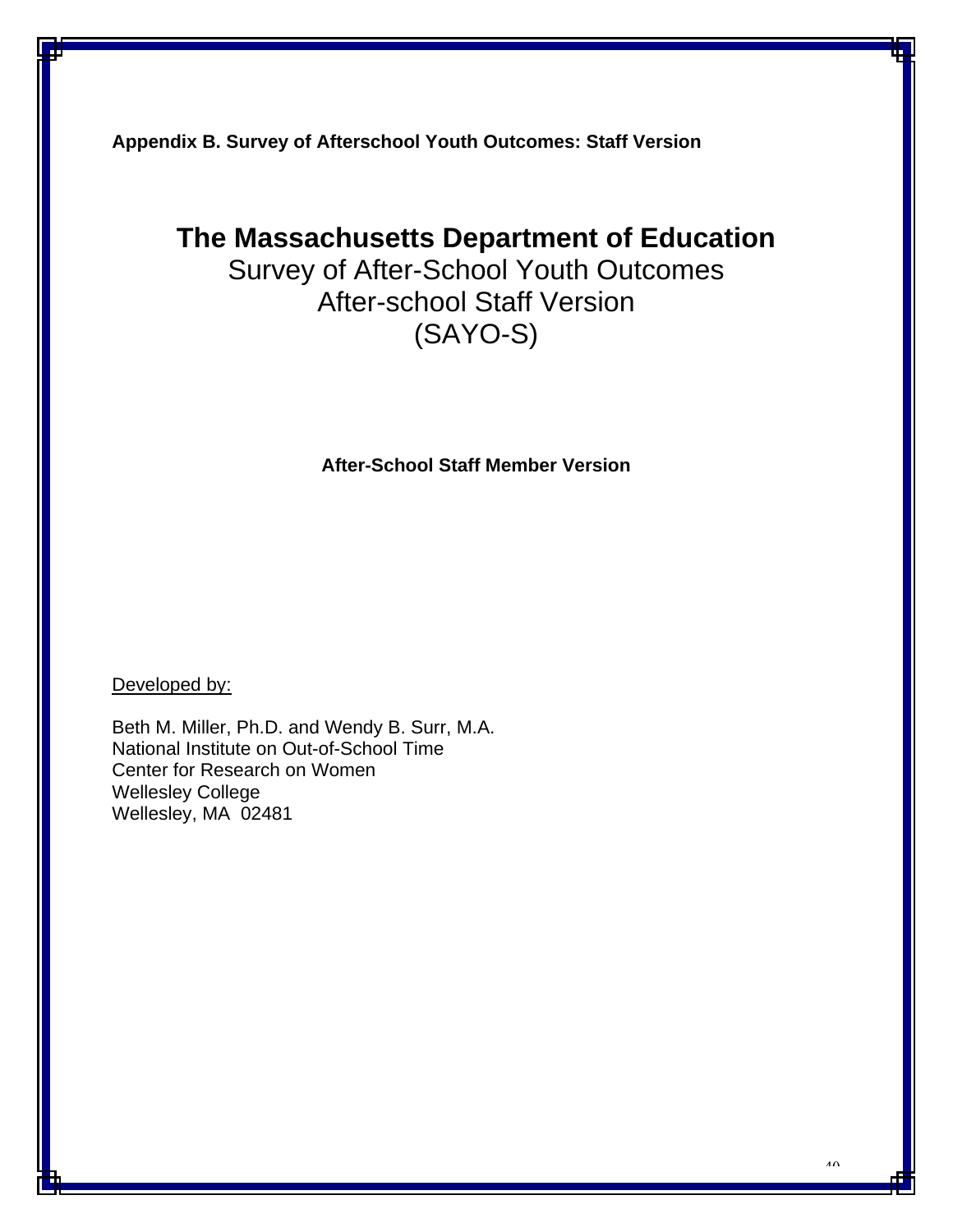## **1. Homework**

|         | Please circle the number that best describes how often this student:            |       |        |                |         |        |     |  |  |
|---------|---------------------------------------------------------------------------------|-------|--------|----------------|---------|--------|-----|--|--|
|         |                                                                                 | Never | Rarely | Some-<br>times | Usually | Always | N/A |  |  |
| a.      | Persists on task even when experiencing<br>difficulty with homework assignment. |       |        |                | 4       |        |     |  |  |
| $b_{-}$ | Seeks appropriate help from staff in order<br>to understand assignments.        |       |        |                | 4       |        |     |  |  |
| c.      | Appears to work on assignments until they<br>are completed.                     |       |        |                | 4       |        |     |  |  |
| d.      | Strives to give assignments special thought,<br>creativity, or effort.          |       |        |                |         |        |     |  |  |

## **2. Behavior in the Program**

|             | Please circle the number that best describes how often this student: |       |        |                |         |        |     |  |  |
|-------------|----------------------------------------------------------------------|-------|--------|----------------|---------|--------|-----|--|--|
|             |                                                                      | Never | Rarely | Some-<br>times | Usually | Always | N/A |  |  |
| a.          | Follows rules/procedures for program.                                |       |        | 3              | 4       |        |     |  |  |
| $b_{\cdot}$ | Is able to accept responsibility for own<br>actions.                 |       |        |                | 4       |        |     |  |  |
|             | Behaves appropriately during instruction or<br>group time.           |       |        |                | 4       |        |     |  |  |
|             | d. Is able to transition well from one activity<br>to another.       |       |        |                | 4       |        |     |  |  |

## **3. Initiative (After-School Staff)**

| Please circle the number that indicates how often this student: |                                                                                             |       |                             |                |         |        |     |  |
|-----------------------------------------------------------------|---------------------------------------------------------------------------------------------|-------|-----------------------------|----------------|---------|--------|-----|--|
|                                                                 |                                                                                             | Never | Rarely                      | Some-<br>times | Usually | Always | N/A |  |
| a.                                                              | Sets goals for self.                                                                        |       | $\mathcal{D}_{\mathcal{L}}$ | 3              | 4       | 5      |     |  |
| $b_{\cdot}$                                                     | Takes initiative to get the information and<br>resources needed to accomplish tasks.        |       | 2                           | 3              | 4       |        |     |  |
| $\mathbf{c}$ .                                                  | When encounters a problem, makes own<br>effort to devise and try out possible<br>solutions. |       | $\mathfrak{D}$              | 3              |         |        |     |  |
|                                                                 | d. Demonstrates (verbally or by actions)<br>motivation to succeed academically.             |       | 2                           | 3              |         |        |     |  |
| e.                                                              | Selects activities that will build his/her<br>skills.                                       |       |                             | 3              |         |        |     |  |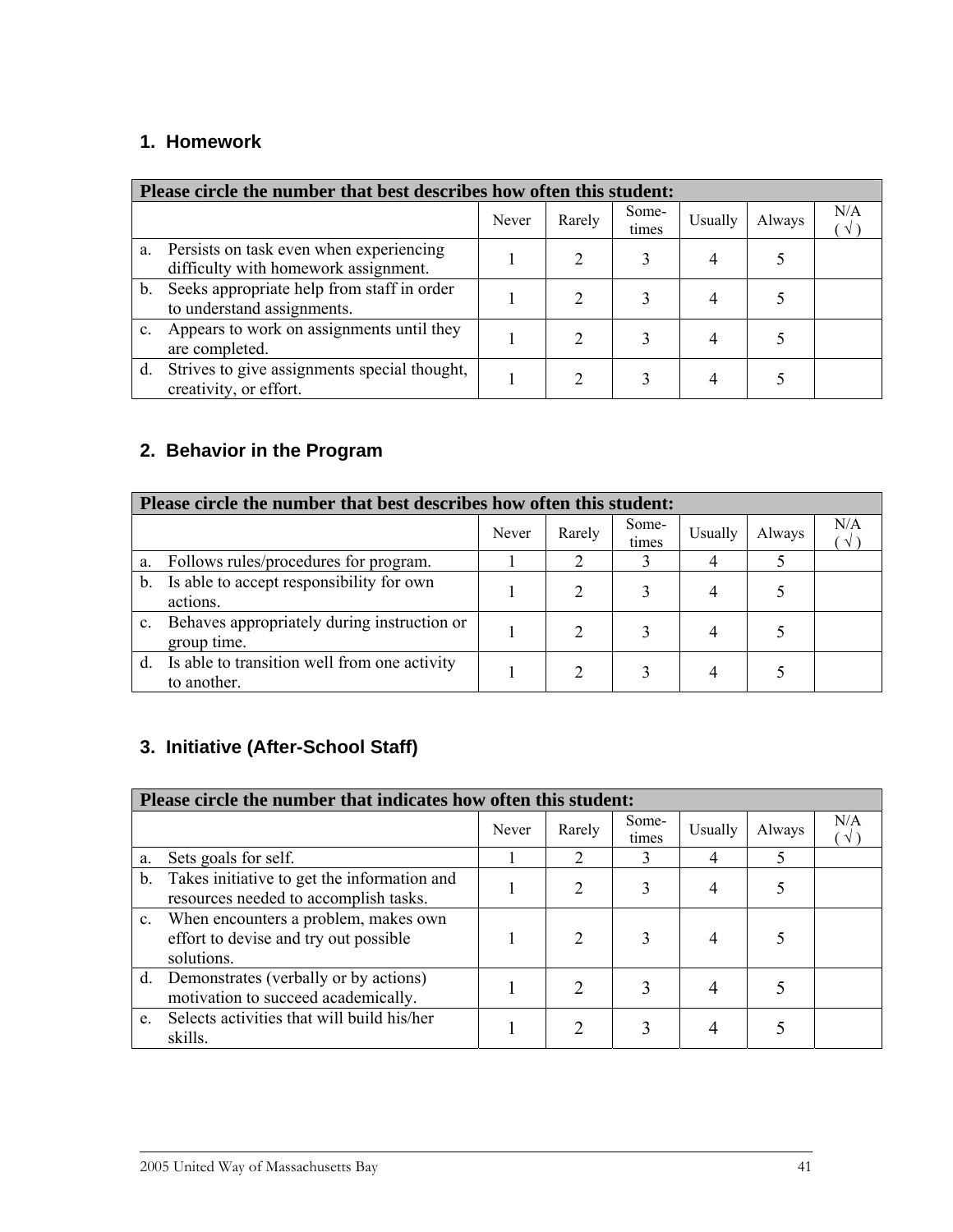## **4. Relations with Adults**

| Please circle the number that best describes how often this student: |                                                                               |       |        |                |         |        |     |  |
|----------------------------------------------------------------------|-------------------------------------------------------------------------------|-------|--------|----------------|---------|--------|-----|--|
|                                                                      |                                                                               | Never | Rarely | Some-<br>times | Usually | Always | N/A |  |
| a.                                                                   | Seeks approval of adults.                                                     |       |        |                |         |        |     |  |
| $b_{-}$                                                              | Discusses special interests or ideas with<br>staff member.                    |       |        |                |         |        |     |  |
|                                                                      | Initiates interactions with adults.                                           |       | ↑      |                |         |        |     |  |
| d.                                                                   | Seeks appropriate assistance and support<br>from staff in resolving problems. |       |        |                |         |        |     |  |
| e.                                                                   | Appears comfortable spending relaxed time<br>1:1 with an adult.               |       |        |                |         |        |     |  |

## **5. Relations with Peers**

| Please circle the number that best describes how often this student: |                                              |       |        |                |         |        |                 |  |
|----------------------------------------------------------------------|----------------------------------------------|-------|--------|----------------|---------|--------|-----------------|--|
|                                                                      |                                              | Never | Rarely | Some-<br>times | Usually | Always | N/A<br>$\gamma$ |  |
|                                                                      | Works well on cooperative tasks.             |       |        |                |         |        |                 |  |
|                                                                      | Forms friendships with peers.                |       |        |                |         |        |                 |  |
|                                                                      | Shows consideration for peers.               |       |        |                |         |        |                 |  |
|                                                                      | Is able to resolve conflicts constructively. |       |        |                |         |        |                 |  |

#### **Please feel free to share any other thoughts you have on this participant:**

 $\mathcal{L}_\text{max} = \frac{1}{2} \sum_{i=1}^n \mathcal{L}_\text{max} = \frac{1}{2} \sum_{i=1}^n \mathcal{L}_\text{max} = \frac{1}{2} \sum_{i=1}^n \mathcal{L}_\text{max} = \frac{1}{2} \sum_{i=1}^n \mathcal{L}_\text{max} = \frac{1}{2} \sum_{i=1}^n \mathcal{L}_\text{max} = \frac{1}{2} \sum_{i=1}^n \mathcal{L}_\text{max} = \frac{1}{2} \sum_{i=1}^n \mathcal{L}_\text{max} = \frac{1}{2} \sum_{i=$  $\mathcal{L}_\text{max}$  and  $\mathcal{L}_\text{max}$  and  $\mathcal{L}_\text{max}$  and  $\mathcal{L}_\text{max}$  and  $\mathcal{L}_\text{max}$  and  $\mathcal{L}_\text{max}$  $\mathcal{L}_\mathcal{L} = \{ \mathcal{L}_\mathcal{L} = \{ \mathcal{L}_\mathcal{L} = \{ \mathcal{L}_\mathcal{L} = \{ \mathcal{L}_\mathcal{L} = \{ \mathcal{L}_\mathcal{L} = \{ \mathcal{L}_\mathcal{L} = \{ \mathcal{L}_\mathcal{L} = \{ \mathcal{L}_\mathcal{L} = \{ \mathcal{L}_\mathcal{L} = \{ \mathcal{L}_\mathcal{L} = \{ \mathcal{L}_\mathcal{L} = \{ \mathcal{L}_\mathcal{L} = \{ \mathcal{L}_\mathcal{L} = \{ \mathcal{L}_\mathcal{$  $\mathcal{L}_\text{max} = \frac{1}{2} \sum_{i=1}^n \mathcal{L}_\text{max} = \frac{1}{2} \sum_{i=1}^n \mathcal{L}_\text{max} = \frac{1}{2} \sum_{i=1}^n \mathcal{L}_\text{max} = \frac{1}{2} \sum_{i=1}^n \mathcal{L}_\text{max} = \frac{1}{2} \sum_{i=1}^n \mathcal{L}_\text{max} = \frac{1}{2} \sum_{i=1}^n \mathcal{L}_\text{max} = \frac{1}{2} \sum_{i=1}^n \mathcal{L}_\text{max} = \frac{1}{2} \sum_{i=$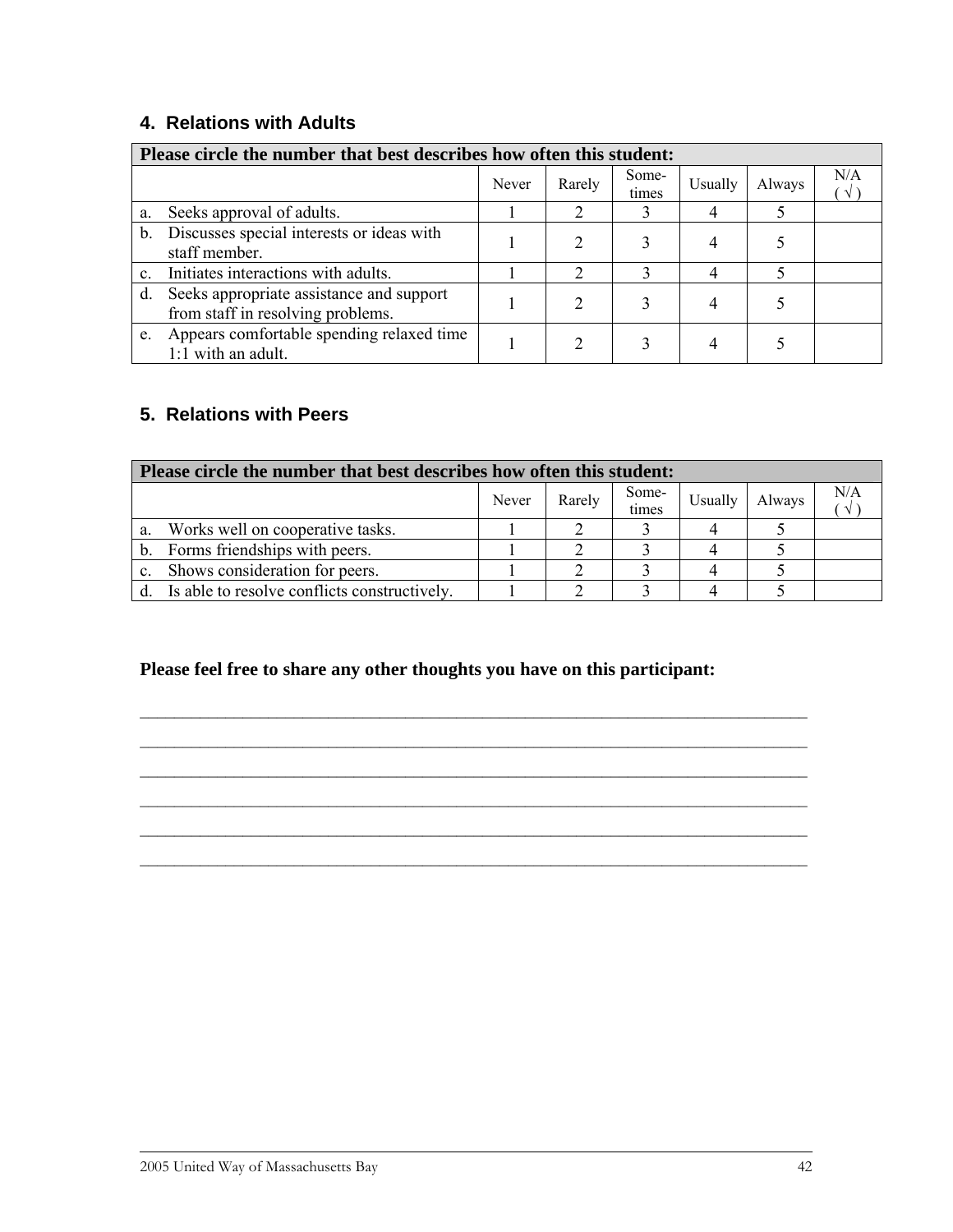## <span id="page-46-0"></span>**Appendix C. Path Models for Quality Indicators and Youth Outcomes**

## **I. Relations with Peers**

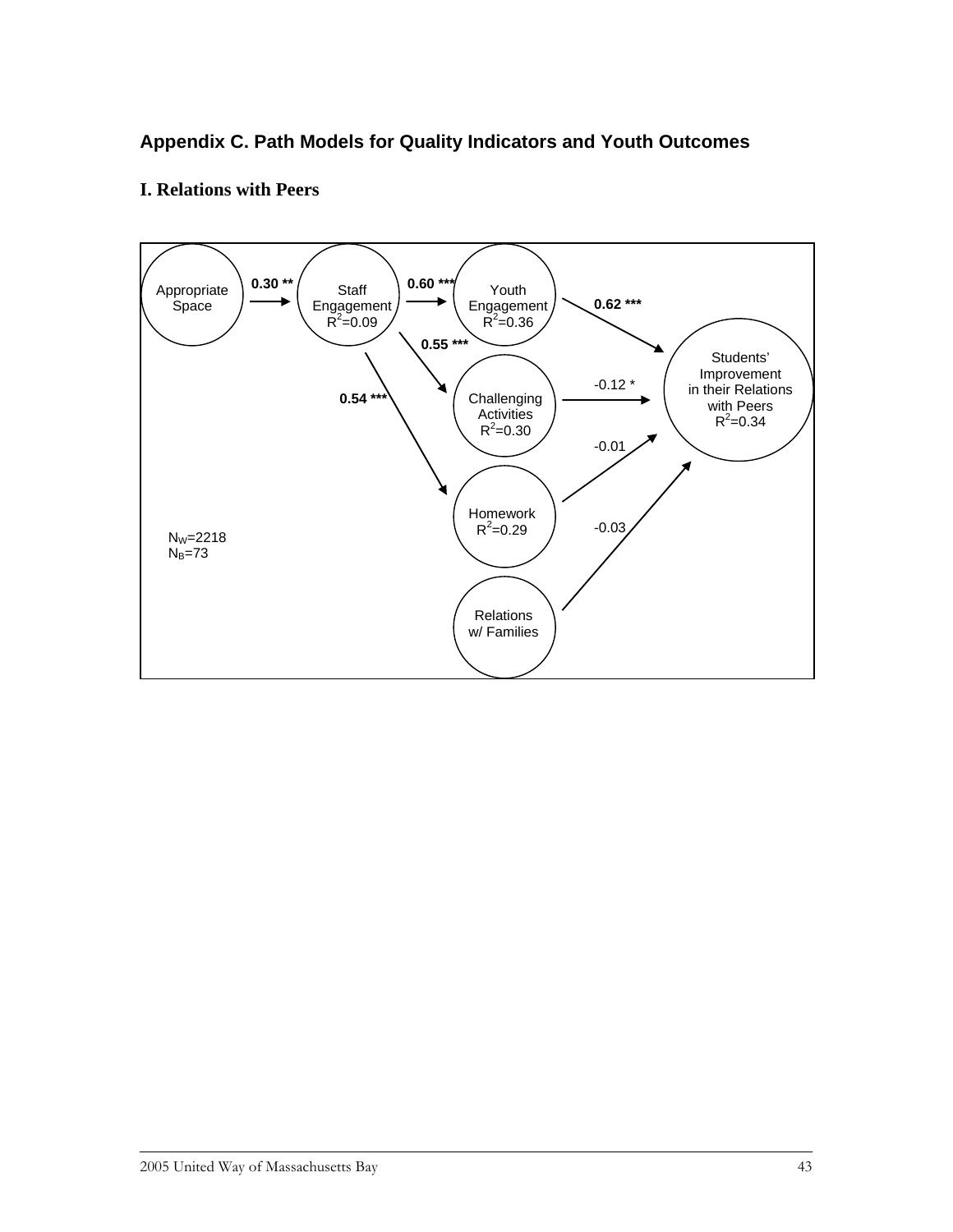#### **II. Relations with Adults**



#### **III. Behavior in the Program**

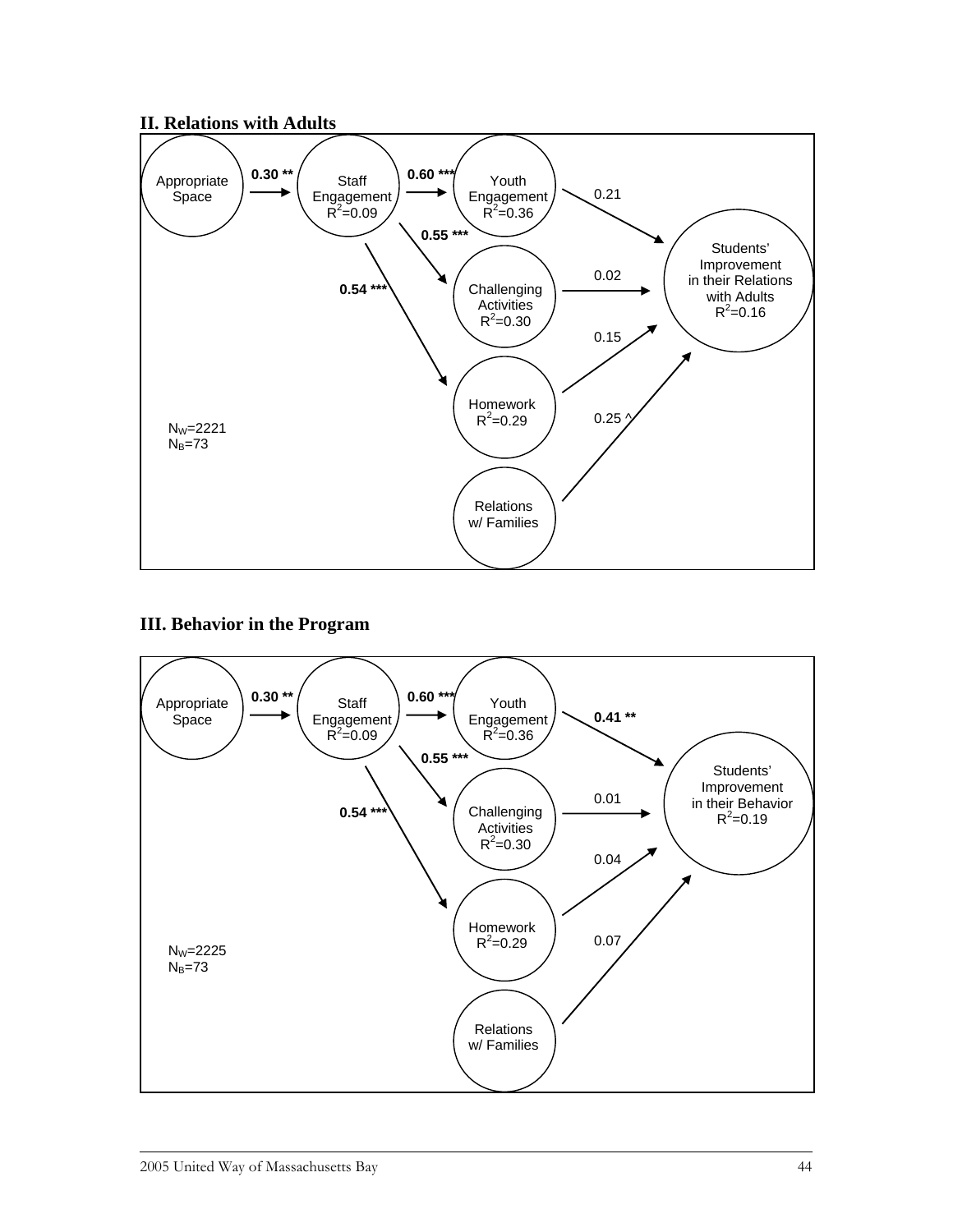

## **IV. Initiative and Problem Solving**

#### **V. Homework**